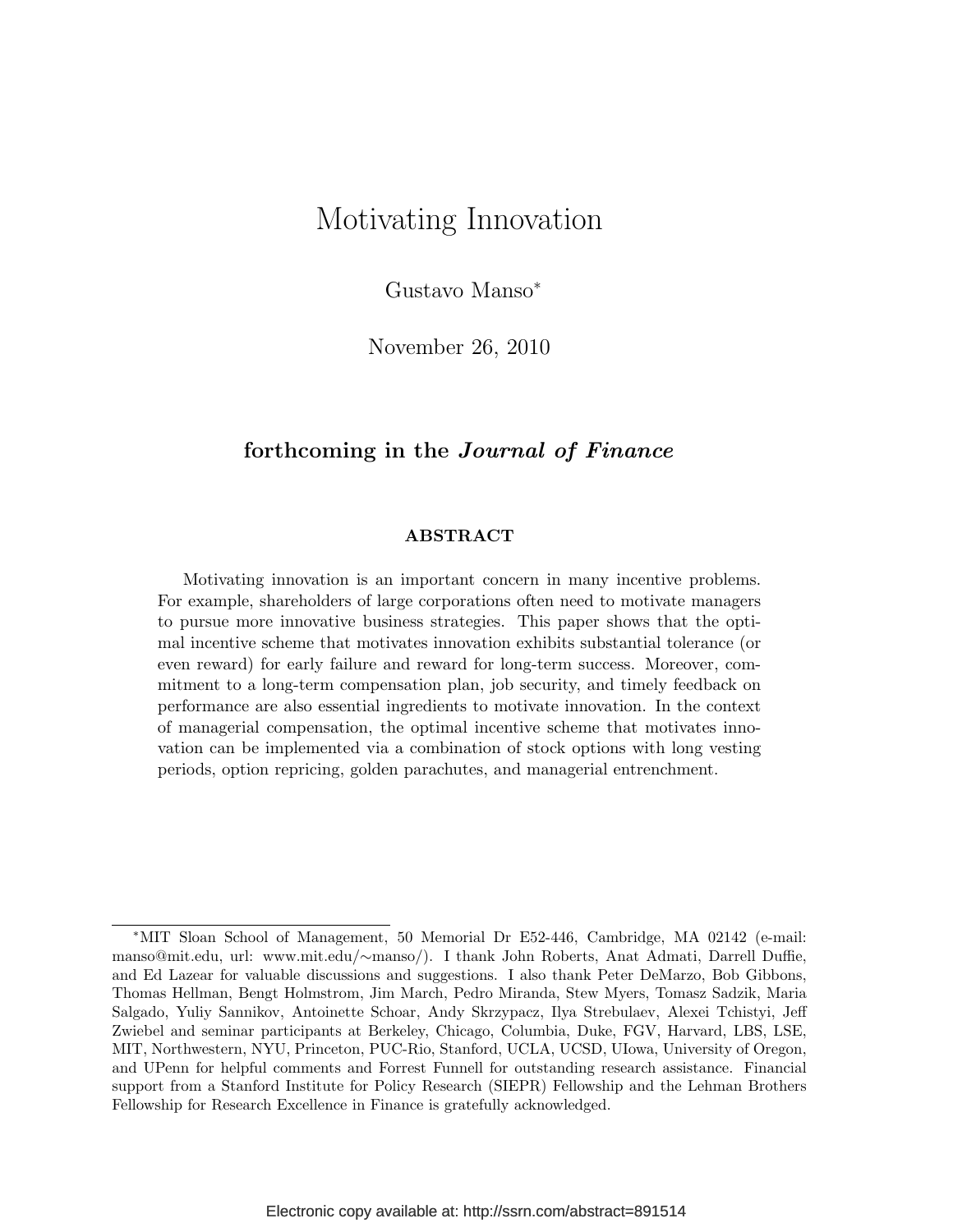Berle and Means' (1932) seminal contribution brought to light the potential drawbacks produced by the separation of ownership and control. For example, in large corporations, shareholders delegate decision rights to a manager, who has the ability to manage resources to his own advantage. To alleviate possible conflicts of interest between shareholders and managers, incentive plans that align their interests are commonly used in practice.

A large subsequent literature, which includes Harris and Raviv (1978) and Holmstrom (1979), has developed principal-agent models to study this issue. In these models, the principal offers the agent an incentive plan to induce the agent to act in the principal's best interest. Most of the papers in this literature focus on the problem of inducing the agent to exert effort or avoiding the agent from tunneling resources away from the corporation.

Here I study a different problem: how to structure incentives when the principal needs to motivate the agent to be more innovative? Such problem arises naturally in several situations in which there is separation between ownership and control. Shareholders may need to motivate a CEO to pursue more innovative business strategies. Managers of large corporations often complain that it is hard to induce their employees to be more innovative. Regulators may want to stimulate entrepreneurship, for example, through the design of bankruptcy laws.

The key contribution of the paper is to show that incentive schemes that motivate innovation should be structured differently from standard pay-for-performance schemes used to induce effort or to avoid tunneling. Innovation involves the exploration of new untested approaches that are likely to fail. Therefore, standard pay-for-performance schemes that punish failures with low rewards and termination may in fact have adverse effects on innovation. In contrast, the optimal incentive scheme that motivates innovation exhibits substantial tolerance (or even reward) for early failure and reward for long-term success. Under this incentive scheme, compensation depends not only on total performance, but also on the path of performance; an agent who performs well initially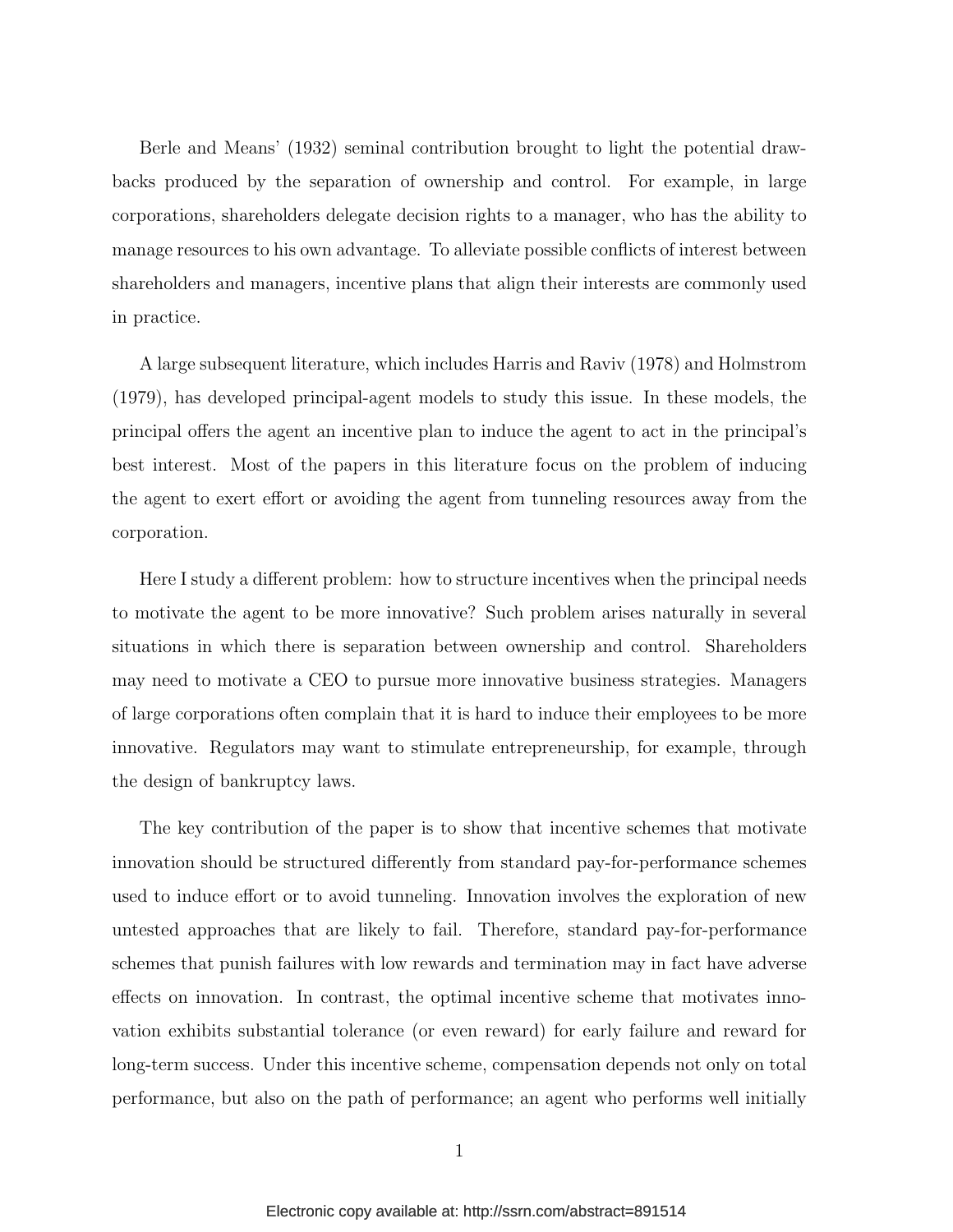but poorly later earns less than an agent who performs poorly initially but well later or even an agent who performs poorly repeatedly. The paper also shows that commitment to a long-term compensation plan, job security, and timely feedback on performance are essential ingredients to motivate innovation.

In the context of executive compensation, the optimal contract that motivates innovation can be implemented via a combination of stock options with long vesting periods, option repricing, golden parachutes, and managerial entrenchment. Stock options with long vesting periods combined with option repricing and golden parachutes bring on tolerance for early failure and reward for long-term success, so that compensation depends not only on total performance but also on the path of performance as described above. Managerial entrenchment gives the manager job security, since an entrenched manager may keep his job even if it is ex-post efficient for the shareholders of the firm to fire him.

In the public debate on corporate governance, golden parachutes, option repricing, and managerial entrenchment are often criticized because they protect or even reward the manager after poor performance, potentially undermining the incentives for the manager to exert effort. Occasionally there are proposals to adopt regulations that restrict the use of some these practices.<sup>1</sup> As argued here, in some cases, these practices may be part of an optimal incentive scheme that motivates innovation and regulations that restrict their use may thus have an adverse effect on innovation. In order to assess the actual impact of such regulations, it remains to be studied empirically the actual contribution of these practices to innovation as well as the value of additional investments in innovation.

To model the process of innovation, I use a class of Bayesian decision models known as bandit problems.<sup>2</sup> In bandit problems, the agent is uncertain about the true distribution of payoffs of the available actions. Innovation in this setting is the discovery, through experimentation and learning, of actions that are superior to previously known actions. I focus on the central concern that arises in bandit problems: the tension between the exploration of new untested actions and the exploitation of well known actions. Exploration of new untested actions reveals information about potentially superior actions,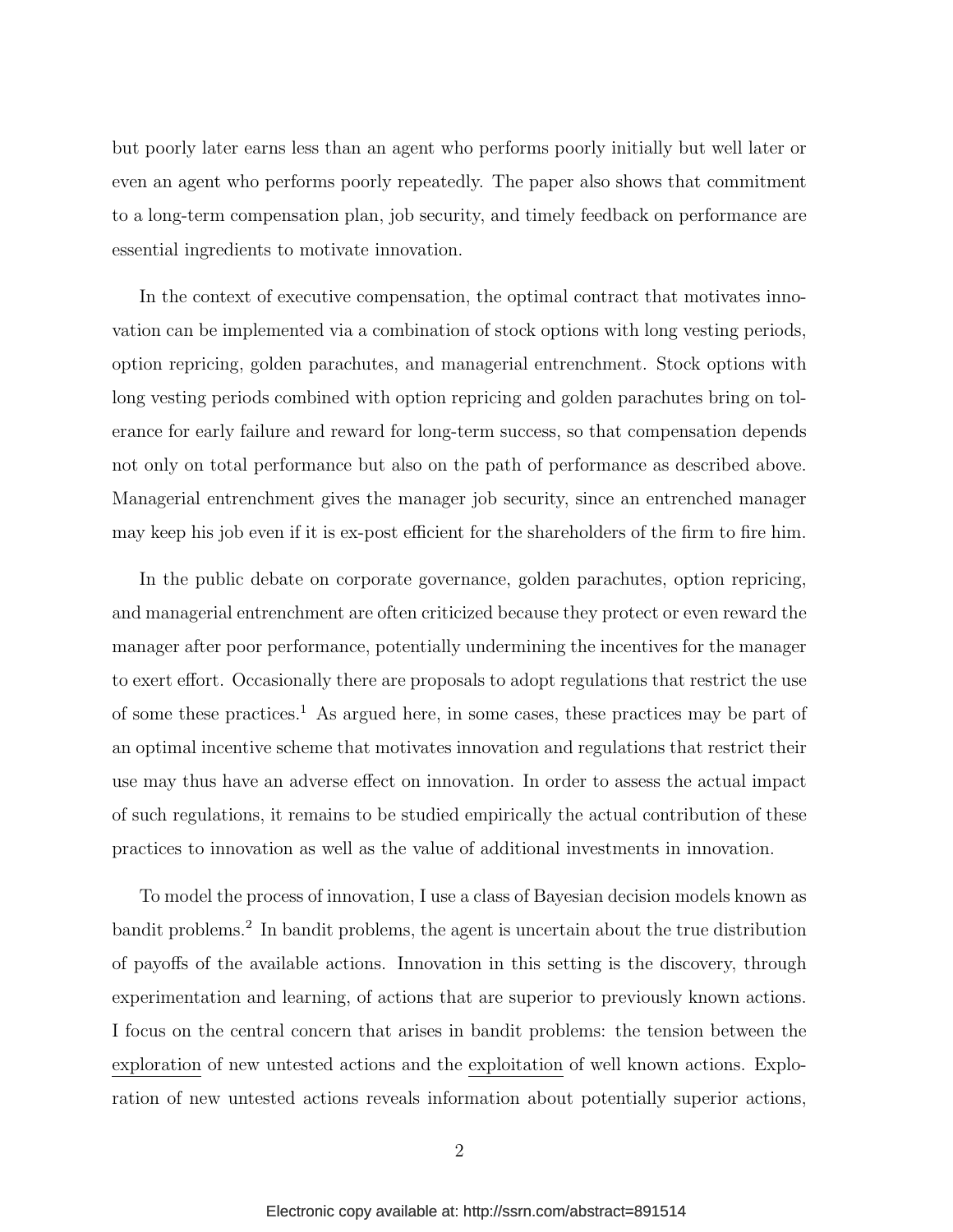but is also likely to waste time with inferior actions. Exploitation of well known actions ensures reasonable payoffs, but may prevent the discovery of superior actions.

To study the incentives for exploration and exploitation, I embed a bandit problem into a principal principal-agent framework. The principal-agent relationship could be, for example, between shareholders of a firm designing the compensation package offered to a manager, the manager of a firm designing an incentive plan for a worker, or a venture capitalist financing an entrepreneur.

The model has two periods and two possible outcomes in each period (success or failure). In each period the agent can choose between shirking, exploiting a well-known approach, or exploring a novel approach, which has an unknown probability of success. There are two important special cases. First, if exploration and exploitation are costless to the agent, there is no conflict of interest between the principal and the agent. The model then reduces to the two-armed bandit problem that captures the tension between exploration and exploitation. Second, if exploration is extremely costly to the agent, the agent chooses between exploitation or shirking. The model then reduces to a standard principal-agent model where the principal must motivate the agent to exert effort. Therefore, the model developed here incorporates the tension between exploration and exploitation present in bandit problems, as well as the tension between working and shirking present in standard principal-agent models.

The optimal contracts that motivate exploitation and exploration are fundamentally different from each other. Since exploitation is just the repetition of well known actions, the optimal contract that motivates exploitation is similar to standard pay-forperformance contracts used to motivate repeated effort. On the other hand, since with exploration the agent is likely to waste time with inferior actions, the optimal contract that motivates exploration exhibits substantial tolerance (or even reward) for early failures. Moreover, since exploration reveals information that is useful for future decisions, the optimal contract that motivates exploration rewards long-term success.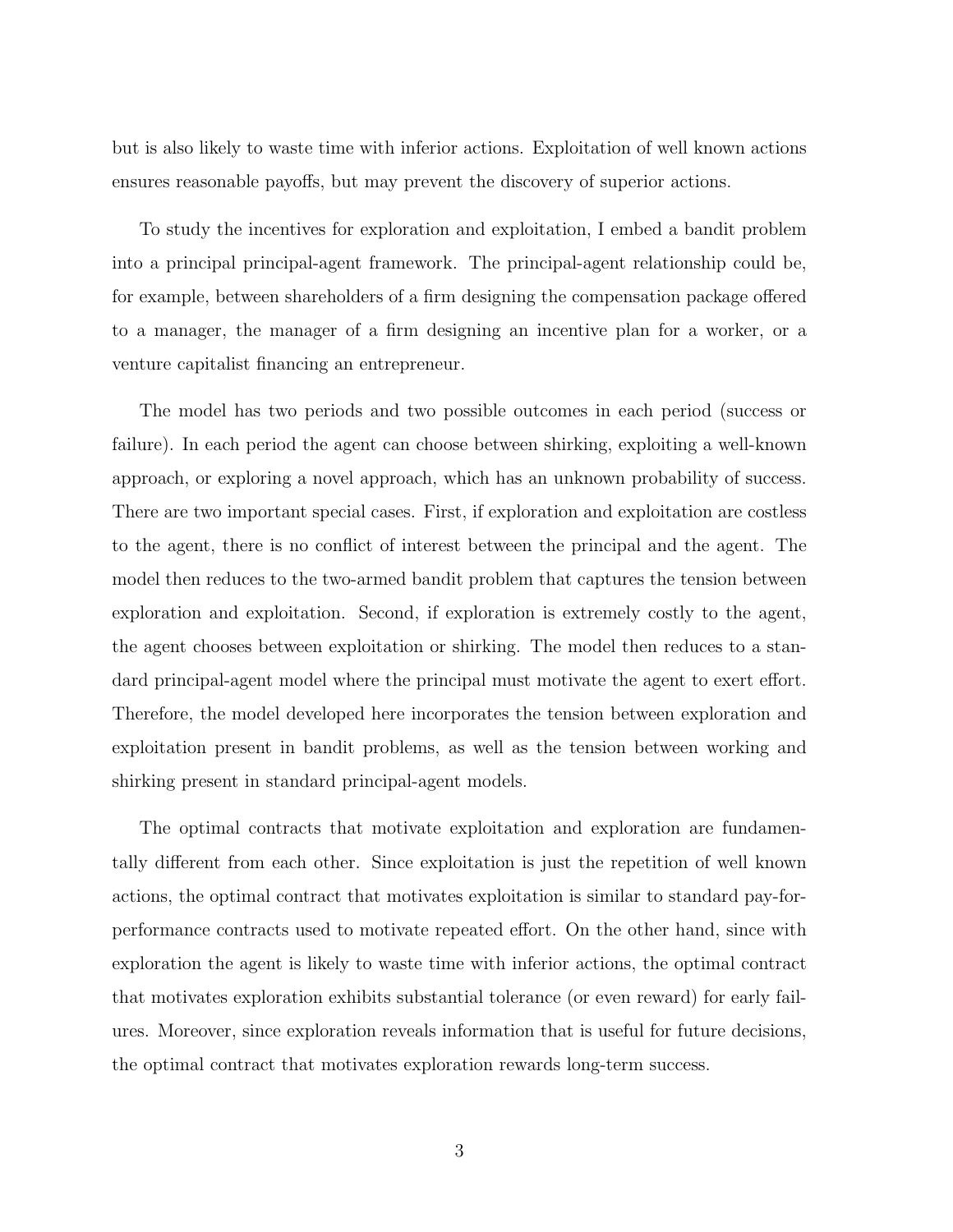The threat of termination after poor performance also affects the incentives for exploration and exploitation. Since the threat of termination helps to prevent the agent from shirking or exploring new actions, termination facilitates the provision of incentives for exploitation. Excessive termination may thus be optimal to motivate exploitation. In contrast, the effects of termination on the incentives for exploration are ambiguous. First, the threat of termination prevents the agent from shirking. Second, the threat of termination encourages the agent to exploit conventional actions. Depending on which of these two effects is more important, termination may either facilitate or hinder the provision of incentives for exploration. Either excessive termination or continuation may thus be optimal to motivate exploration.

The roles of feedback on performance and commitment to a long-term contract also differ depending on whether the principal wants to motivate exploration or exploitation. While not important to motivate exploitation, commitment to a long-term contract and timely feedback on performance are essential to motivate exploration.

The model produces testable empirical implications. For example, one can study whether incentive practices used in tasks for which motivating innovation is more (less) important resemble the incentive practices that, according to this paper, motivate exploration (exploitation). Moreover, one can study whether the adoption of incentive practices that motivate exploration (exploitation) indeed leads to more (less) innovation. I discuss later in the paper how to interpret and test these predictions in the context of executive compensation, bankruptcy laws, and intrapreneurship in large corporations.

The paper is organized as follows. Section I discusses the related literature. Section II discusses the tension between exploration and exploitaiton in a single-agent decision problem. Section III introduces the tension between exploration and exploitation into a principal-agent model. Section IV studies incentives for exploration and exploitation. Section  $V$  studies implementation without commitment. Section  $VI$  studies the optimal termination policy of the principal. Section VII studies the provision of feedback. Section VIII discusses empirical implications and applications of the model to corporate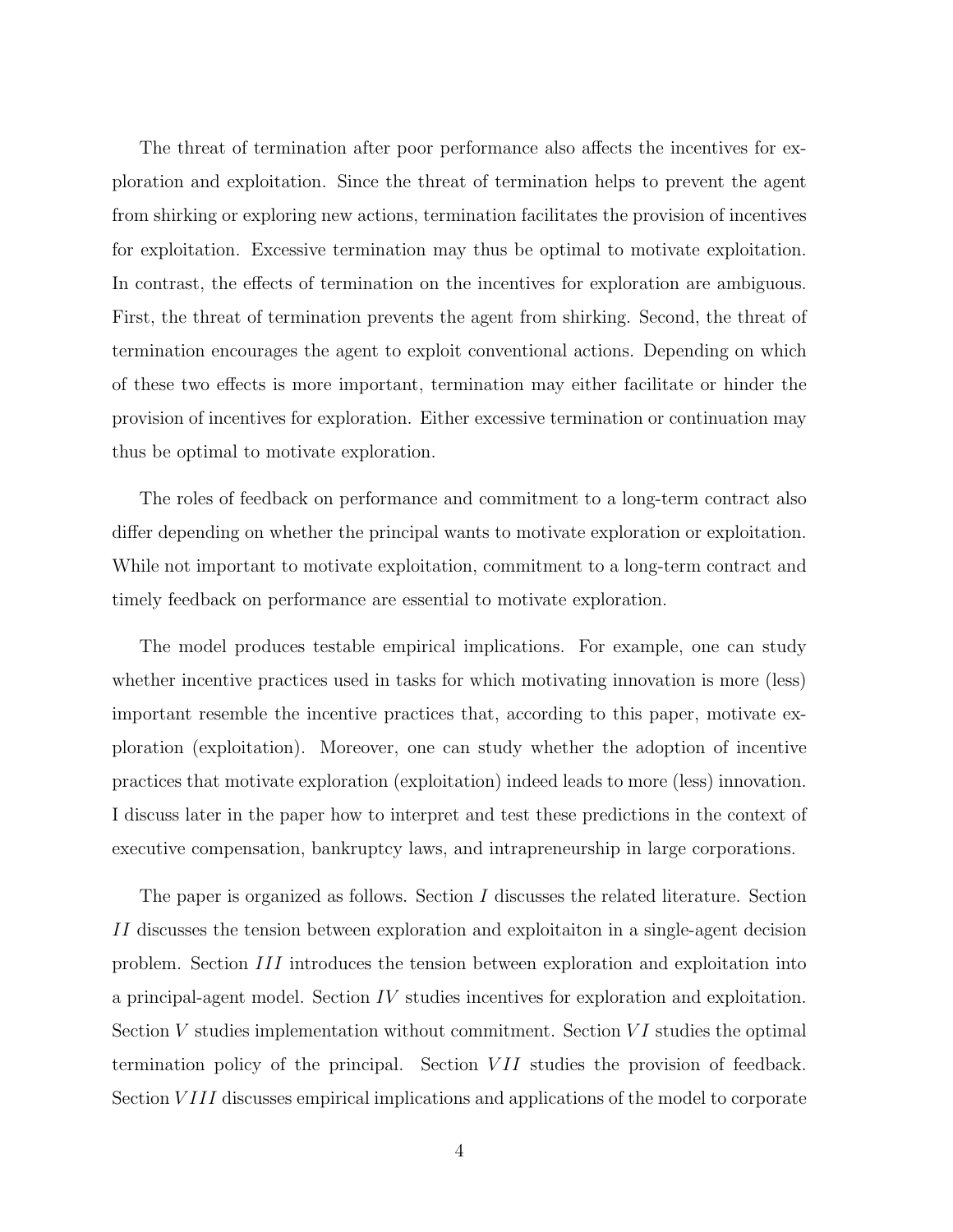governance and executive compensation, bankruptcy laws and entrepreneurship, and the incentives for intrapreneurship in large corporations. Section  $IX$  contains additional discussion and Section X concludes. All proofs are in the Appendix.

## I. Related Literature

Other papers have studied the incentives for innovation from an optimal contracting perspective. Holmstrom (1989) proposes an alternative explanation for why incentives schemes that motivate innovation must exhibit tolerance for failures. He argues that performance measures for innovative activities are noisier, and therefore to motivate innovation the principal should rely on compensation schemes that are less sensitive to performance. In the same vein, Aghion and Tirole (1994) argue that the outcomes of innovation activities are unpredictable and, therefore, hard to contract ex ante. In an incomplete contract framework, they derive the optimal allocation of control rights that motivates innovation. These two papers focus on measurability and contractability aspects of the innovation activity. In contrast, the present paper models the innovation process explicitly and focuses on the central trade-off that arises in innovation activities, the trade-off between exploration and exploitation.

The model of the innovation process adopted here follows a long tradition in the study of innovation. Schumpeter (1934) argues that innovation results from the experimentation with "new combinations" of existing resources. Arrow (1969) associates innovation with the production of knowledge and proposes the use of Bayesian decision models to study innovation. Bandit problems are Bayesian decision models that allow for knowledge acquisition through experimentation. Weitzman (1979) applies a simple bandit problem to study the innovation process. March (1991) uses the terms exploration and exploitation to describe the fundamental tension that arises in learning through experimentation. The literature in industrial organization, including Roberts and Weitzman (1981), Jensen (1981), Battacharya, Chatterjee, and Samuelson (1986), and Moscarini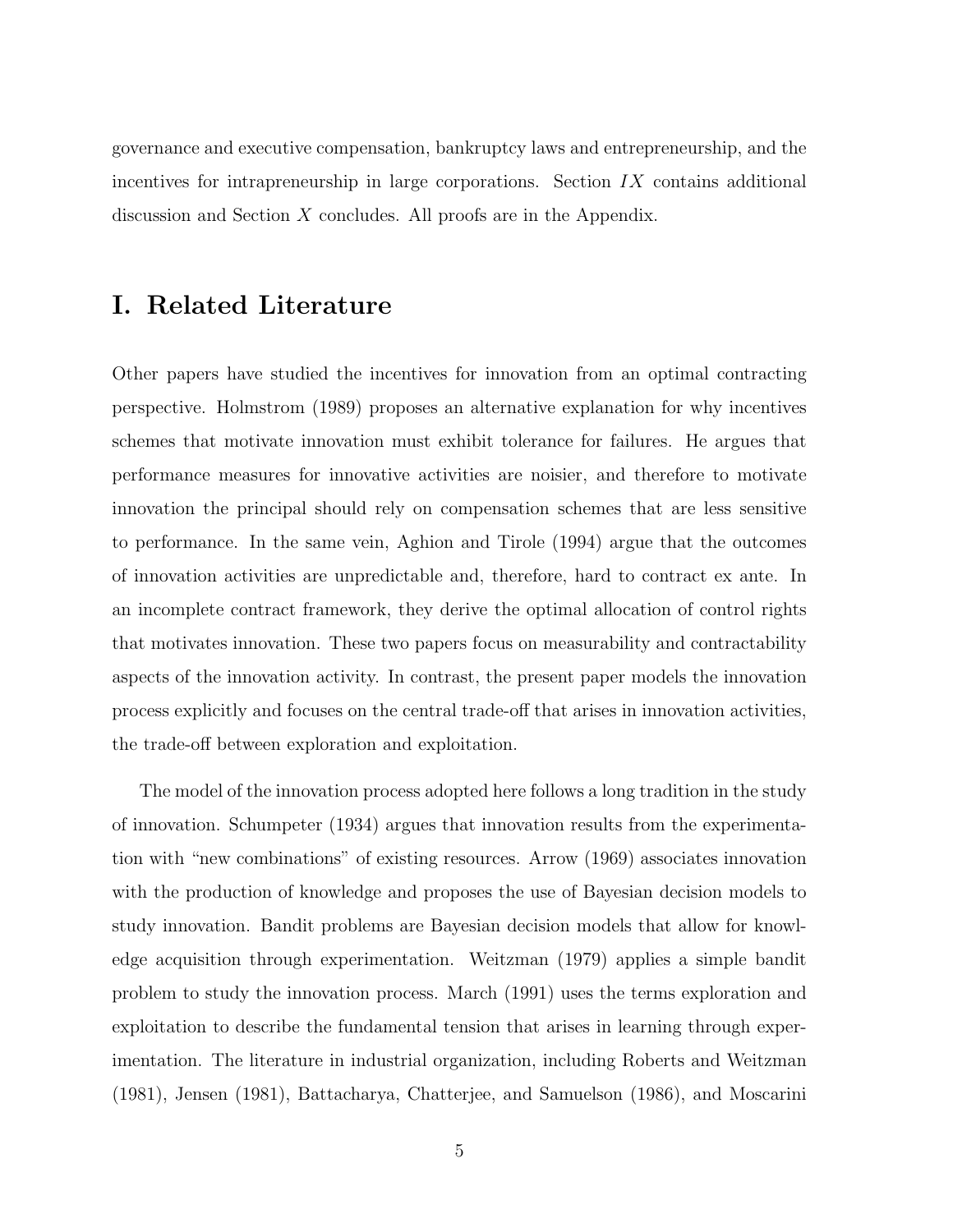and Smith (2001), has relied extensively on bandit problem and related models of learning through experimentation to study the innovation process. Also, recent papers on growth theory, such as Jovanovic and Rob (1990), Jovanovic and Nyarko (1996) and Aghion (2002), develop quite detailed models of innovation as the result of learning from the exploration of new technologies. In contrast to the above papers, which study individual decision problems, I embed bandit problems into a principal-agent framework to study incentives for exploration and exploitation.

Other papers have studied principal-agent models in which the choice of the agent is not limited to the level of effort. Holmstrom and Milgrom (1991) develop a multi-task principal-agent model in which the agent allocates effort across multiple tasks and the principal observes a performance measure for each of these tasks. They show that increasing compensation in one task will cause some reallocation of attention away from other tasks, and therefore pay-for-performance contracts may not be optimal. The current model resembles the multi-task model in that the agent can choose to allocate effort to exploration or exploitation and the intuition for why standard pay-for-performance is suboptimal when motivating innovation is related to the multi-task intuition. Even though the two models share some features, modeling the innovation process explicitly as a bandit problem and analyzing optimal incentives in that setting leads to richer predictions and insights about how to provide incentives for innovation. In particular, by having a dynamic model, I am able to show how the compensation of the agent depends not only on total performance but also on the path of performance. Moreover, the results on lack of commitment, termination, and feedback are not present in multi-task principal-agent models.

The paper is also related to the managerial short-termism literature, which argues that managers are biased towards short-term projects due to career concerns (Narayanan 1985), takeover threats (Stein 1988), concerns about near-term stock prices (Stein 1989), the presence of noise traders (Shleifer and Vishny 1990), and herding behavior (Zwiebel 1995). Graham, Harvey, and Rajgopal (2005) find, in a survey of financial executives,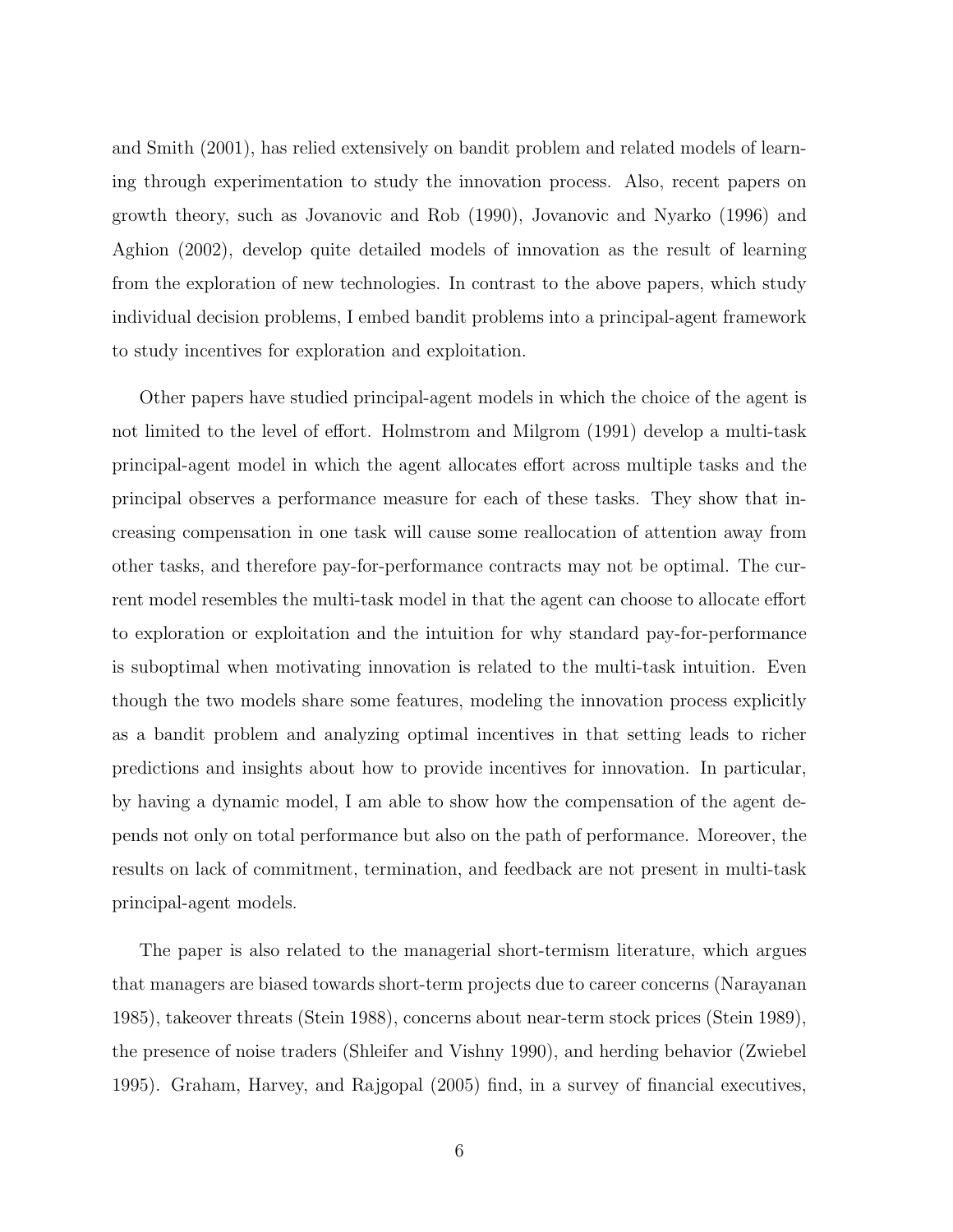that the majority of managers would pass a positive NPV project to avoid missing the current quarter's consensus earnings forecast. Using firm-level data, Dechow and Sloan (1991) and Bushee (1998) find that short-termism is more prevalent for CEOs near retirement and in firms held by transient institutional investors.

To study the financing of innovation, Bergemann and Hege (2005) develop a principalagent model in which there is learning about the quality of the project. The tension between exploration and exploitation does not arise in their model though, as the agent can only choose one type of project. Moreover, their paper only considers implementation with a sequence of short-term contracts. Also related are Hellmann (2007) and Hellmann and Thiele (2008), who study incentives for innovation using a multi-task principal-agent model.

Some contemporaneous papers find empirical support for a few of the results derived here. For example, Acharya and Subramanian (2009) find that debtor-friendly bankruptcy laws lead to more innovation. Acharya, Baghai-Wadji, and Subramanian (2009) find that stringent labor laws that restrict the dismissal of employees encourage firm-level innovation. Francis, Hasan, and Sharma (2009) show that golden parachutes as well as long-term incentives in the form of vested and unvested options have a positive and significant effect on patents and citations to patents. Tian and Wang (2010) find that firms backed by venture capitalists that tolerate failures are significantly more innovative. Seru (2010) provides evidence that high-level managers in conglomerates are more reluctant to invest in novel projects because of the threat of reallocation of resources by headquarters. Azoulay, Graff Zivin, and Manso (2010) show that funding policies with tolerance for early failure and long horizons to evaluate results motivate creativity in scientific research. In a laboratory experiment, Ederer and Manso (2010) show that compensation schemes that tolerate early failure and reward long-term success encourage innovation. Several empirical predictions remain untested though and are discussed in more detail in Section VIII.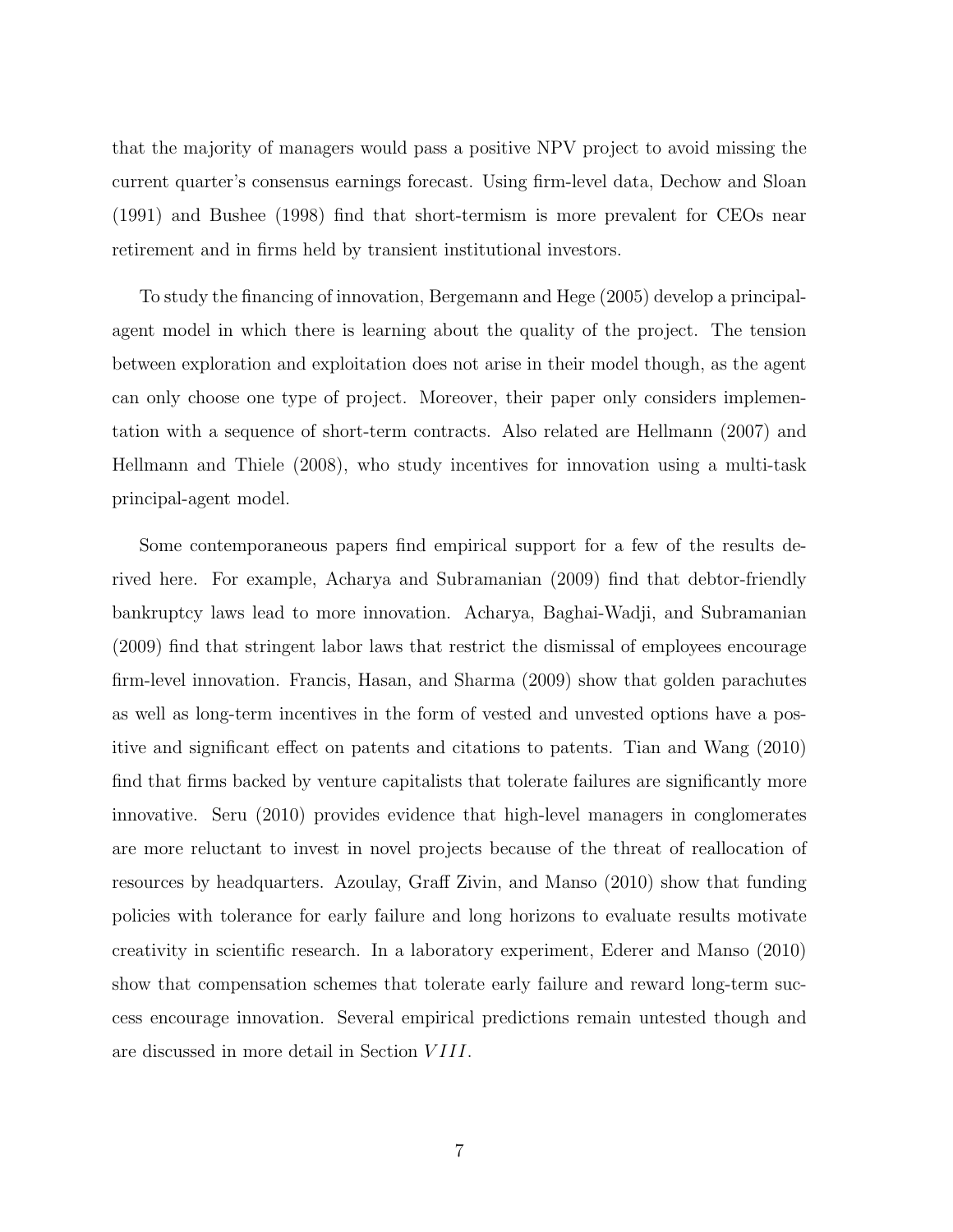More generally, the paper is related to the literature that studies the effect of institutions on financial organization and economic growth. Previous work in this literature has documented the effect of the institutional environment (e.g. corporate governance, investor protection, political risk) on financial development (La Porta, Lopez-de Silanes, Shleifer, and Vishny 1997), and economic growth (King and Levine 1993, Rajan and Zingales 1998, Acemoglu, Johnson, and Robinson 2002, Bekaert, Harvey, and Lundblad 2005), Since innovation is an essential ingredient of growth (Romer 1986, Aghion and Howitt 1992), the findings of the current paper complement this literature and provide directions for future research on the topic.

# II. The Tension Between Exploration and Exploitation

In this section, I review the classical two-armed bandit problem with one known arm. This model illustrates the tension between exploration and exploitation in a single-agent decision problem.

The agent lives for two periods. In each period, the agent takes an action  $i \in$  $\mathcal I$ , producing output  $S$  ("success") with probability  $p_i$  or output  $F$  ("failure") with probability  $1-p_i$ . The probability  $p_i$  of success when the agent takes action  $i \in \mathcal{I}$  may be unknown. To obtain information about  $p_i$ , the agent needs to engage in experimentation. I let  $E[p_i]$  denote the unconditional expectation of  $p_i$ ,  $E[p_i|S, j]$  denote the conditional expectation of  $p_i$  given a success on action j, and  $E[p_i|F, j]$  denote the conditional expectation of  $p_i$  given a failure on action j. When the agent takes action  $i \in \mathcal{I}$ , he only learns about the probability  $p_i$ , so that

$$
E[p_j] = E[p_j|S, i] = E[p_j|F, i] \quad \text{for} \quad j \neq i.
$$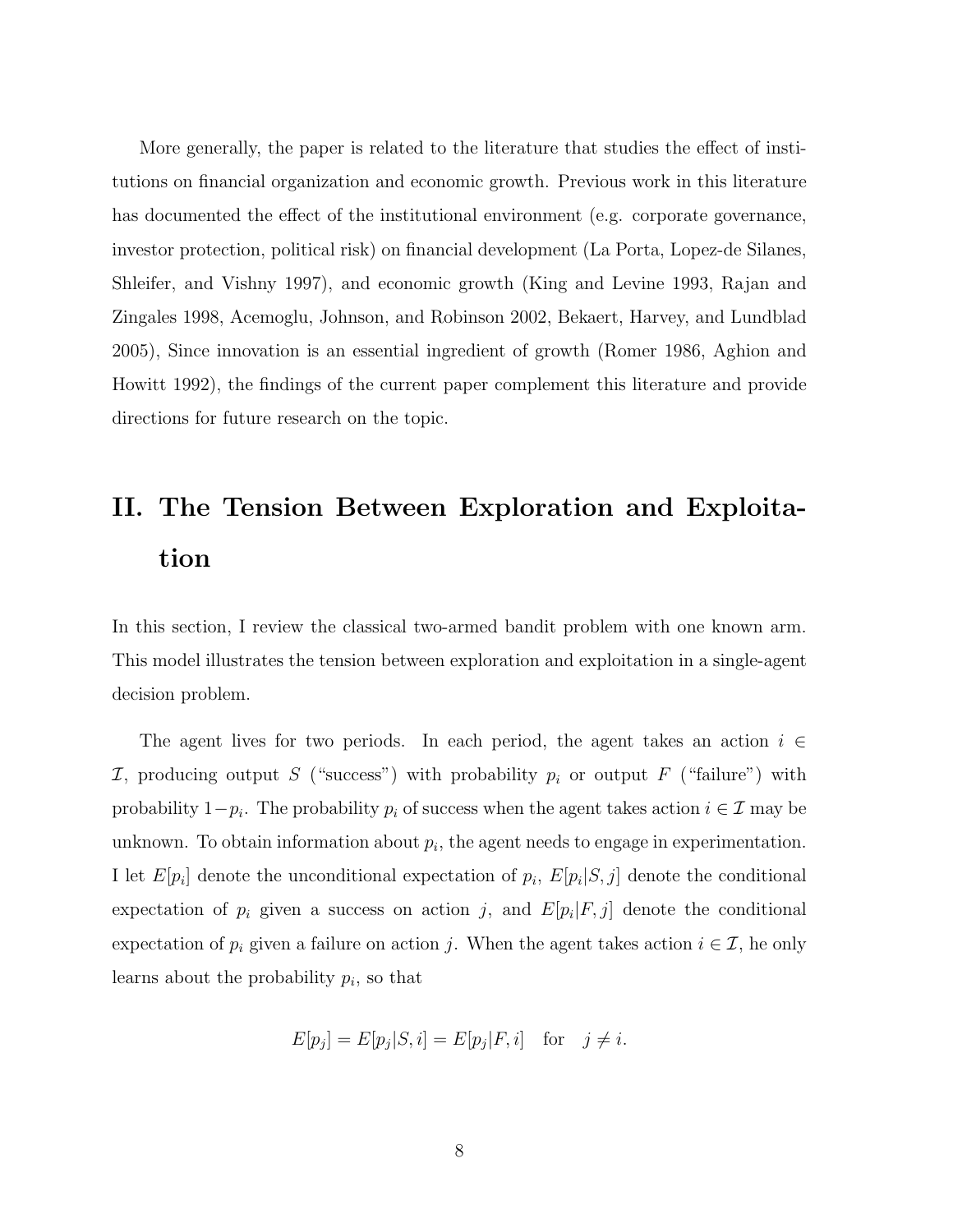The central concern that arises when the agent learns through experimentation is the tension between exploration of new actions and exploitation of well known actions. To focus on the tension between exploration and exploitation, I assume that in each period the agent chooses between two actions. Action 1, the conventional work method, has a known probability  $p_1$  of success, such that

$$
p_1 = E[p_1] = E[p_1|S, 1] = E[p_1|F, 1].
$$

Action 2, the new work method, has an unknown probability  $p_2$  of success such that

$$
E[p_2|F, 2] < E[p_2] < E[p_2|S, 2].
$$

I assume that the new work method is of exploratory nature. This means that when the agent experiments with the new work method, he is initially not as likely to succeed as when he conforms to the conventional work method. However, if the agent observes a success with the new work method, then the agent updates his beliefs about the probability  $p_2$  of success with the new work method, so that the new work method becomes perceived as better than the conventional work method. This is captured by:

$$
E[p_2] < p_1 < E[p_2|S, 2].\tag{1}
$$

The agent is risk-neutral and has a discount factor normalized to one. The agent thus chooses an action plan  $\langle i_k^j \rangle$  to maximize his total expected payoff

$$
R(\langle i_k^j \rangle) = \{ E[p_i]S + (1 - E[p_i])F \}
$$
  
+ 
$$
E[p_i] \{ E[p_j|S, i]S + (1 - E[p_j|S, i])F \}
$$
  
+ 
$$
(1 - E[p_i]) \{ E[p_k|F, i]S + (1 - E[p_k|F, i])F \}, (2)
$$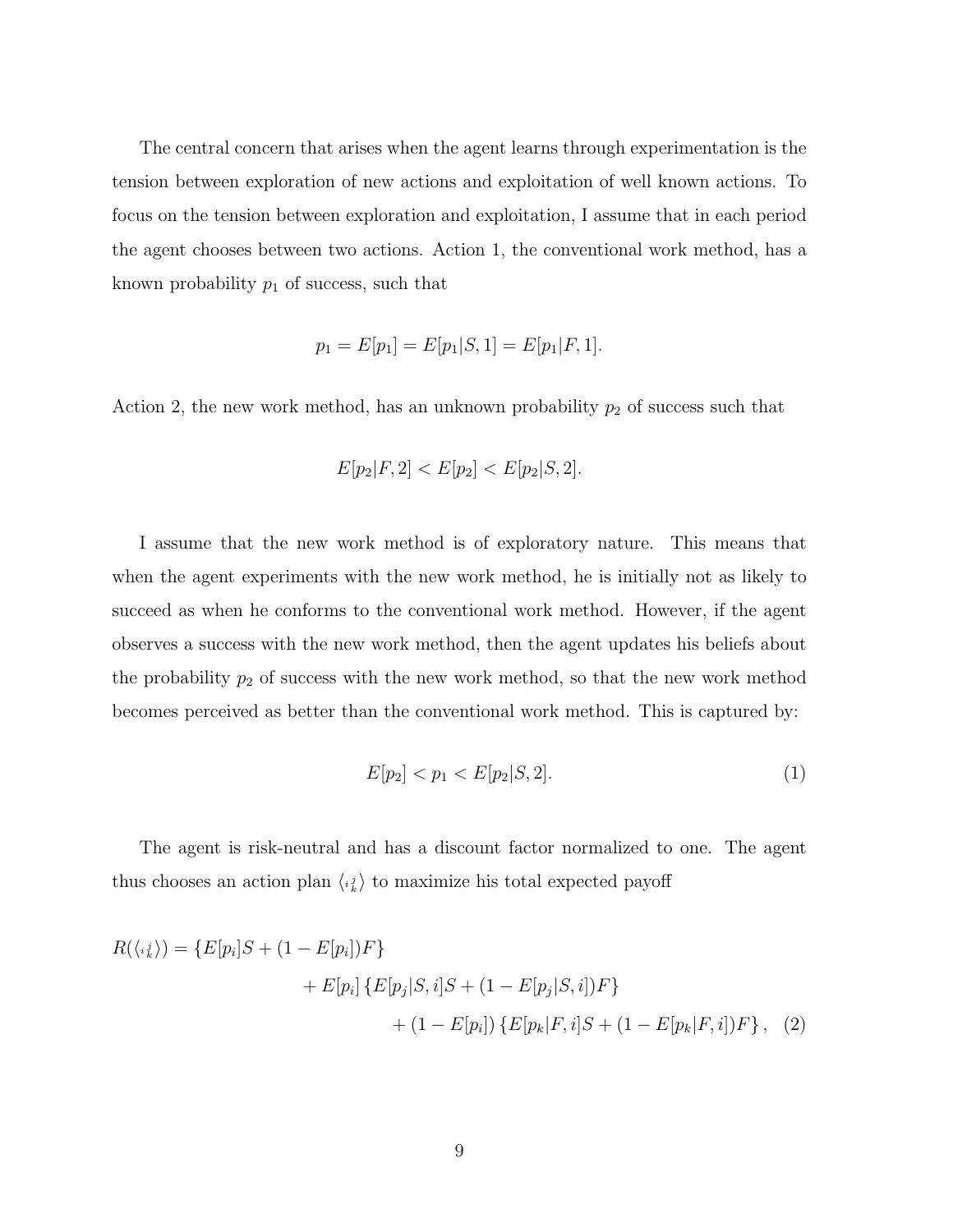where  $i \in \mathcal{I}$  is the first-period action,  $j \in \mathcal{I}$  is the second-period action in case of success in the first period, and  $k \in \mathcal{I}$  is the second-period action in case of failure in the first period.

Two action plans need to be considered. Action plan  $\langle 1_1 \rangle$ , which I call exploitation, is just the repetition of the conventional work method. Action plan  $\langle 2_1^2 \rangle$ , which I call exploration, is to initially try the new work method, stick to the new work method in case of success in the first period, and revert to the conventional work method in case of failure in the first period. The total payoff  $R(\langle 2_1^2 \rangle)$  from exploration is higher than the total payoff  $R(\langle 1 \rangle)$  from exploitation if and only if

$$
E[p_2] \ge p_1 - \frac{p_1(E[p_2|S, 2] - p_1)}{1 + (E[p_2|S, 2] - p_1)}.
$$
\n(3)

If the agent tries the new work method, he obtains information about  $p_2$ . This information is useful for the agent's decision in the second period, since the agent can switch to the conventional work method in case he learns that the new work method is not worth pursuing. The agent may thus be willing to try the new work method even though the initial expected probability  $E[p_2]$  of success with the new work method is lower than the probability  $p_1$  of success with the conventional work method. The second term on the right-hand side of equation (3) represents the premium in terms of first-period payoff that the agent is willing to pay to obtain information about  $p_2$ .

The agent is willing to sacrifice more in the first period if he lives for multiple periods. With multiple periods, the benefits of experimenting with the new work method are higher, since the agent can use the information he learns from experimentation for a longer period of time. The same is true if the problem is to maximize the output of a team. In a team, the optimal action plan involves more sacrificing of first period output for at least one of the agents. In case the agent discovers that the new work method is better than the conventional work method, the whole team benefits from his discovery.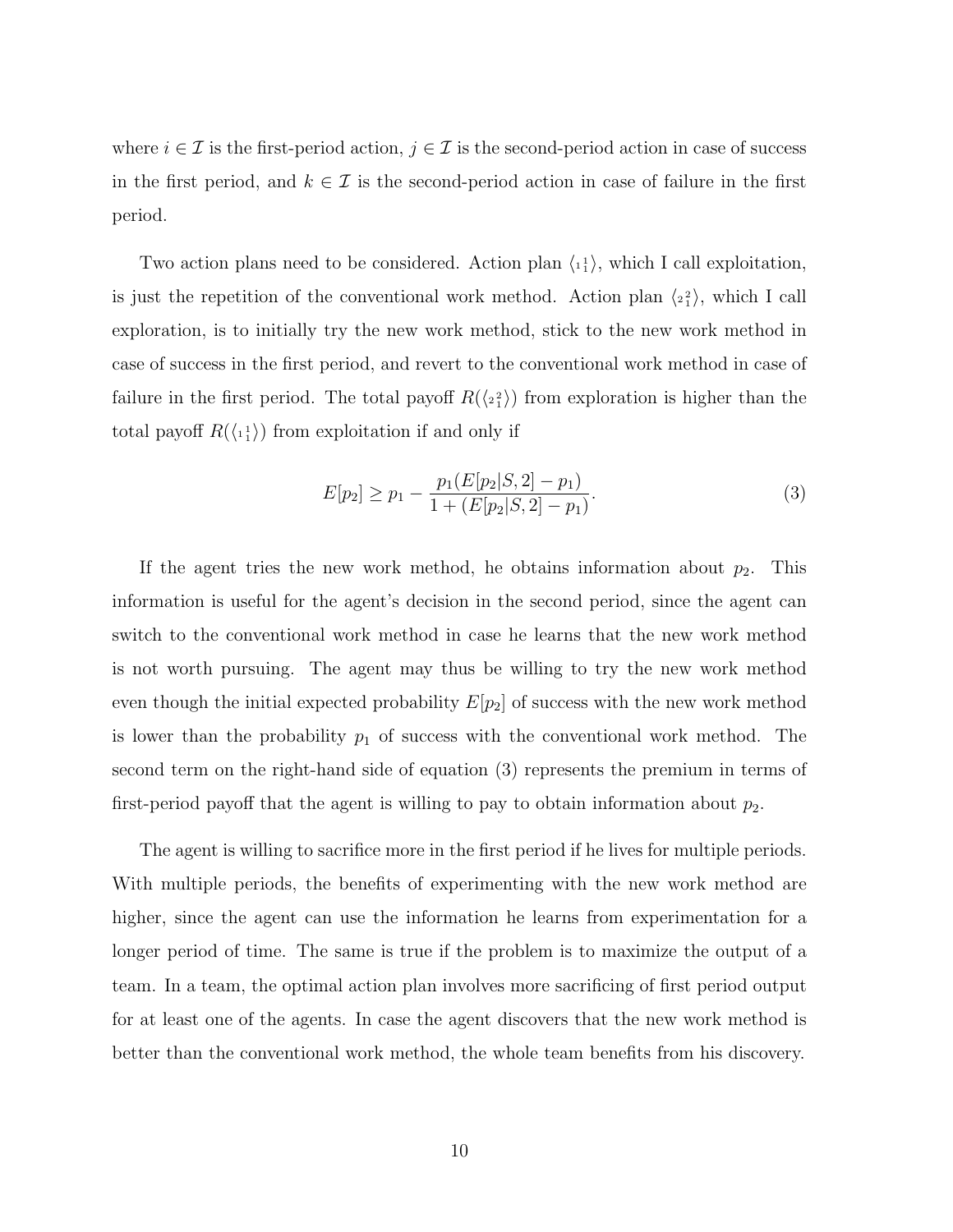## III. The Principal-Agent Problem

In this section, I introduce incentive problems into the classical two-armed bandit problem with one known arm reviewed in the previous section.

The principal hires an agent to perform the task described in the previous section. In each period, the agent incurs private costs  $c_1 \geq 0$  if he takes action 1, the conventional work method, private costs  $c_2 \geq 0$  if he takes action 2, the new work method, but can avoid these private costs by taking action 0, shirking.

The costs  $c_1$  and  $c_2$  associated with the new and conventional work methods will be important in determining the form of the optimal contract. When  $c_2$  is high relative to  $c_1$ , it is more costly for the agent to employ the new work method than the conventional work method, perhaps because it takes more effort for the agent to search and implement new ideas. When  $c_1$  is high relative to  $c_2$ , it is more costly for the agent to employ the conventional work method than the new work method, perhaps because the agent dislikes monotonous work, or extracts private benefits from learning new work methods.

Shirking has a lower probability of success than either of the two work methods, so that

$$
p_0 < E[p_i] \quad \text{for} \quad i = 1, 2. \tag{4}
$$

I assume that the principal does not observe the actions taken by the agent.<sup>3</sup> As such, before the agent starts working, the principal offers the agent a contract  $\vec{w} = \{w_F, w_S,$  $w_{SF}, w_{SS}, w_{FF}, w_{FS}$  that specifies the agent's wages contingent on future performance. The agent has limited liability, meaning that his wages cannot be negative.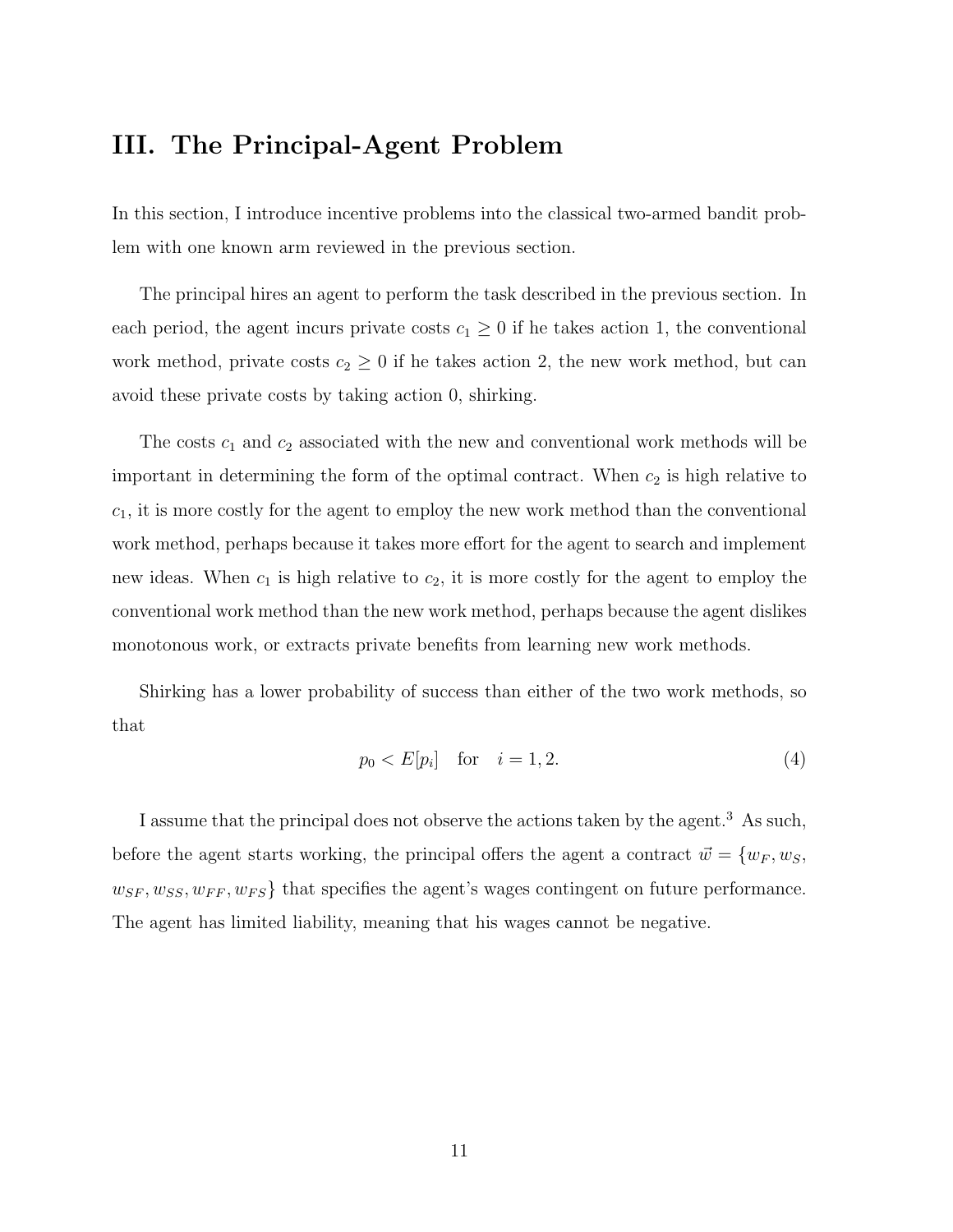Both the principal and the agent are risk-neutral and have a discount factor of 1. When the principal offers the agent a contract  $\vec{w}$  and the agent takes action plan  $\langle i_k^{\dagger} \rangle$ , the total expected payments from the principal to the agent are given by

$$
W(\vec{w}, \langle i_k^j \rangle) = \{ E[p_i]w_S + (1 - E[p_i])w_F \} + E[p_i] \{ E[p_j|S, i]w_{SS} + (1 - E[p_j|S, i])w_{SF} \} + (1 - E[p_i]) \{ E[p_k|F, i]w_{FS} + (1 - E[p_k|F, i])w_{FF} \}.
$$

When the agent takes action plan  $\langle i_k^j \rangle$ , the total expected costs incurred by the agent are given by

$$
C(\langle i_k^j \rangle) = c_i + E[p_i]c_j + (1 - E[p_i])c_k.
$$

I say that  $\vec{w}$  is an optimal contract that implements action plan  $\langle i_k^j \rangle$  if it minimizes the total expected payments from the principal to the agent,

$$
W(\vec{w}, \langle_i^j_k \rangle)
$$

subject to to the incentive compatibility constraints,  $4$ 

$$
W(\vec{w}, \langle i_k^j \rangle) - C(\langle i_k^j \rangle) \ge W(\vec{w}, \langle i_m^m \rangle) - C(\langle i_m^m \rangle). \tag{IC\langle i_m^m \rangle}
$$

This is a linear program with 6 unknowns and 27 constraints. When there is more than one contract that solves this program, I restrict attention to the contract that pays the agent earlier.<sup>5</sup>

The principal's expected profit  $\Pi(\langle i_k^j \rangle)$  from implementing action plan  $\langle i_k^j \rangle$  is given by

$$
\Pi(\langle i_k^j \rangle) = R(\langle i_k^j \rangle) - W(\vec{w}(\langle i_k^j \rangle), \langle i_k^j \rangle). \tag{5}
$$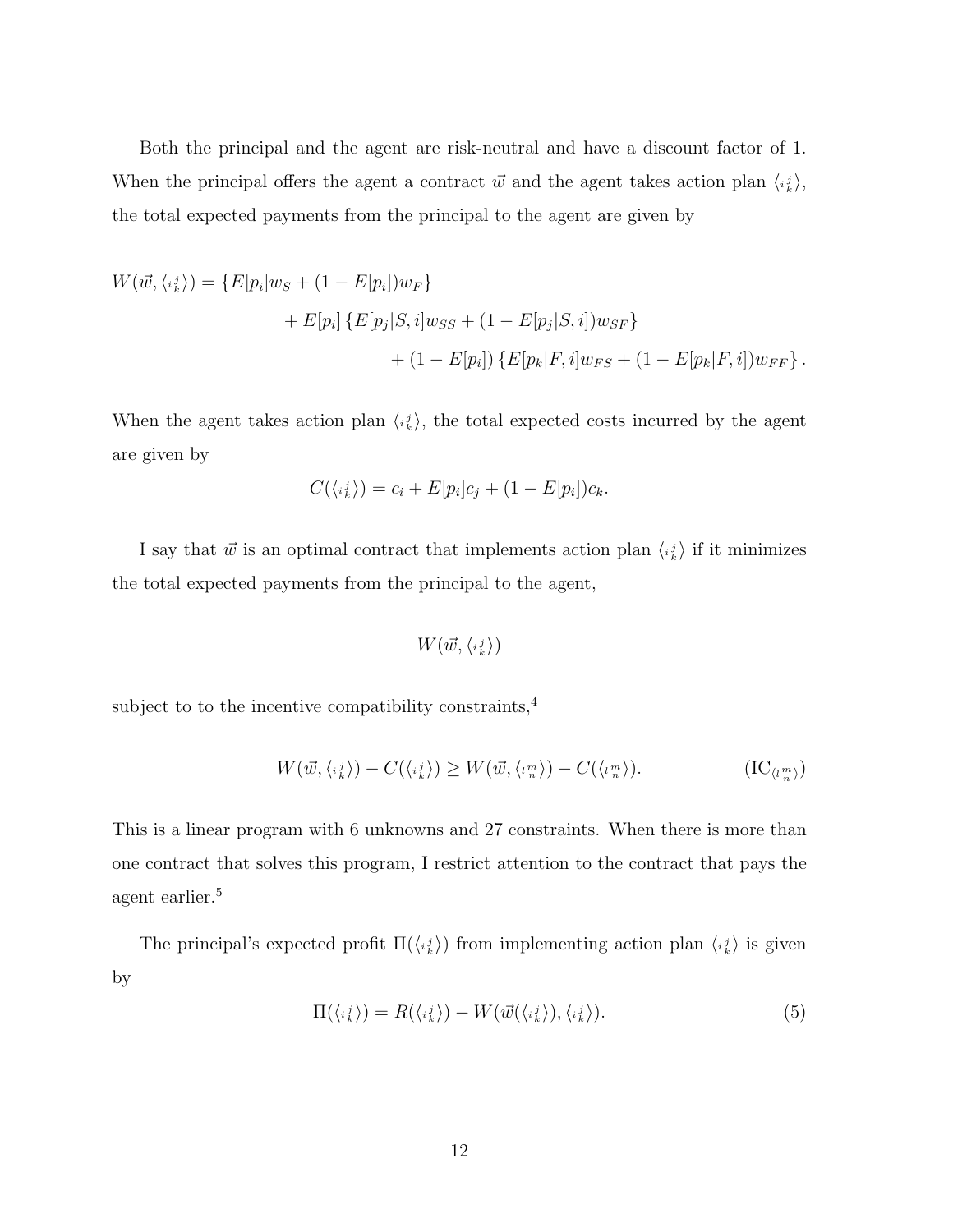where  $R(\langle i_k^j \rangle)$  is the principal's total expected revenue when the agent uses action plan  $\langle i_k^j \rangle$ , and  $\vec{w}(\langle i_k^j \rangle)$  is the optimal contract that implements action plan  $\langle i_k^j \rangle$ . The principal thus chooses the action plan  $\langle i_k^j \rangle$  that maximizes  $\Pi(\langle i_k^j \rangle)$ .

Both the classical two-armed bandit problem and the standard work-shirk principalagent model are special cases of this model. On one hand, when  $c_1 = c_2 = 0$ , there is no conflict of interest between the principal and the agent. Therefore, the principal does not need to provide incentives to the agent, and the principal just solves the two-armed bandit problem described in Section II. On the other hand, when  $c_2 = \infty$ , it is too costly for the agent to employ the new work method. The agent either shirks or employs the conventional work method. The principal's problem is thus just to prevent the agent from shirking, as in standard principal-agent models.

The assumptions in the principal-agent problem studied here are standard except that there is learning about the technology being employed. This gives rise to the tension between exploration and exploitation, since there is nothing to be learned about the conventional technology, but a lot to be learned about the new technology.

## IV. Incentives for Exploration and Exploitation

In this section, I study the optimal contracts that implement exploration and exploitation respectively. In the online appendix, I study the choice of the principal between exploration and exploitation and the distortions relative to the first best produced by agency costs.

For clarity of exposition, I will restrict attention to

$$
c_2/c_1 \ge (E[p_2] - p_0)/(p_1 - p_0). \tag{6}
$$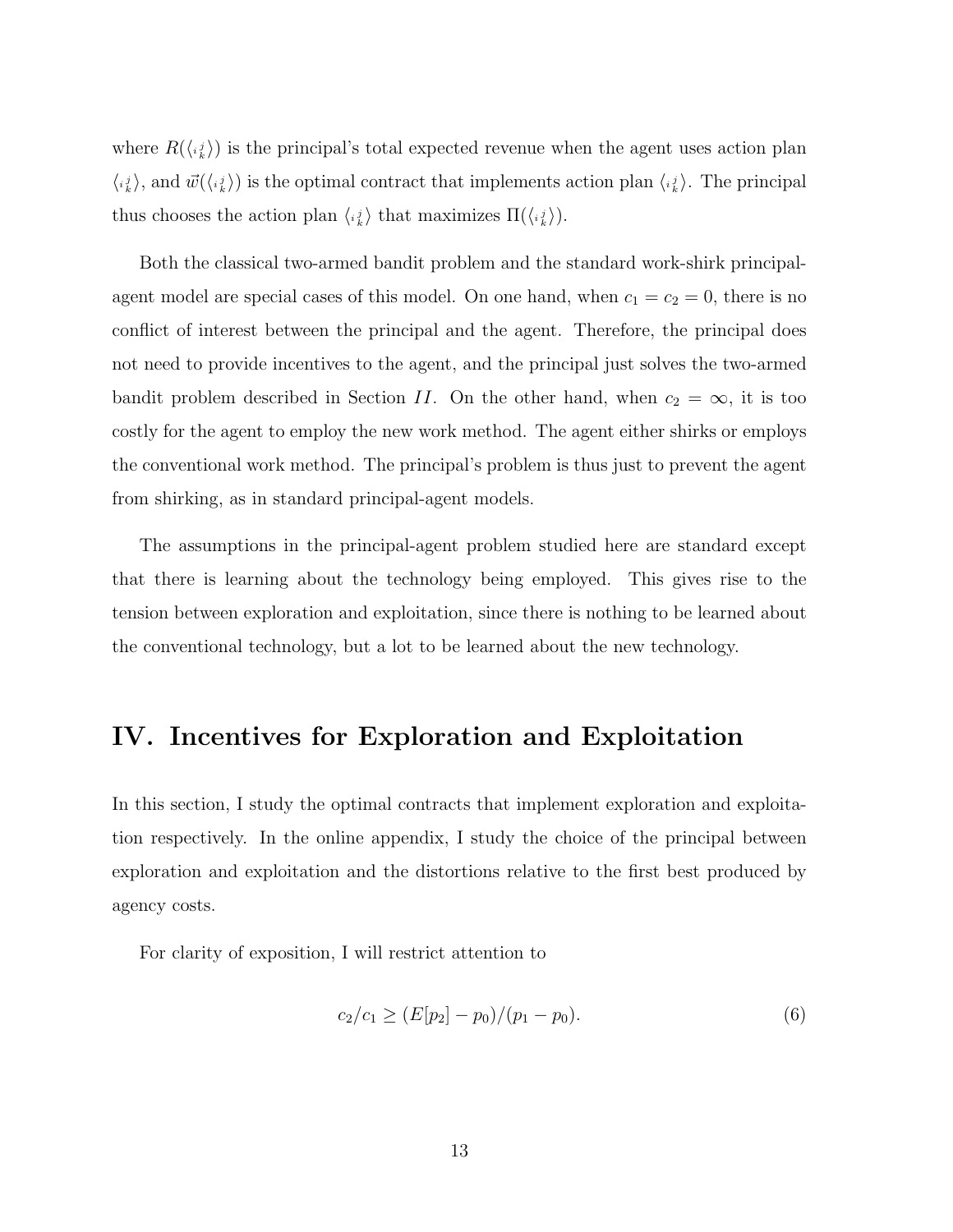The right-hand side of equation (6) is lower than 1. Restricting attention to (6) thus rules out situations in which the cost of employing the new work method is much lower than the cost of employing the conventional work method. Similar results hold without this restriction. However, the analysis is more complicated and does not add new insights.

#### A. Incentives for Exploitation

Proposition 1 derives the optimal contract that implements exploitation. Recalling from Section II exploitation is given by the action plan  $\langle 1_1 \rangle$ . The following definitions are useful in stating Proposition 1:

$$
\alpha_1 = \frac{c_1}{p_1 - p_0}
$$

$$
\beta_1 = \frac{(E[p_2] - p_0) + E[p_2](E[p_2|S, 2] - p_0)}{(p_1 - p_0) + E[p_2](p_1 - p_0)}
$$

**Proposition 1** *The optimal contract*  $\vec{w}_1$  *that implements exploitation is such that* 

$$
w_F = w_{SF} = w_{FF} = 0,
$$

$$
w_{SS} = w_{FS} = \alpha_1,
$$
  

$$
w_S = \alpha_1 + \frac{c_1(1 + E[p_2])}{(p_1 - E[p_2])} \left(\beta_1 - \frac{c_2}{c_1}\right)^+,
$$

*where*  $(x)^{+} = \max(x, 0)$ *.* 

The formal proofs of all the propositions are in the Appendix. Here is the main intuition behind Proposition 1. To implement exploitation, the principal must prevent the agent from shirking and from exploring. If  $c_2$  is high relative to  $c_1$ , only shirking constraints are binding, and thus the optimal contract that implements exploitation is similar to the optimal contract used to induce the agent to exert effort in a standard word-shirk principal-agent model. If  $c_2$  is low relative to  $c_1$ , the exploration constraint is binding. To prevent exploration, the principal must pay the agent an extra premium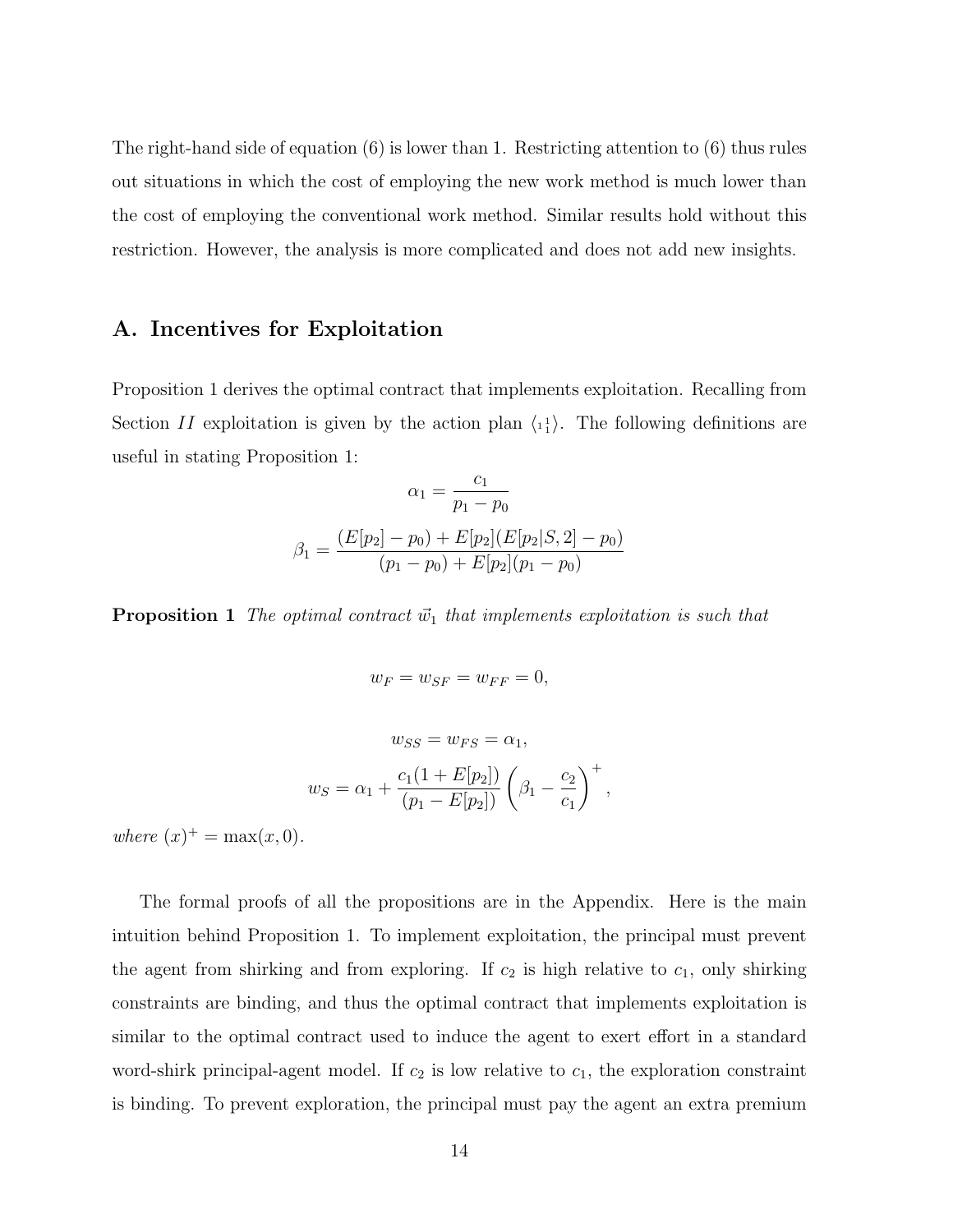

Figure 1. The optimal contract that implements exploitation under the base case parameters. The contract resembles a repetition of standard pay-for-performance contracts. Total pay of the agent depends only on total output, except if  $c_2/c_1$  is small, in which case the agent gets an extra reward for early success to prevent exploration.

in case of success in the first period. This extra premium is decreasing in  $c_2/c_1$ , since as  $c_2/c_1$  increases the agent becomes less inclined to explore. Figure 1 shows the optimal contract  $\vec{w}_1$  that implements exploitation for different values of  $c_2/c_1$  under the base case parameters.<sup>6</sup>

#### B. Incentives for Exploration

Proposition 2 derives the optimal contract that implements exploration. Recalling from Section II, exploration is given by action plan  $\langle a_1^2 \rangle$ . The form of the optimal contract that implements exploration will depend on whether exploration is moderate or radical.

Definition 1 *Exploration is* radical *if*

$$
\frac{1 - E[p_2]}{1 - p_1} \ge \frac{E[p_2]E[p_2|S, 2]}{p_1^2},
$$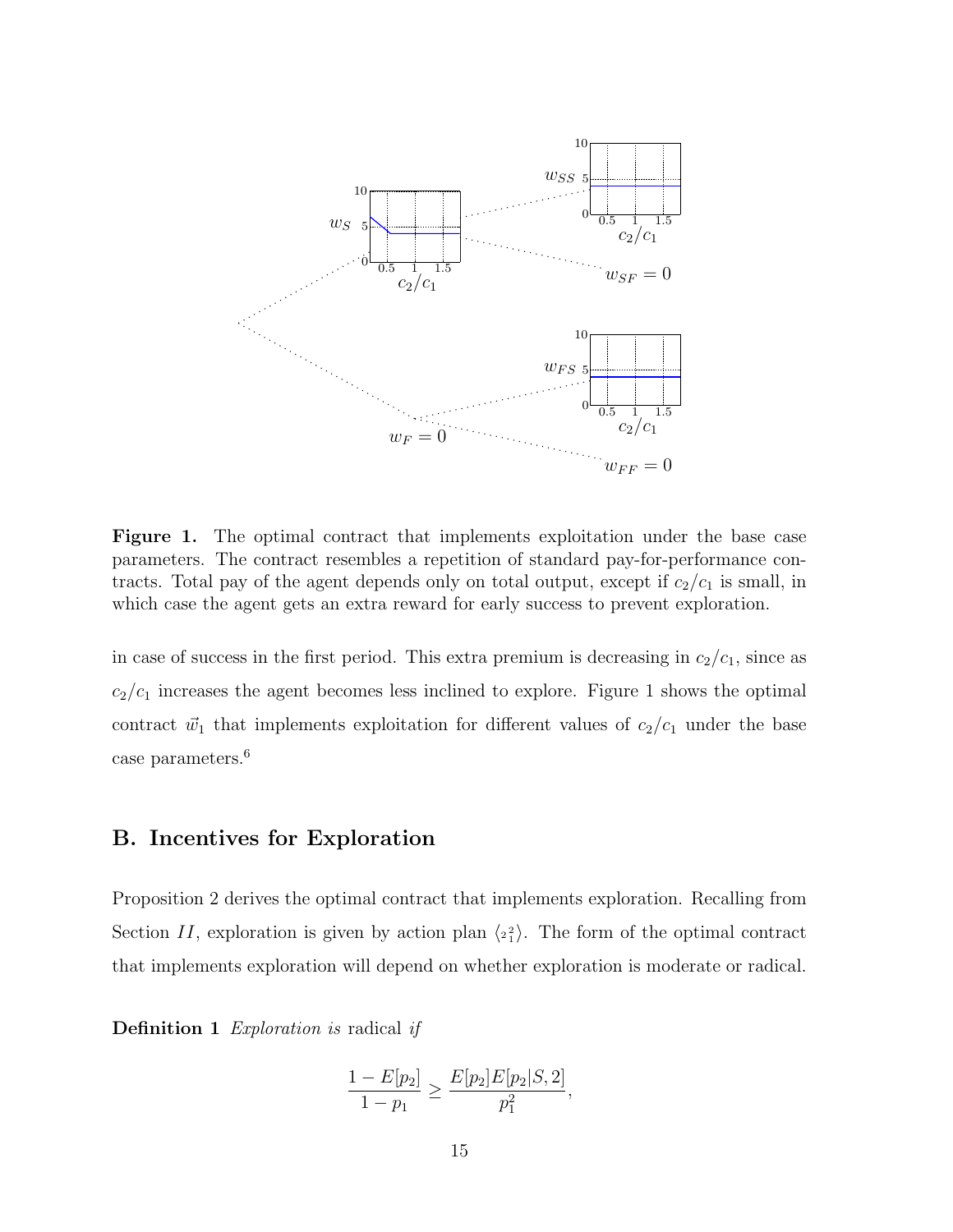*and* moderate *otherwise.*

Exploration is radical if the likelihood ratio between exploration and exploitation of a failure in the first period is greater than the likelihood ratio between exploration and exploitation of two consecutive successes. I call this exploration radical because it has a high expected probability of failure in the first period relative to the probability of failure of the conventional action.

The following definitions will also be useful in stating Proposition 2:

$$
\alpha_2 = \max_{\tilde{j} \in \{0,1\}} \frac{(1 + E[p_2])c_2 - p_0c_{\tilde{j}}}{E[p_2]E[p_2|S,2] - p_0E[p_{\tilde{j}}]} + \frac{(E[p_2] - p_0)p_0\alpha_1}{E[p_2]E[p_2|S,2] - p_0E[p_{\tilde{j}}]}.
$$

$$
\beta_2 = \frac{(E[p_2]E[p_2|S,2] - p_0p_1) + E[p_2](p_1E[p_2|S,2] - p_0p_1)}{(p_1^2 - p_0p_1) + E[p_2](p_1^2 - p_0p_1)}
$$

**Proposition 2** *The optimal contract*  $\vec{w}_2$  *that implements exploration is such that* 

$$
w_{FS} = \alpha_1, \quad and \quad w_S = w_{SF} = w_{FF} = 0.
$$

*If exploration is moderate, then*  $w_F = 0$ *, and* 

$$
w_{SS} = \alpha_2 + \frac{p_1 - p_0}{E[p_2]E[p_2|S, 2] - p_0 p_1} \frac{p_1(1 + E[p_2])c_1}{E[p_2]E[p_2|S, 2] - p_1^2} \left(\frac{c_2}{c_1} - \beta_2\right)^+.
$$

*If exploration is radical, then*

$$
w_F = \frac{p_1(1 + E[p_2])c_1}{E[p_2]E[p_2|S, 2] - p_1E[p_2]} \left(\frac{c_2}{c_1} - \beta_2\right)^+,
$$

*and*

$$
w_{SS} = \alpha_2 + \frac{E[p_2] - p_0}{E[p_2]E[p_2|S, 2] - p_0 p_1} \frac{p_1(1 + E[p_2])c_1}{E[p_2]E[p_2|S, 2] - p_1 E[p_2]} \left(\frac{c_2}{c_1} - \beta_2\right)^+.
$$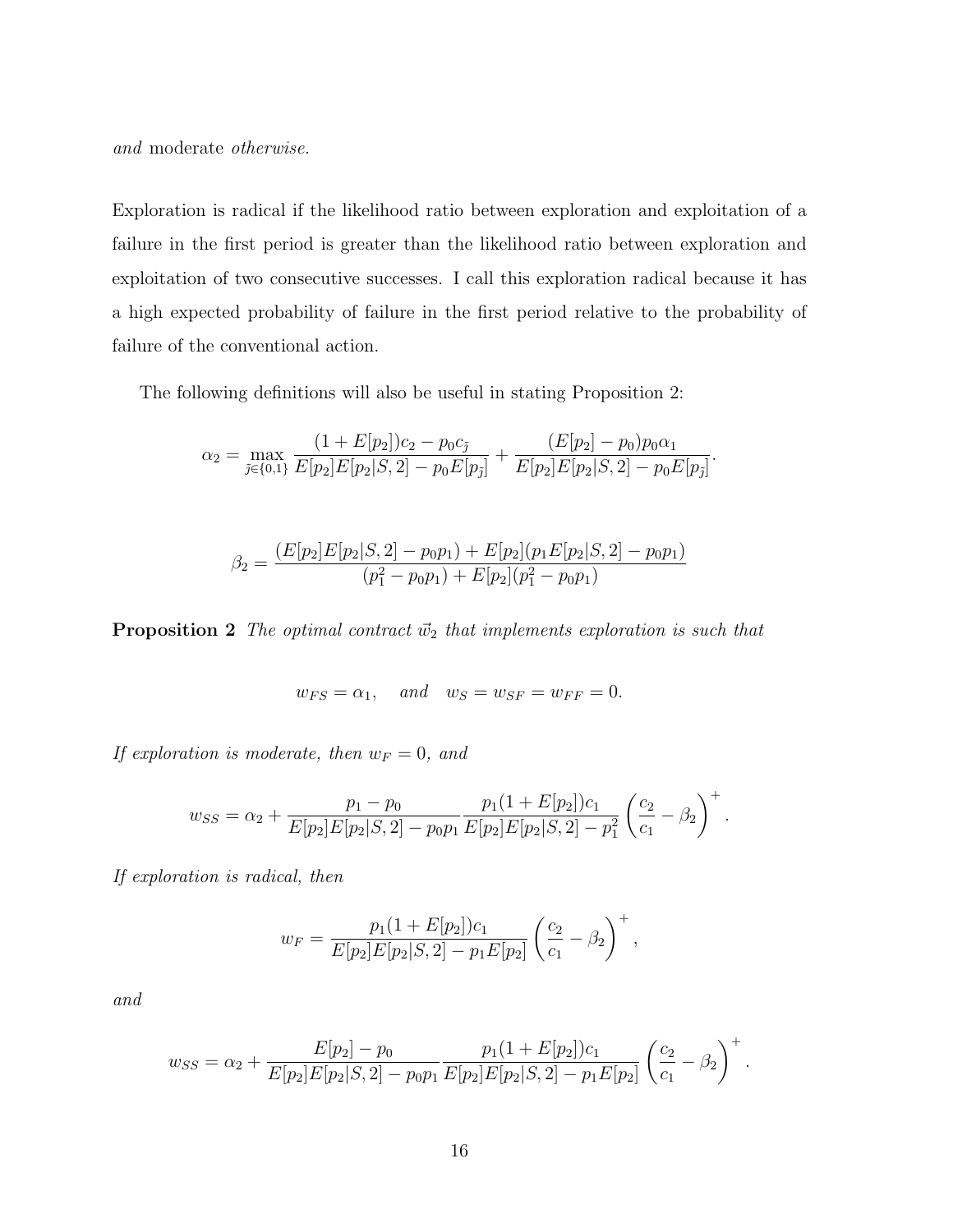To implement exploration, the principal must prevent the agent from shirking or exploiting. The principal does not make payments to the agent after a failure in the second period, since this only gives incentives for the agent to shirk. Moreover, the principal does not make payments to the agent after a success in the first period for two reasons. First, rewarding first-period success gives the agent incentives to employ the conventional work method in the first period, since the initial expected probability  $E[p_2]$  of success with the new work method is lower than the probability  $p_1$  of success with the conventional work method. Second, in case of a success in the first period, additional information about the first-period action is provided by the second-period performance, since the expected probability of success with the new work method in the second period depends on the action taken by the agent in the first period. Delaying compensation to obtain this additional information is thus optimal. Although there are 27 incentive compatibility constraints, it is easy to see that only a few may bind. The relevant incentive compatibility constraints are

$$
(p_1 - p_0)w_{FS} \ge c_1 \tag{IC}_{\langle 2^2_0 \rangle}
$$

$$
(E[p_2]E[p_2|S,2]-p_0^2)w_{SS} - (E[p_2]-p_0)w_F - (E[p_2]-p_0)p_1w_{FS}
$$
  
\n
$$
\geq c_2 + E[p_2](c_2-c_1) + p_0c_1 \quad (\mathrm{IC}_{\langle o_1^0 \rangle})
$$

$$
(E[p_2]E[p_2|S,2] - p_0p_1)w_{SS} - (E[p_2] - p_0)w_F - (E[p_2] - p_0)p_1w_{FS}
$$
  
\n
$$
\ge c_2 + E[p_2](c_2 - c_1) \quad (\text{IC}_{\langle 0_1^1 \rangle})
$$

$$
(E[p_2]E[p_2|S,2] - p_1^2)w_{SS} + (p_1 - E[p_2])w_F + (p_1 - E[p_2])p_1w_{FS}
$$
  
\n
$$
\geq (1 + E[p_2])(c_2 - c_1) \quad (\text{IC}_{\langle 1_1^1 \rangle})
$$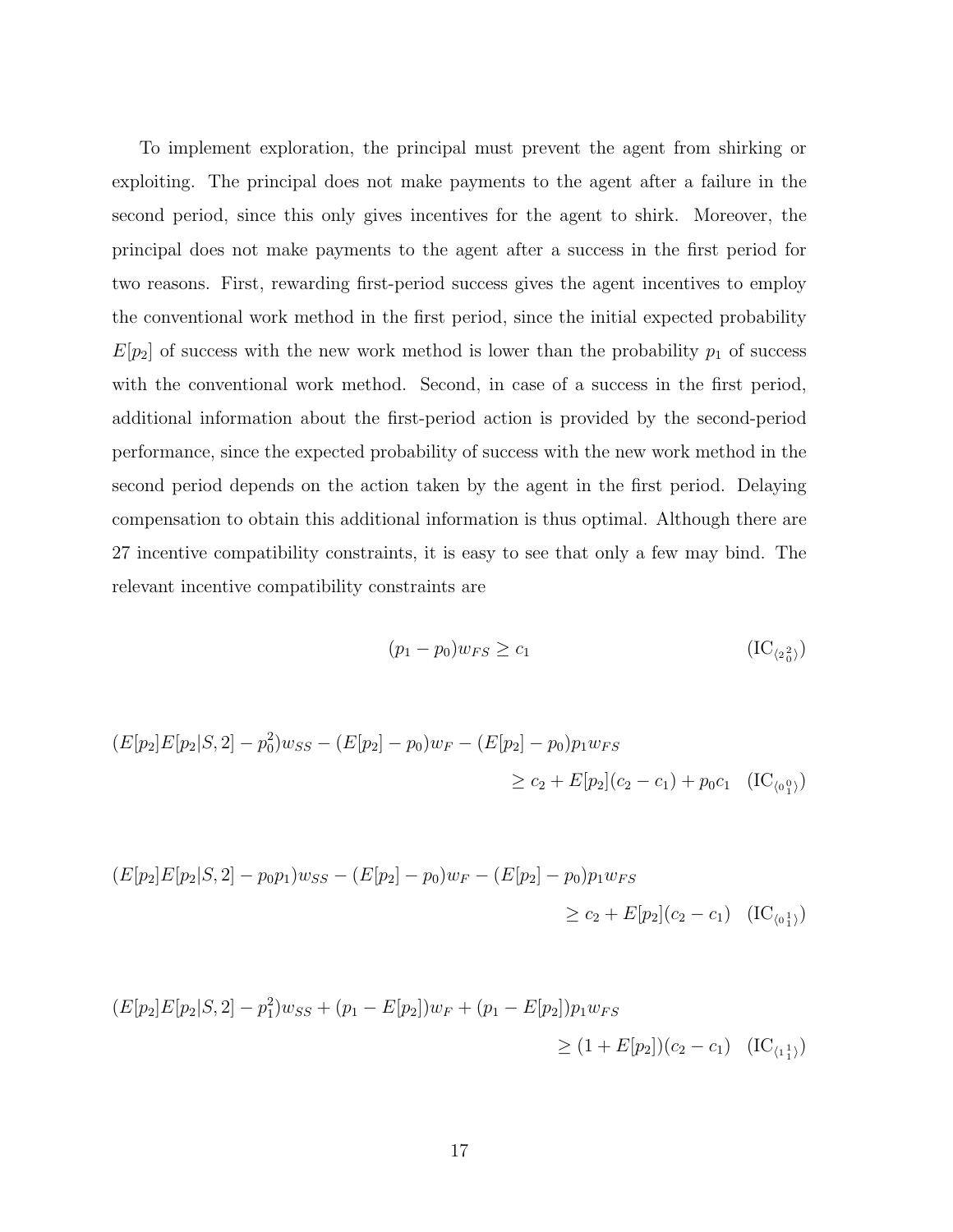The first three incentive compatibility constraints are associated with shirking. The last incentive compatibility constraint is associated with exploitation. One important thing to note is that  $w_F$  enters with a positive sign on the left hand side of the incentive compatibility constraint associated with exploitation. Rewarding the agent for firstperiod failures may be useful to prevent the agent from exploiting, since the initial expected probability  $(1-E[p_2])$  of failure when the agent employs the new work method is higher than the probability  $(1-p_1)$  of failure when the agent employs the conventional work method.

The first incentive compatibility constraint is always binding. To prevent the agent from shirking in the second period after a failure in the first period, the principal pays  $w_{FS} = \alpha_1$  to the agent just as in standard principal-agent models. It remains to discuss how the principal uses  $w_{SS}$  and  $w_F$  to induce the agent to experiment with the new work method.

If  $c_2/c_1 < \beta_2$ , then exploitation is too costly for the agent. Only incentive compatibility constraints associated with shirking are binding. To prevent the agent from shirking in the first period and in the second period after a success in the first period, the principal pays  $w_{SS} = \alpha_2$  to the agent.

If  $c_2/c_1 \geq \beta_2$ , then exploitation is not too costly for the agent. The incentive compatibility constraint associated with exploitation is binding. To prevent exploitation, the principal can either reward the agent for failure in the first period or reward the agent for two consecutive successes. The principal's choice between these two instruments depends on whether exploration is moderate or radical. With moderate exploration, it is cheaper for the principal to provide incentives through  $w_{SS}$ , since two consecutive success are a stronger signal that the agent explored and not exploited than a failure in the first period. With radical exploration, it is cheaper for the principal to provide incentives through  $w_F$ , since a failure in the first period is a stronger signal that the agent explored and not exploited than two consecutive successes. Rewarding the agent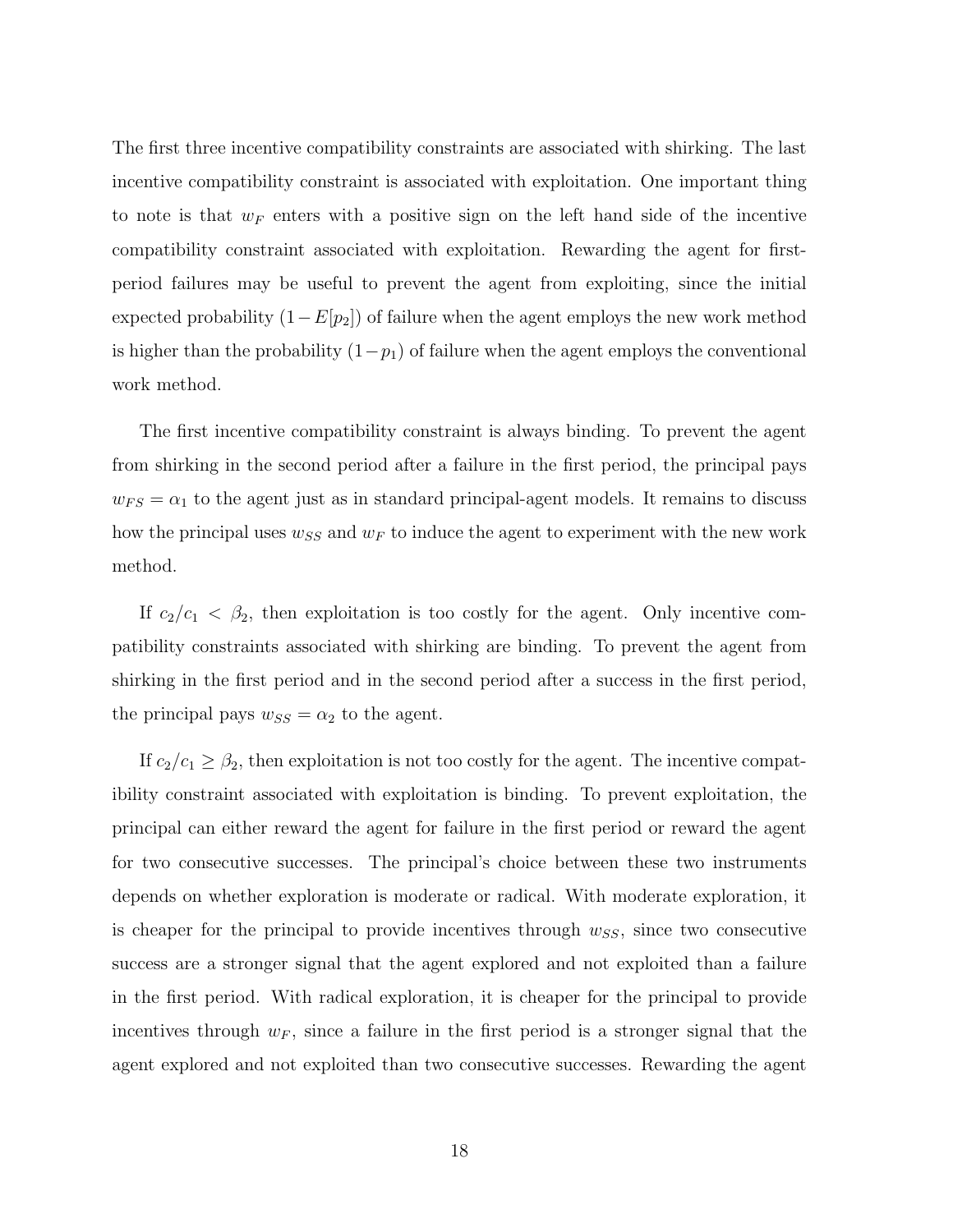

Figure 2. The optimal contract that implements exploration under the base parameters. Under this contract, an agent who succeeds early and fails later has lower total compensation than an agent who fails early and succeeds later or even an agent who fails twice if  $c_2/c_1$  is high.

for failure, however, induces the agent to shirk in the first period. To prevent shirking, delayed compensation  $w_{SS}$  must also be used.

Figure 2 shows the optimal contract that implements exploration for different values of  $c_2/c_1$  under the base case parameters. The optimal contract that implements exploration rewards long-term success, but not short-term success. On the contrary, it may even reward short-term failure. This safety-net is provided even though the agent is risk-neutral. The intuition is that if the agent is not protected against failures, then the agent may prefer to exploit in order to avoid failures.

An alternative way to interpret the optimal contract that implements exploration is to look at how it compensates different performance paths. The total compensation  $w_F + w_{FS}$  when performance is FS is higher than the total compensation  $w_S + w_{SF}$  when performance is SF. An agent who recovers from failure has a higher compensation than an agent who obtains short-lived success. Rewards are thus contingent on the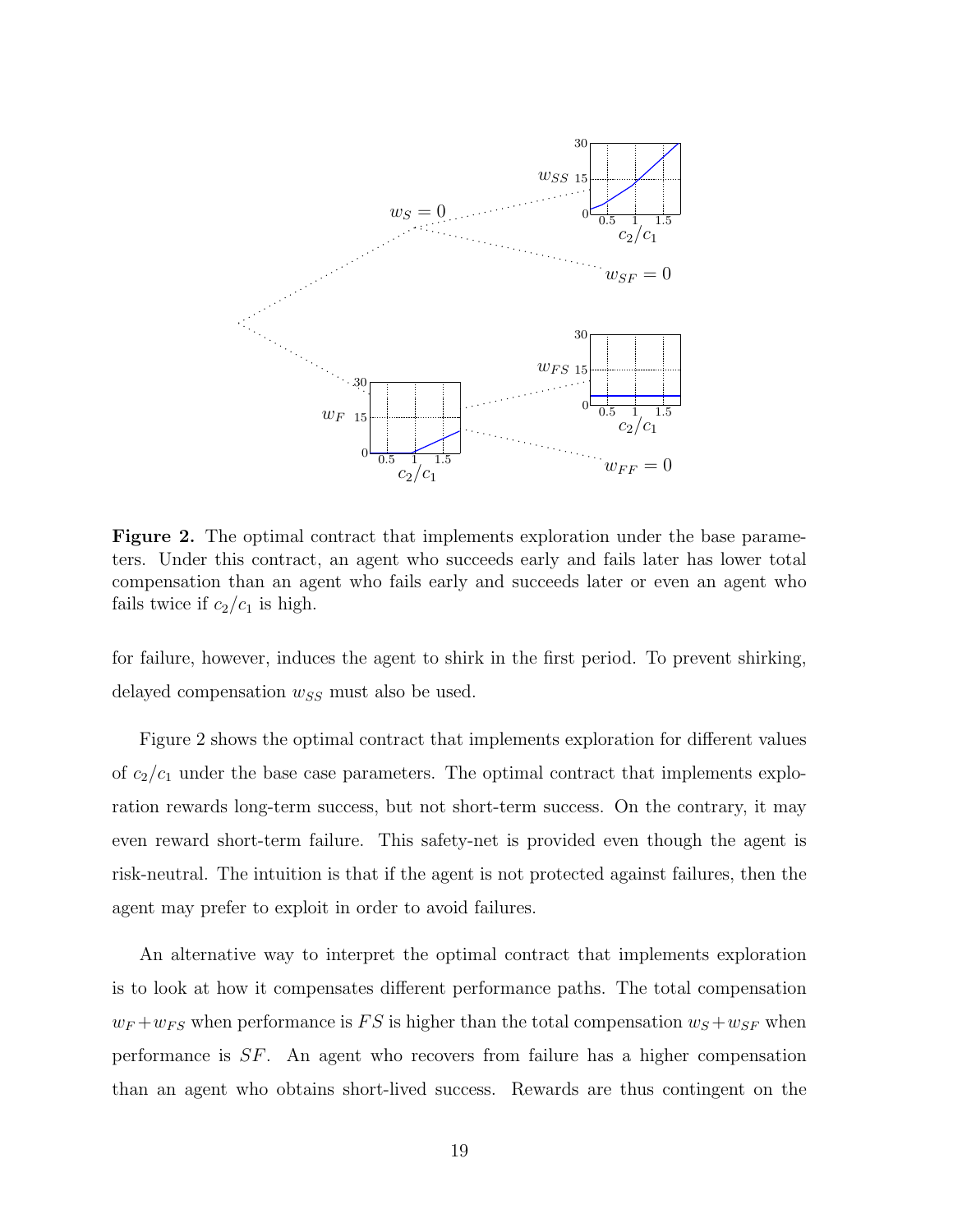performance path, and not only on the number of successes or failures obtained by the agent. If  $w_F > 0$ , then the total compensation  $w_F + w_{FF}$  when performance is FF is higher than the total compensation  $w_S + w_{SF}$  when performance is SF. Even an agent who fails twice may have a higher compensation than an agent who obtains short-lived success. Because of the risky nature of exploration, failing twice may be a stronger signal for the principal that the agent explored and not exploited than obtaining a short-lived success.

Some principal-agent models assume that the agent can destroy output. In a static setting, this assumption implies that the optimal contract is non-decreasing. In a dynamic setting, however, this is not necessarily true. For example, in the model developed here, setting  $p_0 = 0$  will have the same effect as allowing the agent to destroy output. Still, from Proposition 5, the optimal contract that implements exploration may have  $w_S < w_F$ . Under this contract, if the agent decides to destroy output at the end of the first period to obtain  $w_F$ , the agent foregoes the opportunity of earning  $w_{SS}$  in the second period.

## V. Lack of Commitment

In contrast to the previous section, I now assume that the principal cannot commit to a long-term contract. In practice, commitment to a long-term contract may be achieved through explicit contracts, such as stock options or vesting stock, or through implicit contracts, based on reputation. Sometimes these options are not available, and the principal can only offer the agent a short-term contract specifying the agent's compensation contingent on the current period performance. The problem becomes similar to the one proposed in Section III, except that there are additional constraints to guarantee that the principal is willing to keep the promised wages in the second period.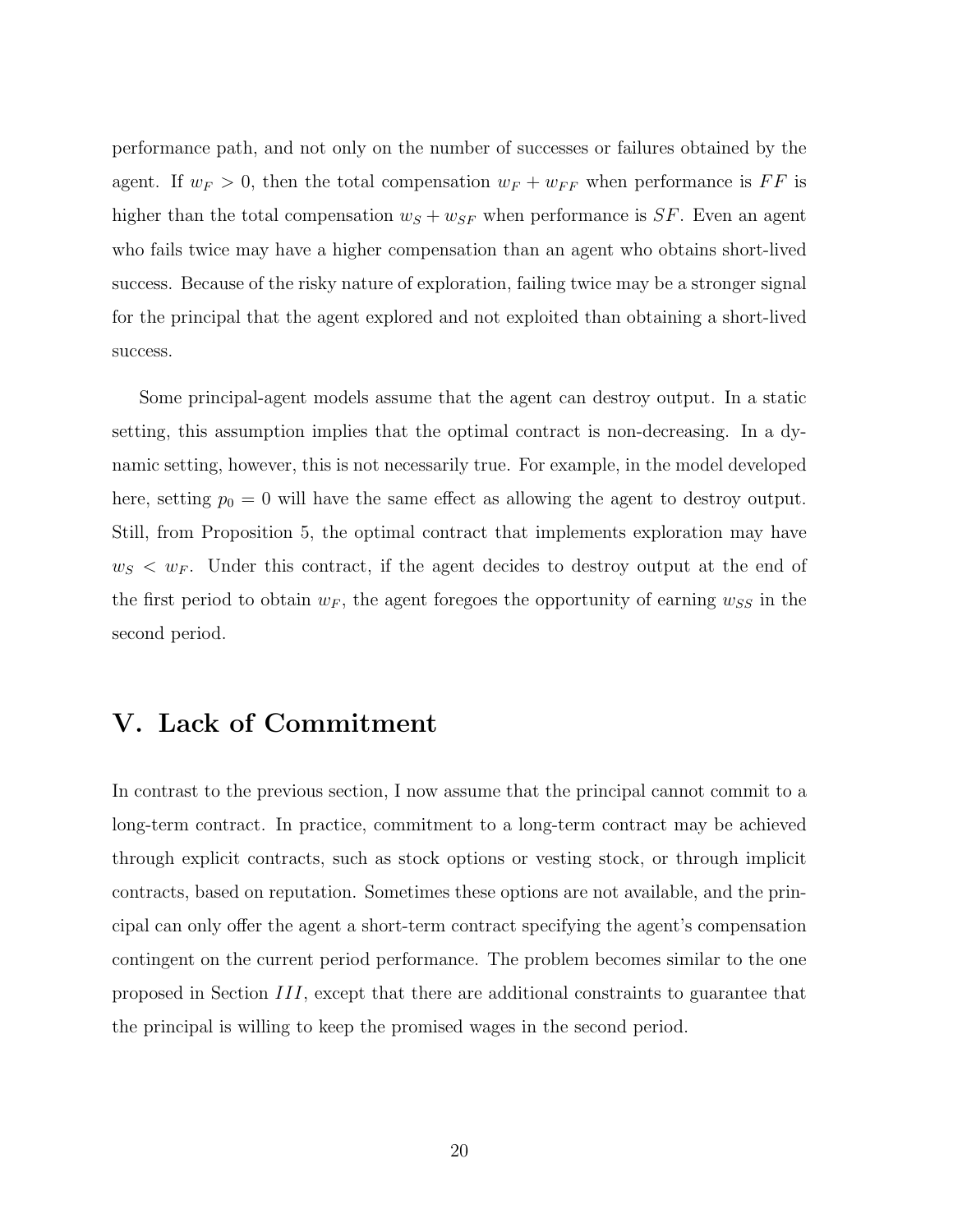Fudenberg, Holmstrom, and Milgrom (1990) provide conditions under which a sequence of short-term contracts perform just as well as the optimal long-term contract. The model proposed here violates two of these conditions. First, there may not be common knowledge of technology. With learning through experimentation, the agent may be better informed than the principal about the technology in the second period, since first-period actions affect second-period expected probability of success. Second, the utility frontier may not be downward sloping, since the agent has limited liability.

**Proposition 3** The optimal contract  $\vec{w}_1$  that implements exploitation, derived in Propo*sition* 1*, can be realized through a sequence of short-term contracts.*

To implement exploitation, a sequence of short-term contracts performs just as well as the optimal long-term contract, because the optimal long-term contract that implements exploitation derived in Proposition 1 relies only on short-term incentives. Commitment is thus irrelevant to implement exploitation.

The following definition will be useful in stating Proposition 4:

$$
\beta_4 = \frac{(E[p_2] - p_0)(1 + p_1)}{(p_1 - p_0) \left(1 + p_1 \frac{E[p_2] - p_0}{E[p_2|S,2] - p_0}\right)}.
$$

**Proposition 4** The optimal contract  $\vec{w}_2$  that implements exploration, derived in Propo*sition* 2*, cannot be replicated by a sequence of short-term contracts. Moreover, if*

- $c_2/c_1 \geq \beta_4$ , then exploration is not implementable via short-term contracts.
- $c_2/c_1 < \beta_4$ , then the optimal sequence of short-term contracts  $\vec{w}_4$  that implements *exploration is such that*

$$
w_S = \frac{c_2}{E[p_2] - p_0} - p_0 w_{SS} + p_0 w_{FS},
$$
  

$$
w_F = w_{SF} = w_{FF} = 0,
$$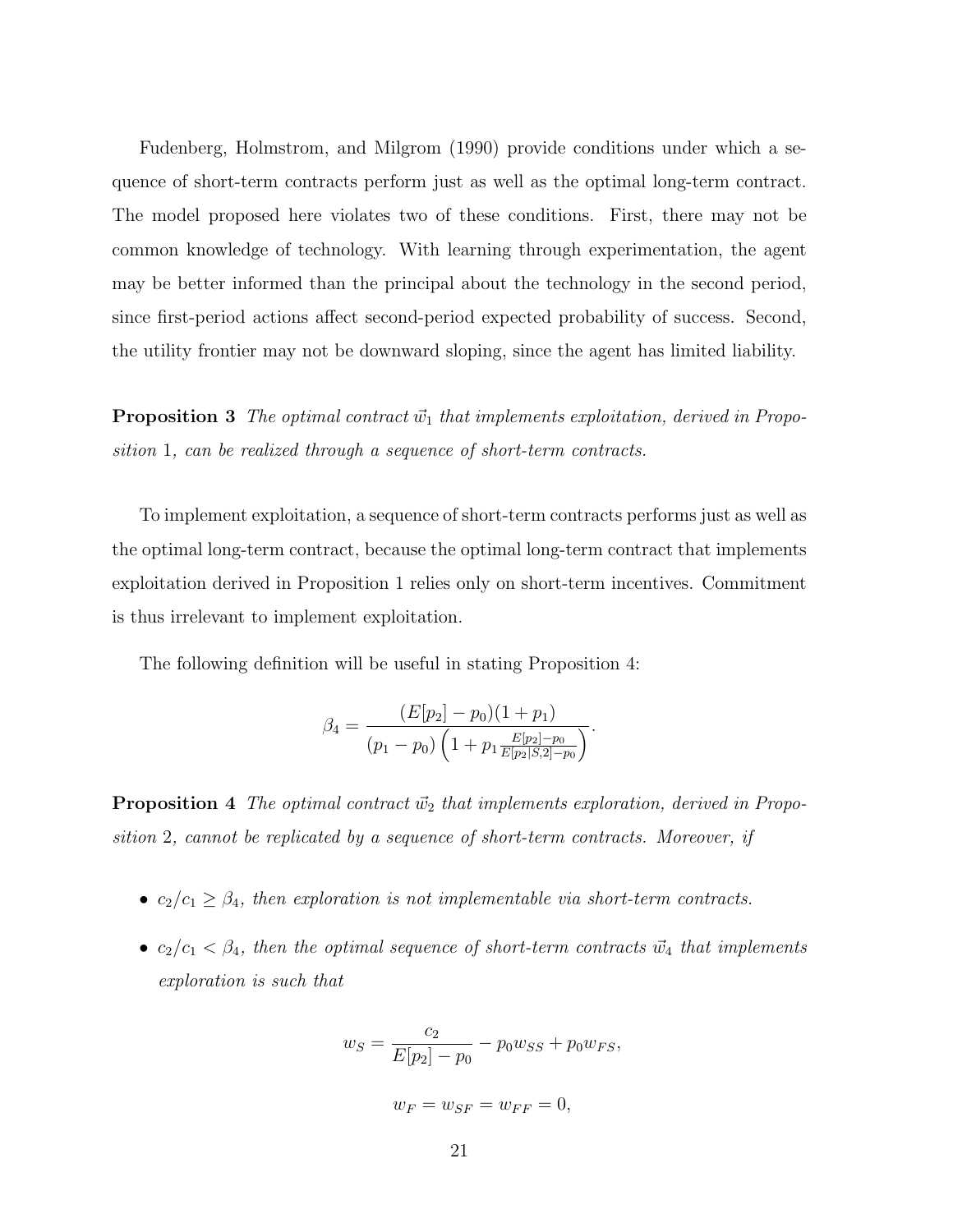$$
w_{SS} = \frac{c_2}{E[p_2|S, 2] - p_0},
$$

$$
w_{FS} = \frac{c_1}{p_1 - p_0}.
$$

Without commitment, the principal can only use short-term incentives to implement exploration. When  $c_2/c_1 \geq \beta_4$ , short-term incentives are not enough to induce exploration. If the principal rewards the agent for success in the first period, then the agent employs the conventional work method, which is relatively cheaper and yields a higher probability of success than the new work method. If, on the contrary, the principal rewards the agent for failure in the first period, then the agent shirks, which is cheaper and yields a higher probability of failure than the new work method. Therefore, if  $c_2/c_1 \geq \beta_4$ , exploration cannot be implemented with a sequence of short-term contracts.<sup>7</sup> When  $c_2/c_1 < \beta_4$ , short-term incentives may be enough to implement exploration. If the principal rewards the agent for success in the first period, it is too costly for the agent to employ the conventional work method. Exploration may thus be implementable with a sequence of short-term contracts. However, the cost  $W(\vec{w}_4,\langle_2^2\rangle)$  of implementing exploration with short-term contracts is higher than the cost  $W(\vec{w}_2,\langle \frac{2}{2}\rangle)$ of implementing exploration with a long-term contract. When a long-term contract is used, the principal can wait until the second period to pay the agent, gathering more information about the agent's first period action.

Figure 3 compares the cost of implementing exploration when the principal can and cannot commit to a long-term contract. Exploration is implementable via a sequence of short-term contracts only if  $c_2/c_1$  is low. Even if this is the case, the cost  $W(\vec{w}_4,\langle_2^2\rangle)$  of implementing exploration with short-term contracts is higher than the cost  $W(\vec{w}_2,\langle_2^2\rangle)$ of implementing exploration with a long-term contract.

This section contrasts the effect of lack of commitment on the implementation of exploration and exploitation. To implement exploitation, a sequence of short-term contracts performs as well as the optimal long-term contract. On the other hand, to implement exploration, the optimal long-term contract performs better than any sequence of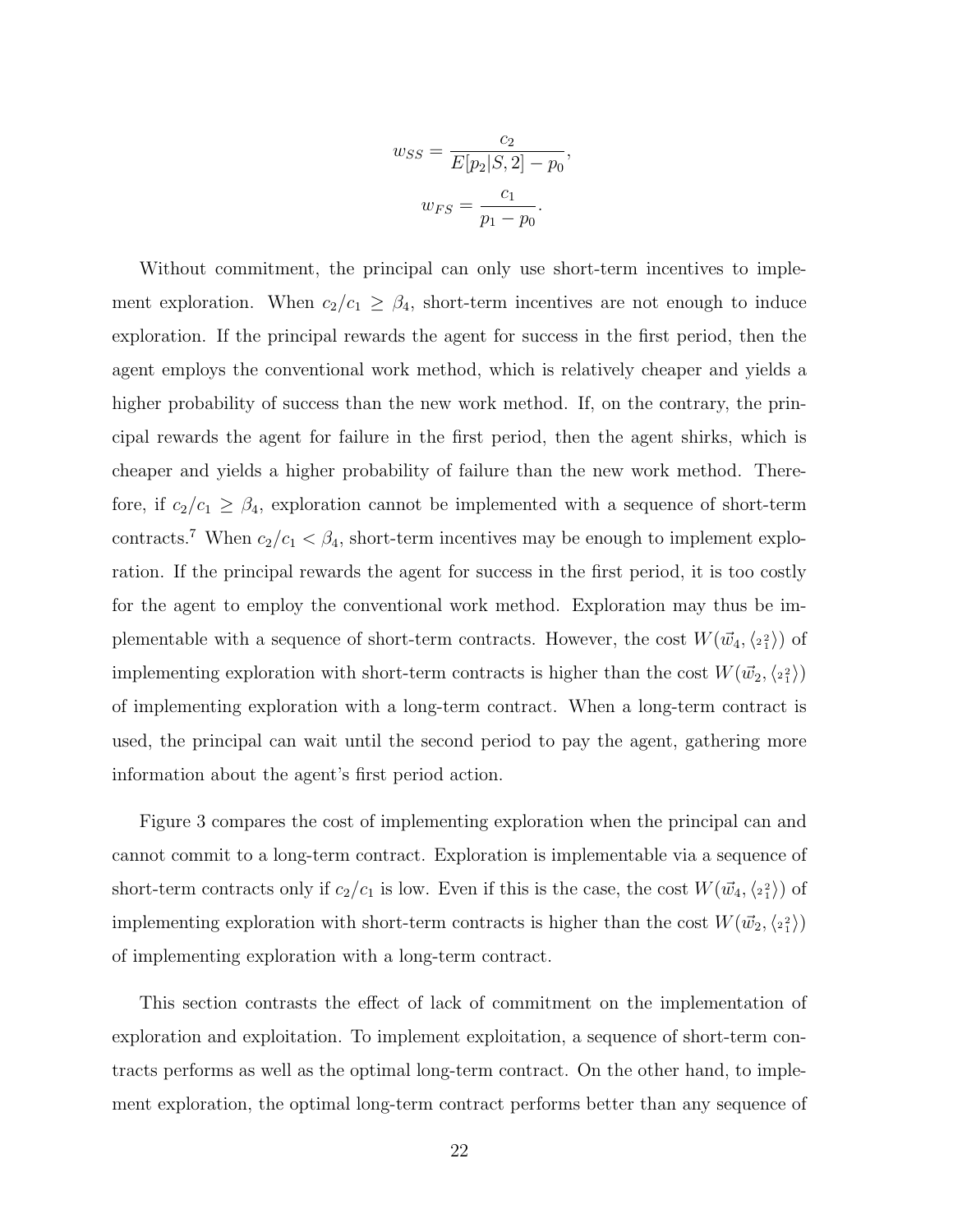

Figure 3. Cost of implementing exploration when the principal can (solid line) and cannot (dashed line) commit to a long-term contract under the base parameters. Even if it is feasible to motivate exploration with a sequence of short-term contracts (low  $c_2/c_1$ , it is less costly to implement exploration if the principal can commit to a longterm contract.

short-term contracts. For some parameters, it is even impossible to implement exploration with a sequence of short-term contracts. These results show the importance of commitment when implementing exploration.

## VI. Termination

In this section, I allow the principal to terminate the agent after a failure in the first period. Termination can be interpreted, for example, as the decision to fire a manager or worker in a corporation, or the decision to interrupt funding of a startup company. The principal may use termination as a screening device, firing the agent if it is not worthwhile to keep him in the second period. In addition to that, the principal may use termination as a disciplinary device to induce the agent to take the appropriate action in the first period.

I derive the optimal contracts that implement exploitation with termination and exploration with termination. I then study when it is optimal for the principal to implement exploitation with termination instead of exploitation, and exploration with termination instead of exploration. Exploitation with termination is represented by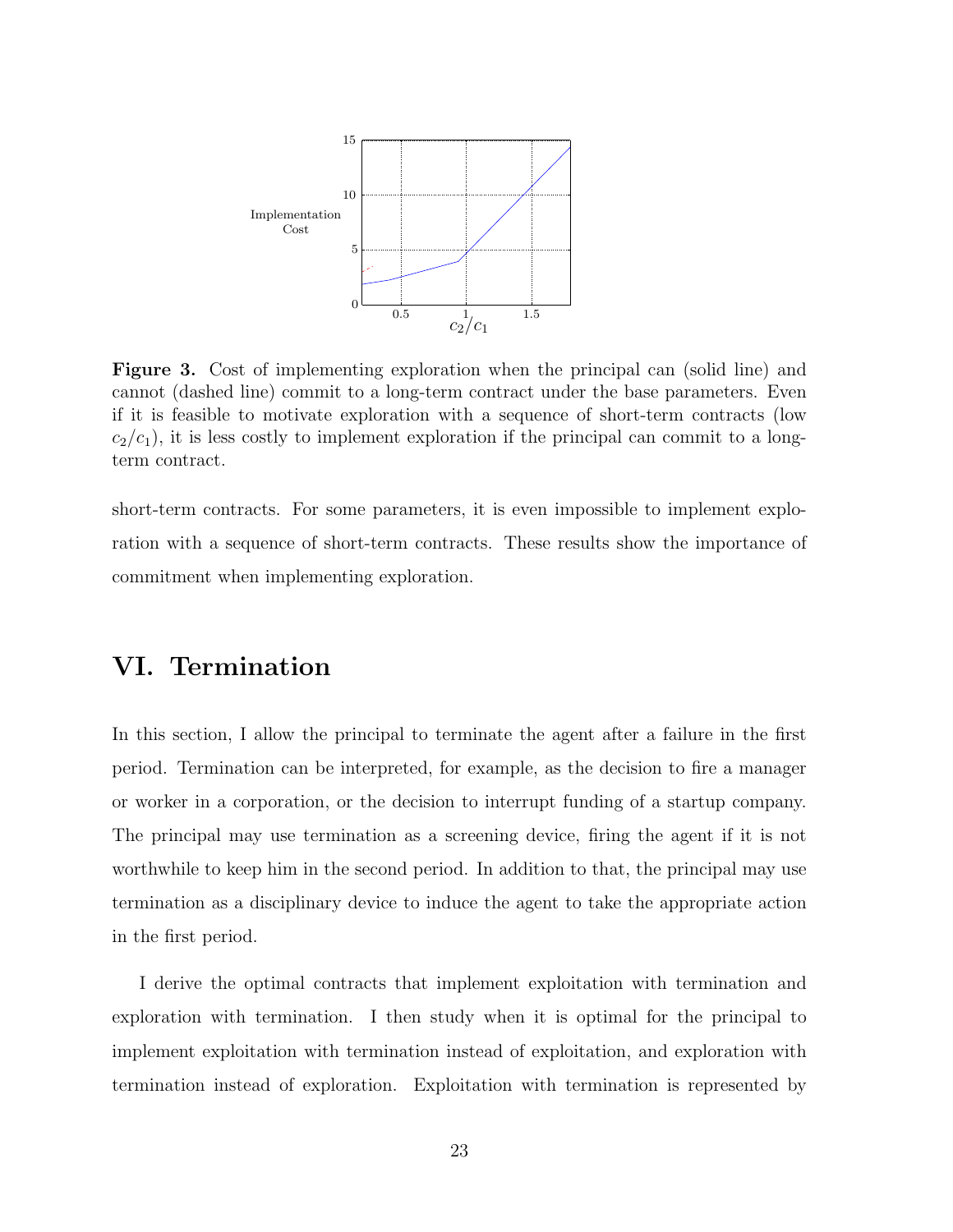action plan  $\langle \varphi_i^1 \rangle$ , and exploration with termination is represented by action plan  $\langle \varphi_i^2 \rangle$ , where t means that the principal terminates the agent after a failure in the first period. For simplicity, the agent's outside wages after termination are zero.<sup>8</sup> The principal's expected revenues when implementing exploration with termination and exploitation with termination are given by  $R(\langle 1_i^1 \rangle)$  and  $R(\langle 2_i^2 \rangle)$ , which may incorporate, for example, the possibility of hiring a replacement agent after termination.

For brevity, the results on the implementation of exploitation with termination are derived in the online appendix. Figure 4 compares the optimal contracts that implement exploitation and exploitation with termination for different values of  $c_2/c_1$  under the base case parameters. If the agent shirks or employs the new work method, he is more likely to fail in the first period than if he employs the conventional work method. To avoid failure, and consequently termination, the agent has more incentives to employ the conventional work method in the first period. Therefore, the principal needs to pay the agent lower first-period wages to implement exploitation with termination than to implement exploitation.

This result is similar to Stiglitz and Weiss (1983), where the principal uses termination to induce the agent to exert effort. Because termination serves this additional role in providing incentives to the agent, it is optimal for the principal to use excessive termination when implementing exploitation.

Proposition 5 derives the optimal contract that implements exploration with termination. The following definitions will be useful in stating Proposition 5:

$$
\alpha_5 = \max_{\tilde{j} \in \{0,1\}} \frac{(1 + E[p_2])c_2 - p_0 c_{\tilde{j}}}{E[p_2]E[p_2|S, 2] - p_0 E[p_{\tilde{j}}]},
$$

$$
\beta_5 = \frac{(E[p_2]E[p_2|S,2] - p_0p_1) + E[p_2](p_1E[p_2|S,2] - p_0E[p_2|S,2])}{(p_1^2 - p_0) + E[p_2](p_1^2 - p_0)}.
$$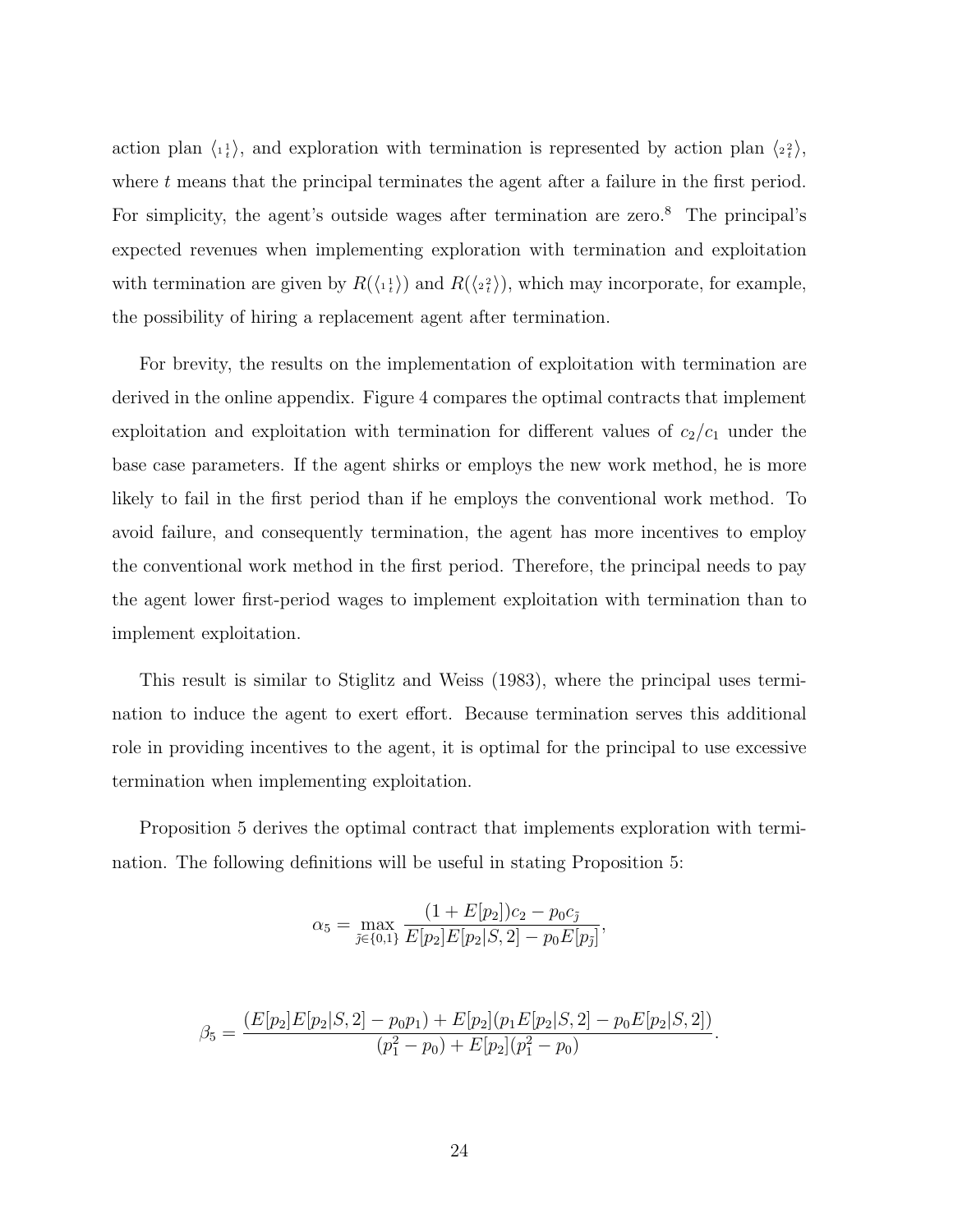

Figure 4. The optimal contracts that implement exploitation (solid line) and exploitation with termination (dashed line) under the base parameters. With termination, the agent loses the rents he was able to extract in the second period after a failure in the first period. The threat of termination thus induces the agent to exert more effort in the first period, and therefore the principal needs to pay less to the agent for early success in order to implement exploitation.

**Proposition 5** *The optimal contract*  $\vec{w}_5$  *that implements exploration with termination is such that*

$$
w_S = w_{SF} = 0.
$$

*If exploration is moderate, then*  $w_F = 0$ *, and* 

$$
w_{SS} = \alpha_5 + \frac{p_1 - p_0}{E[p_2]E[p_2|S, 2] - p_0 p_1} \frac{p_1(1 + E[p_2])c_1}{E[p_2]E[p_2|S, 2] - p_1^2} \left(\frac{c_2}{c_1} - \beta_5\right)^+.
$$

*If exploration is radical, then*

$$
w_F = \frac{p_1(1 + E[p_2])c_1}{E[p_2]E[p_2|S, 2] - p_1E[p_2]} \left(\frac{c_2}{c_1} - \beta_5\right)^+
$$

*and*

$$
w_{SS} = \alpha_5 + \frac{E[p_2] - p_0}{E[p_2]E[p_2|S, 2] - p_0 p_1} \frac{p_1(1 + E[p_2])c_1}{E[p_2]E[p_2|S, 2] - p_1 E[p_2]} \left(\frac{c_2}{c_1} - \beta_5\right)^+.
$$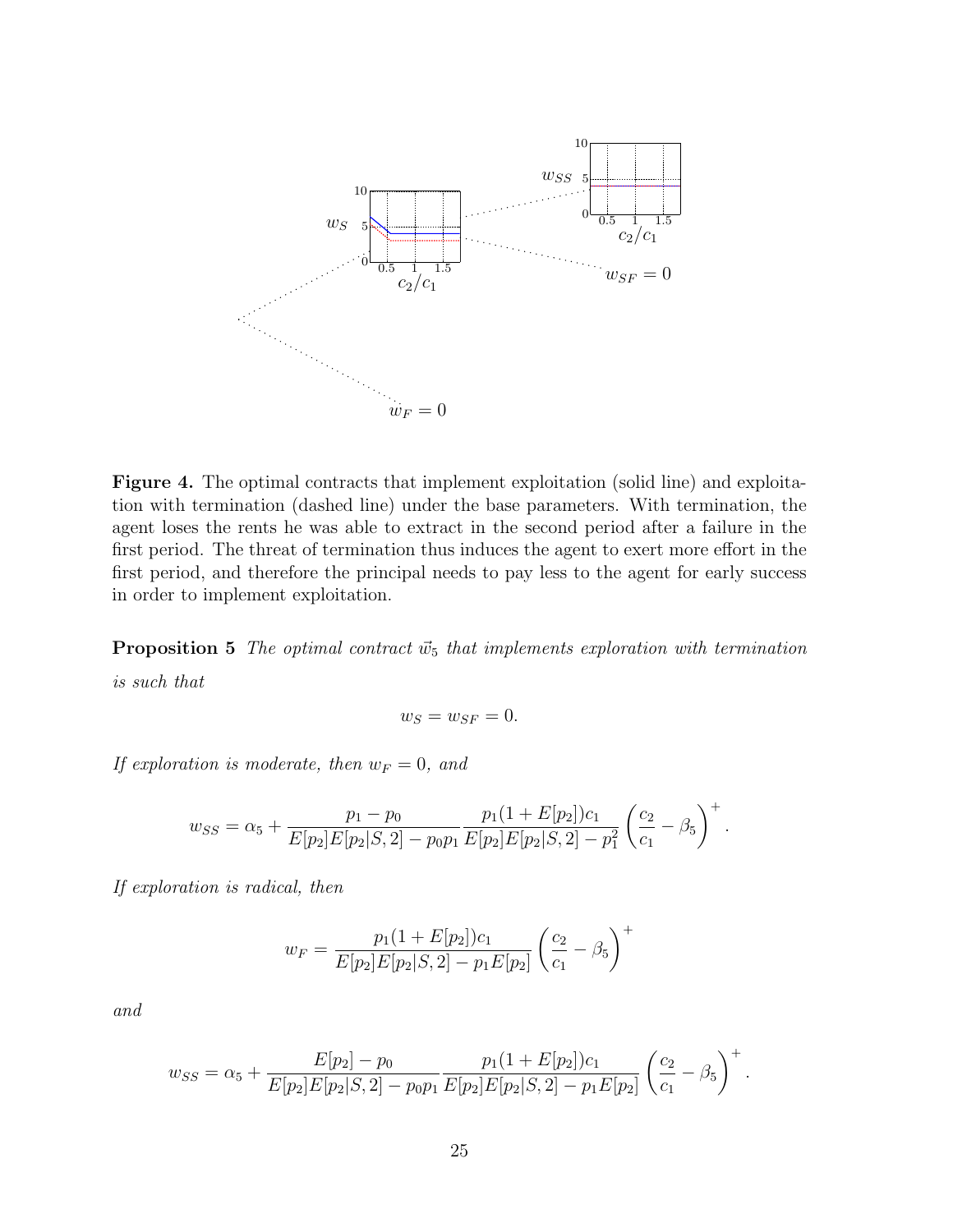The effects of termination on the incentives for the agent to employ the new work method in the first period will depend on the relative costs  $c_2/c_1$  of the new and conventional work methods. If  $c_2/c_1 \geq \beta_5$ , then the incentive compatibility constraint associated with exploitation with termination is binding. Termination makes it harder to provide incentives for the agent to employ the new work method in the first period, since to avoid failure and termination the agent has more incentives to employ the conventional work method in the first period. If  $c_2/c_1 < \beta_5$ , then the incentive compatibility constraint associated with shirking is binding. Termination makes it easier to provide incentives for the agent to employ the new work method in the first period, since to avoid failure and termination the agent has less incentives to shirk in the first period.

Figure 5 compares the optimal contracts that implement exploration and exploration with termination for different values of  $c_2/c_1$  under the base case parameters. If  $c_2/c_1$ is high, the principal pays higher wages  $w_F$  to implement exploration with termination than to implement exploration. If  $c_2/c_1$  is low, the principal pays lower wages  $w_{SS}$  to implement exploration with termination than to implement exploration.

I now compare the total expected profits of the principal when he implements exploration with the total expected profits of the principal when he implements exploration with termination. It is optimal for the principal to implement exploration with termination instead of exploration if

$$
R(\langle \mathbf{2}_1^2 \rangle) - R(\langle \mathbf{2}_t^2 \rangle) < W(\vec{w}_2, \langle \mathbf{2}_1^2 \rangle) - W(\vec{w}_5, \langle \mathbf{2}_t^2 \rangle)
$$

To keep the agent working in the second period after a failure in the first period, the expected payments from the principal to the agent are equal to  $(1 - p_1)p_1\alpha_1$ . It is thus ex post efficient for the principal to terminate the agent after a failure in the first period if

$$
R(\langle z_1^2 \rangle) - R(\langle z_1^2 \rangle) < (1 - E[p_2])p_1 \alpha_1. \tag{7}
$$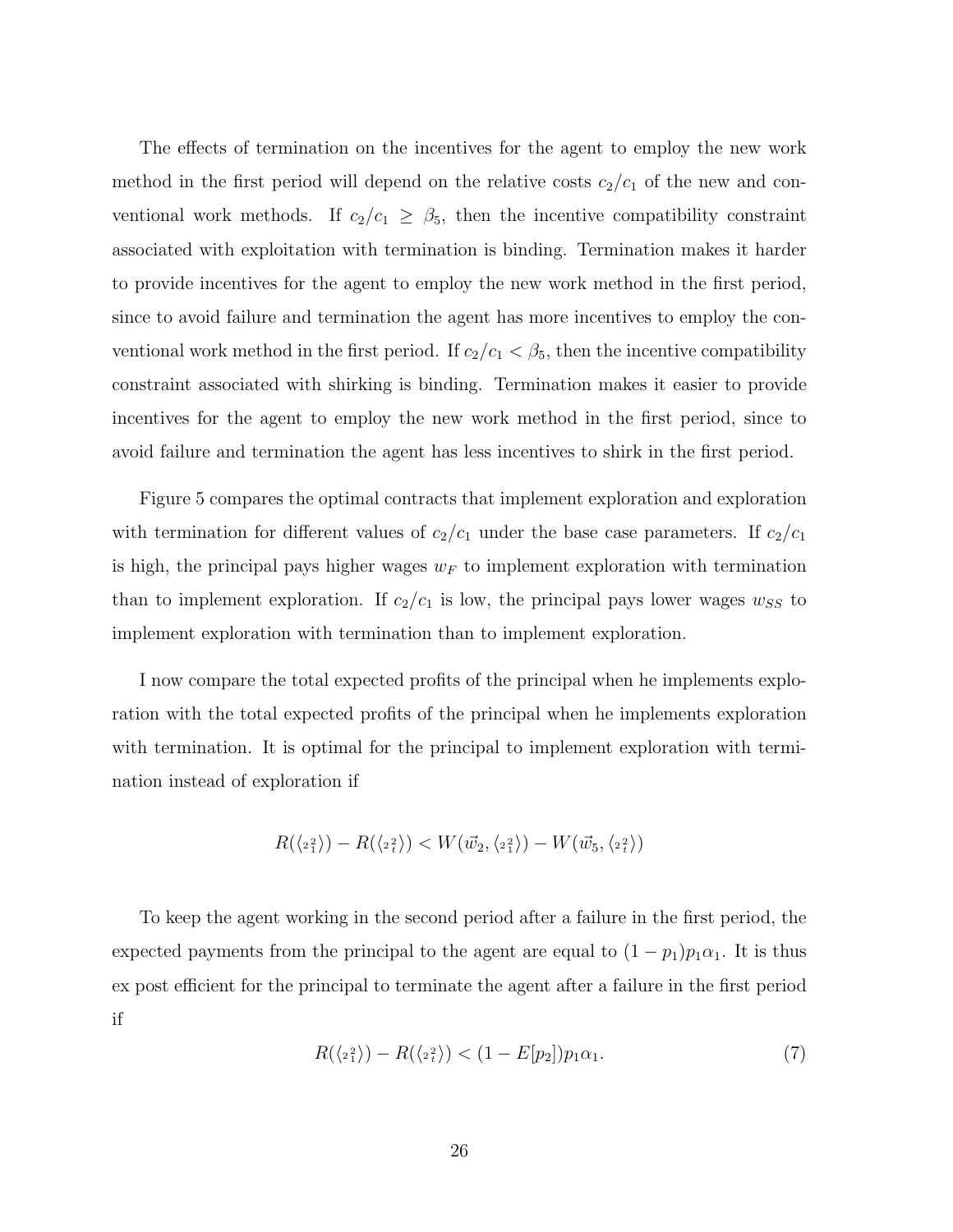

Figure 5. The optimal contract that implements exploration (solid line) and exploration with termination (dashed line) under the base parameters. With termination, the agent loses the rents he was able to extract in the second period after a failure in the first period. To prevent the threat of termination from drawing the agent away from exploration in the first period, the principal needs to pay an additional bonus to the agent after early failure if  $c_2/c_1$  is high.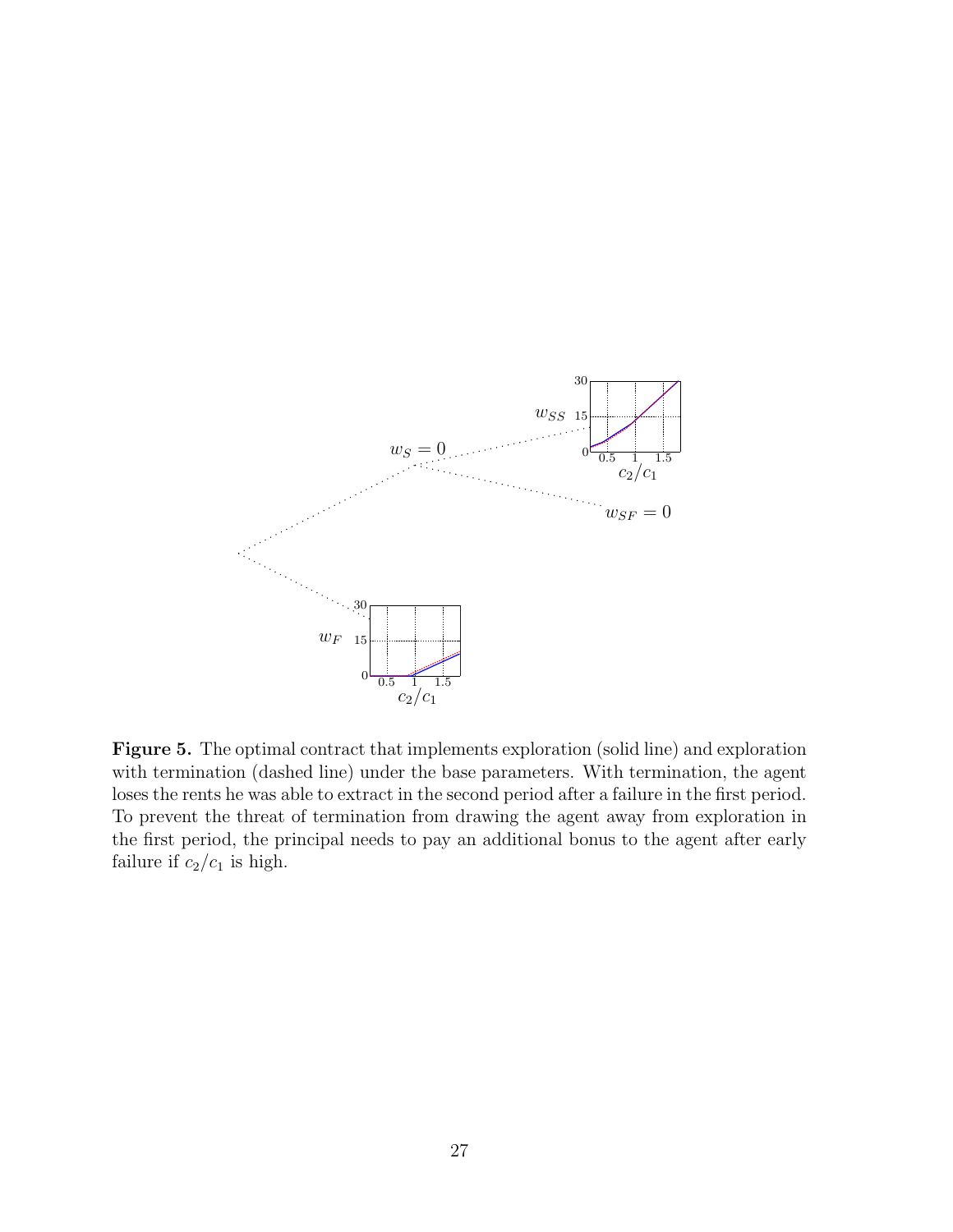When (7) holds, the benefits from inducing the agent to work in the second period after a failure in the first period are lower than the expected payments that the principal must make to the agent after a failure in the first period to keep the agent working in the second period.

Definition 2 *There is excessive termination with exploration if*

$$
W(\vec{w}_2, \langle z_1^2 \rangle) - W(\vec{w}_5, \langle z_1^2 \rangle) > (1 - E[p_2])p_1\alpha_1,
$$

*and there is excessive continuation with exploration if*

$$
W(\vec{w}_2, \langle z_1^2 \rangle) - W(\vec{w}_5, \langle z_1^2 \rangle) < (1 - E[p_2])p_1 \alpha_1.
$$

There is excessive termination with exploration if the actual threshold for termination is higher than the ex post efficient threshold for termination. There is excessive continuation with exploration if the actual threshold for termination is lower than the ex post efficient threshold for termination. Excessive continuation or termination may arise because the termination policy affects the incentives for the agent's first-period action.

Corollary 1 investigates the conditions under which there is excessive termination with exploration or excessive continuation with exploration. The following definitions will be useful in stating Corollary 1:

$$
\kappa_m \equiv \frac{(p_1 - E[p_2])(E[p_2]E[p_2|S, 2] - p_1p_0)}{(p_1 - E[p_2])(E[p_2]E[p_2|S, 2] - p_1p_0) + (E[p_2] - p_0)(E[p_2]E[p_2|S, 2] - p_1^2)},
$$

$$
\kappa_e \equiv \frac{(1 - E[p_2])(E[p_2]E[p_2|S, 2] - p_0p_1)}{(1 - E[p_2])(E[p_2]E[p_2|S, 2] - p_0p_1) + E[p_2]E[p_2|S, 2](E[p_2] - p_0)}.
$$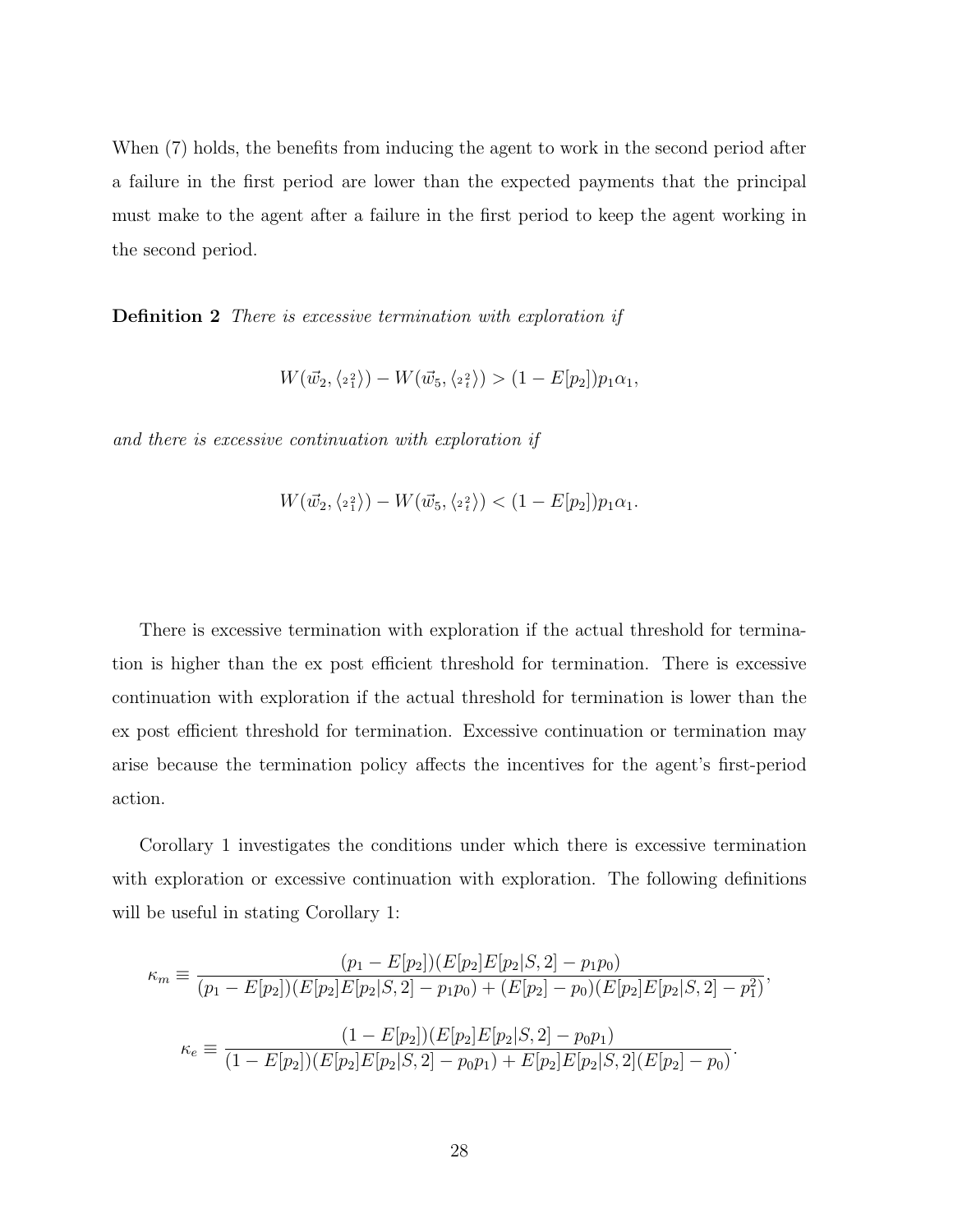Corollary 1 *If*  $c_2/c_1 < \max(\kappa_m, \kappa_e)\beta_2 + (1 - \max(\kappa_m, \kappa_e))\beta_5$ , then there is excessive *termination with exploration.* If  $c_2/c_1 > \max(\kappa_m, \kappa_e)\beta_2 + (1 - \max(\kappa_m, \kappa_e))\beta_5$ , then there *is excessive continuation with exploration.*

As shown in Proposition 5, the effects of termination on the incentives for the agent to employ the new work method in the first period depend on  $c_2/c_1$ . For low values of  $c_2/c_1$ , the agent is inclined to shirk. The threat of termination allows the principal to pay the agent lower wages to prevent shirking, offsetting the losses from excessive termination. For high values of  $c_2/c_1$ , the agent is inclined to exploit. Excessive continuation allows the principal to pay the agent lower wages in the first period, offsetting the losses from excessive continuation.

As shown in Corollary 1, there is excessive continuation with exploration even if exploration is moderate. This is in contrast to the results in Proposition 2 which say that there is reward for failure only if exploration is radical. With moderate exploration, the principal does not reward the agent for failure because it is cheaper to use rewards for long-term success to induce exploration. However, the surplus the agent obtains in the second period after a failure in the first period still provides incentives for the agent to explore when  $c_2$  is high relative to  $c_1$ .

This section contrasts the optimal termination policies when implementing exploitation and exploration. Similarly to models of repeated effort, there is excessive termination when implementing exploitation. On the other hand, depending on which constraints are binding, there may be excessive termination or excessive continuation when implementing exploration. There is excessive termination if only shirking constraints are binding, while there is excessive continuation if the exploitation constraint is binding. To sum up, termination is useful to prevent shirking but it may be harmful when implementing exploration as it may induce exploitation from the agent.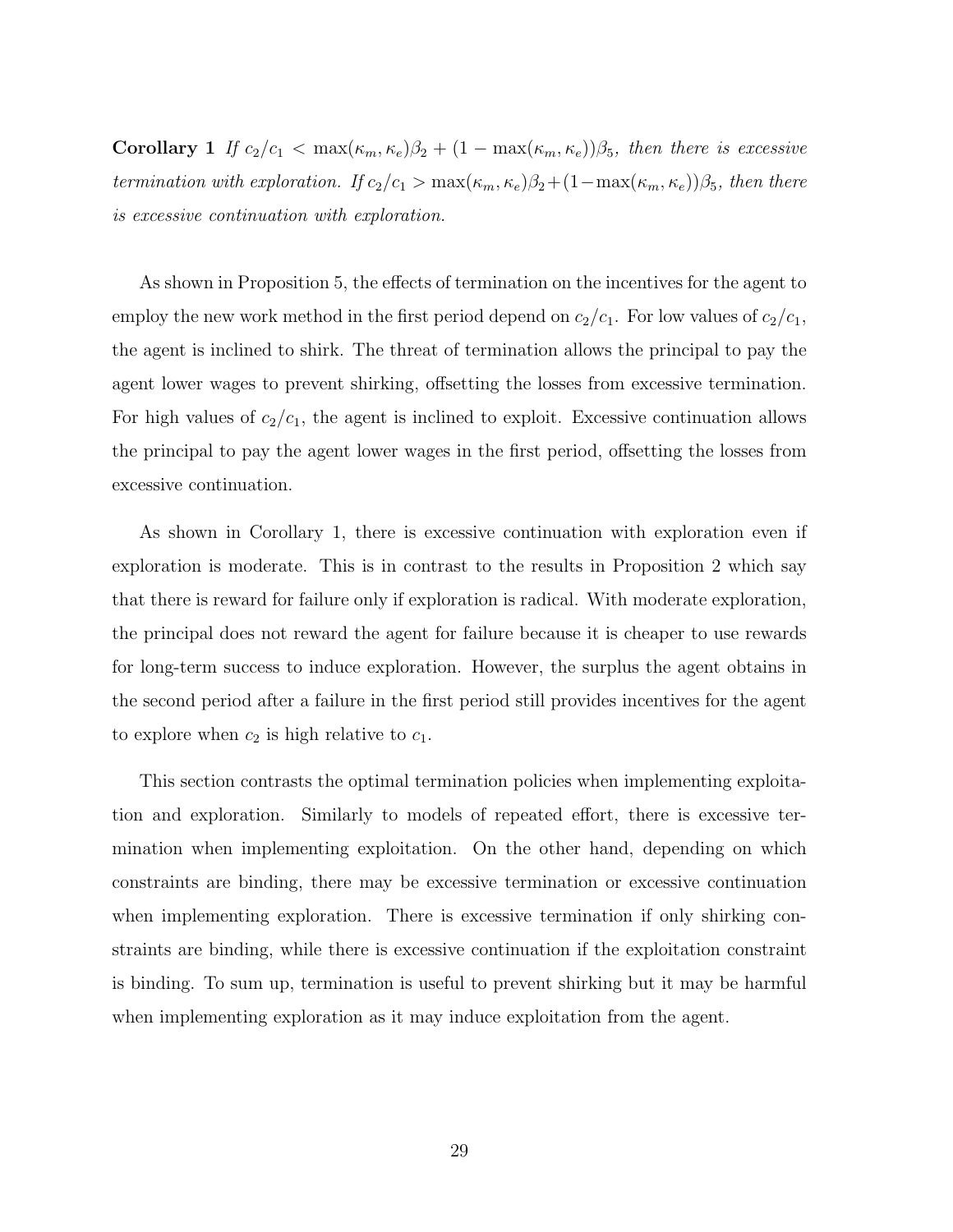### VII. Feedback

In this section, I study what happens if the principal is better able than the agent to evaluate performance. This could be relevant, for example, in studying the relation between a venture capitalist and an entrepreneur, in which the venture capitalist knows more about the commercial value of the enterprise than the entrepreneur. Also, firms often have better information about the potential market performance of products being developed by their R&D employees. The focus of the section will be on whether the principal should provide feedback on performance to the agent. I show that the optimal provision of feedback will depend on whether the principal wants to implement exploration or exploitation.

I assume that the principal privately observes interim performance at the end of the first period, yet the performance path is publicly observable at the end of the second period. If the principal does not reveal interim performance realizations, then only incentive compatibility constraints  $\mathrm{IC}_{\langle i_k^j\rangle}$  where  $j=k$  need to be satisfied, since without feedback the agent cannot adjust his action according to the realization of first-period performance. However, for the same reason, only action plans  $\langle i_k^j \rangle$  with  $j = k$  can be implemented without feedback. Therefore, if the action plan to be implemented involves repetitive actions, then it is optimal for the principal not to provide feedback on performance. On the other hand, if the action plan to be implemented requires adjustments in action depending on the realized interim performance, then feedback on performance must be provided.

For brevity, the detailed analysis of the provision of feedback when the principal implements exploitation is presented in the online appendix. Because exploitation involves repetitive actions, it is optimal for the principal not to provide feedback on performance to the agent. This result is similar to Lizzeri, Meyer, and Persico (2002) and Fuchs (2007) who find that, in a setting where the principal's problem is to induce the agent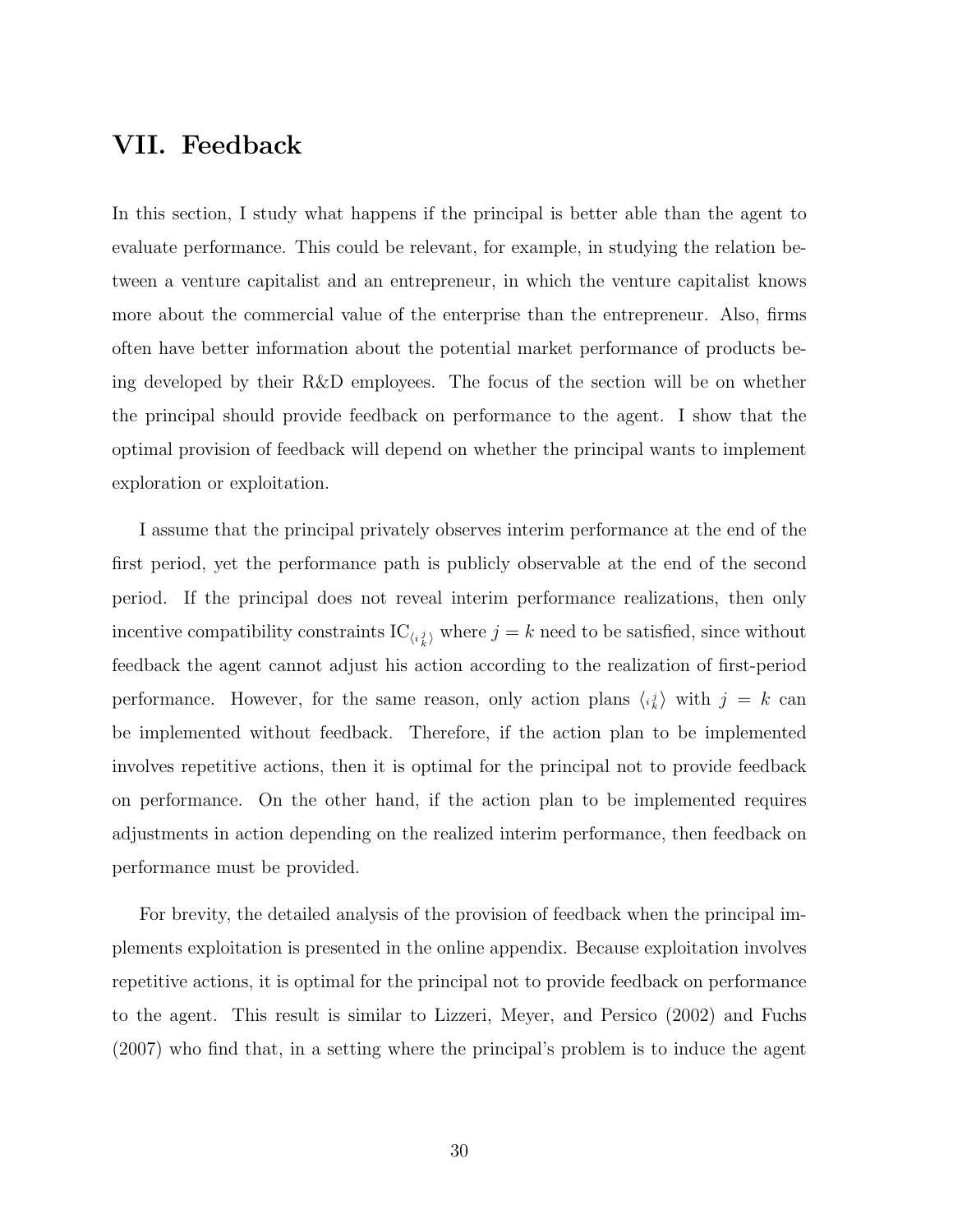to exert repeated effort, it is optimal for the principal not to reveal information about performance to the agent.

In contrast, as shown by the next proposition, feedback is essential to motivate exploration, as it permits efficient experimentation.

Proposition 6 *To implement exploration, the principal must provide feedback to the agent. The optimal contract*  $\vec{w}_6$  *that implements exploration when the principal is better able than the agent to evaluate performance is the same as the optimal contract*  $\vec{w}_2$  *that implements exploration derived in Proposition* 2*.*

The function of feedback here is to provide information that improves the agent's future performance. No punishment is associated with feedback. On the contrary, for some parameters the agent is even rewarded in case of failure. If the agent is not protected against failures, then the agent is inclined to employ the conventional work method to avoid failures.<sup>9</sup>

This section contrasts the feedback policy when implementing exploitation and exploration. It shows that, similarly to repeated-effort models, the principal should never provide feedback on performance to the agent when implementing exploitation, but should always provide timely feedback on performance to the agent when implementing exploration.

## VIII. Empirical Implications

The main contribution of the paper is to contrast incentive schemes that motivate exploration and exploitation. Motivating exploitation requires standard pay-for-performance schemes, excessive termination, short-term contracts, and no feedback on performance. In contrast, motivating exploration involves tolerance (or even reward) for early failure and reward for long-term success, so that not only total performance but also the path of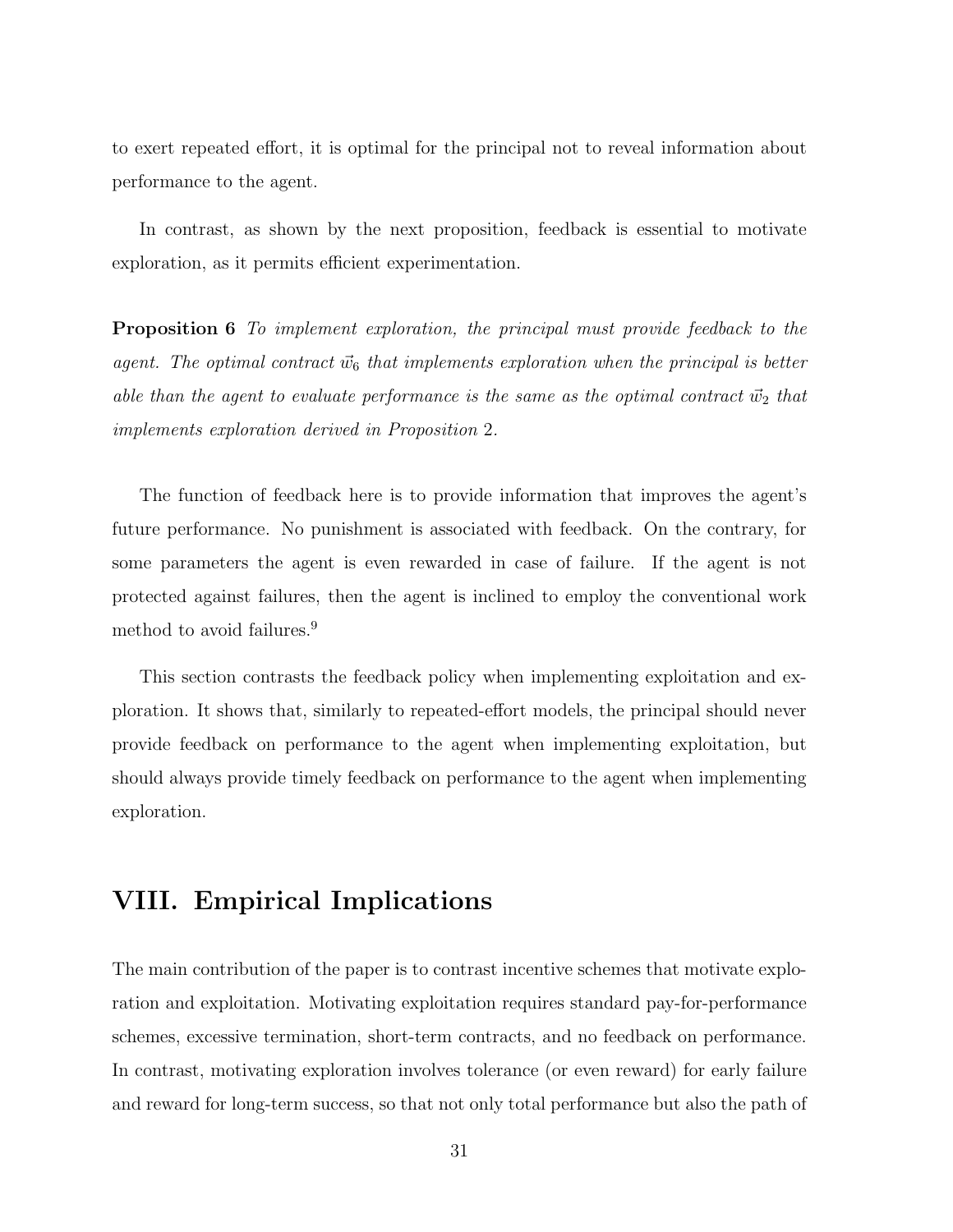performance matters for compensation. Moreover, excessive continuation, commitment to a long-term incentive plan, and timely feedback on performance are also important ingredients to motivate exploration.

Two empirical tests arise naturally. First, one can study whether incentive practices used in tasks for which innovation is more (less) important resemble the incentive practices that, according to this paper, motivate exploration (exploitation). Second, one can study whether the adoption of incentive practices that motivate exploration (exploitation) indeed leads to more (less) innovation. In the remainder of this section, I discuss the application of the results of the paper to different settings, providing more details about how they can be tested empirically.

Executive Compensation and Corporate Governance Executive compensation has increasingly been criticized as excessive and not related to performance. This public outcry creates pressure for regulations that limit the use of stock options, golden parachutes, entrenchment, and option repricing.<sup>10</sup> We will argue here that stock options, golden parachutes, entrenchment, and options repricing may be part of an optimal contract that motivates innovation. Therefore, passing regulations that restrict their use may in some cases have an adverse effect on innovation. In order to assess the actual impact of such regulations, it remains to be studied empirically the actual contribution of these practices to innovation as well as the value of additional investments in innovation.

From Propositions 2 and 5 it is easy to see that the optimal compensation that motivates exploration with and without termination can be implemented via a combination of stock options with long vesting periods, option repricing, and golden parachutes. For simplicity, I assume that the firm does not pay dividends until the second period. By granting the manager stock options that vest and mature at the end of the second period and have a strike price of S, it is possible to commit to a payment of  $w_{SS}$  to the manager after two consecutive successes. If the manager fails in the first period, there are two situations to consider. When parameters of the model are such that the manager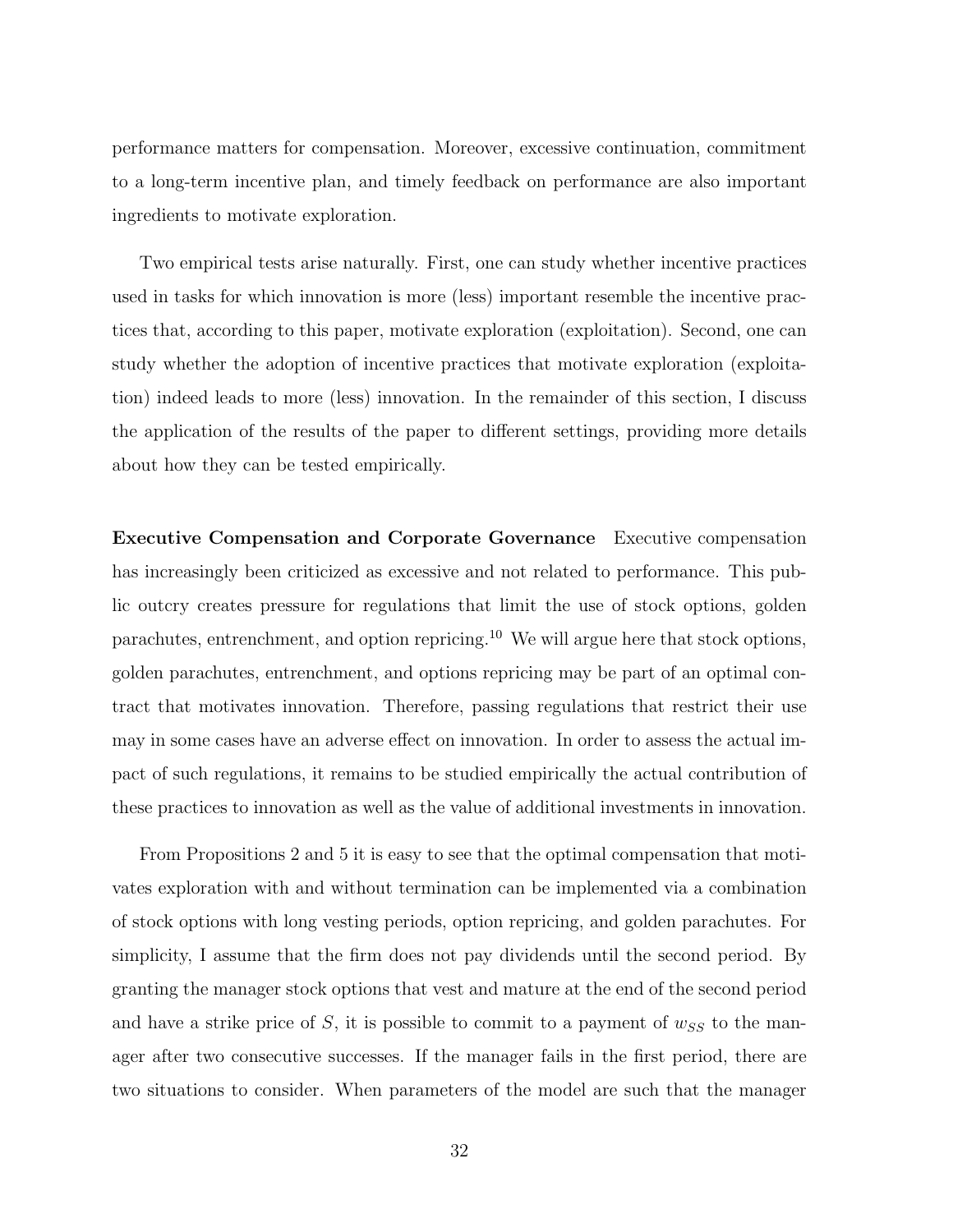needs to be fired, he may leave the firm with a payment  $w_F$  as shown in Proposition 5. This payment can be implemented by promising the manager a severance payment (for example, in the form of a golden parachute) to be paid in case the manager gets fired. When the manager is to stay in the firm, then the optimal contract can be implemented by repricing the original stock option. The option repricing needs to be done in a way that guarantees that the manager puts effort in the second period  $(w_{FS} > c_1/(p_1 - p_0)),$ and also that the manager gets an extra surplus  $(w_F)$  for early failures as shown in Proposition  $2^{11}$ 

Corollary 1 shows that, under the optimal contract that motivates exploration, shareholders may need to commit not to fire the manager even if it is ex-post efficient to do so. Managerial entrenchment can produce this desired excessive continuation, as it makes it harder for shareholders to fire the manager. The appointment of a board of directors that is friendly to the manager may lead to managerial entrenchment. Alternatively, dispersed ownership, typical in large public corporations, reduces the incentives for shareholders to intervene, effectively entrenching the manager.<sup>12</sup>

This naturally raises the question of why a lot of the innovation in the economy comes from firms financed by venture capital, which has concentrated ownership. Some of the practices adopted by venture capitalists may help motivating innovation.<sup>13</sup> For example, excessive continuation may be achieved by delegating the decision to stop a project to the general partner. The bulk of the compensation of the general partner is in the form of carried interest, which is effectively a call option on the projects being financed. This provides incentives for the general partner to keep alive projects beyond the point under which it would be efficient to terminate them. Moreover, the entrepreneur in a startup company financed by a venture capitalist typically does not earn rewards for early successes, and most of his compensation comes in the long-term, when the company goes through an IPO or is sold to another firm. Venture capitalists are also known for providing detailed feedback on performance to entrepreneurs.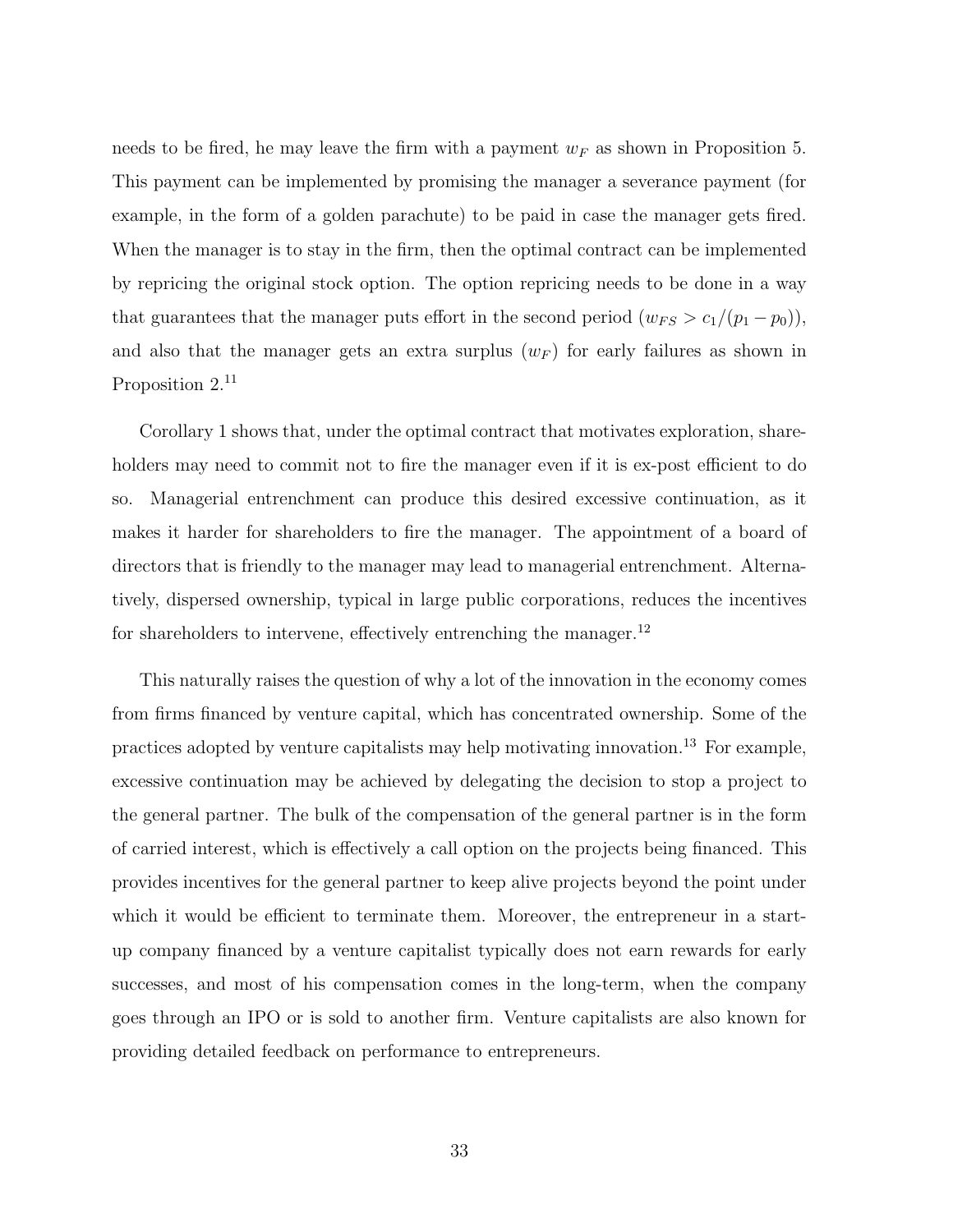The theory developed here suggests that stock options with long vesting periods, entrenchment, and golden parachutes should be more often used in situations in which exploration and innovation are important. One potentially interesting direction of research is to study if these instruments are indeed more common in firms and industries involved in innovation. Francis, Hasan, and Sharma (2009) show that golden parachutes as well as long-term incentives in the form of vested and unvested options have a positive and significant effect on patents and citations to patents. Atanassov (2008) and Sapra, Subramanian, and Subramanian (2009) study the effects of corporate governance on innovation. Tian and Wang (2010) find that startup firms financed by venture capitalists that are more tolerant to early failures are more innovative.

Previous studies, such as Lambert (1986), and Feltham and Wu (2001) have developed static models in which the optimal compensation that encourages risk-taking is convex, resembling a stock option. Other studies derived optimal contracts that, for different reasons than the one proposed here, involve golden parachutes, entrenchment, or option repricing. In a setting in which the manager observes a private signal about the future prospects of the firm, Inderst and Mueller (2010) and Rayo and Sapra (2009) show that stock options and golden parachutes may be optimal to induce the manager to reveal information to the board after bad outcomes. In an incomplete contracting framework, Almazan and Suarez (2003) show that a contract consisting of bonus and severance pay may be optimal to induce the incumbent manager to invest in firm-specific human capital when there is the threat that a better rival manager becomes available. In a setting where the only instruments available to the principal are at-the-money call options, Acharya, John, and Sundaram (2000) show that option repricing may be optimal because it motivates the agent to exert effort after poor performance.

Bankruptcy Laws and Entrepreneurship Bankruptcy laws in Europe and in the United States have recently been under debate. On one hand, to encourage entrepreneurial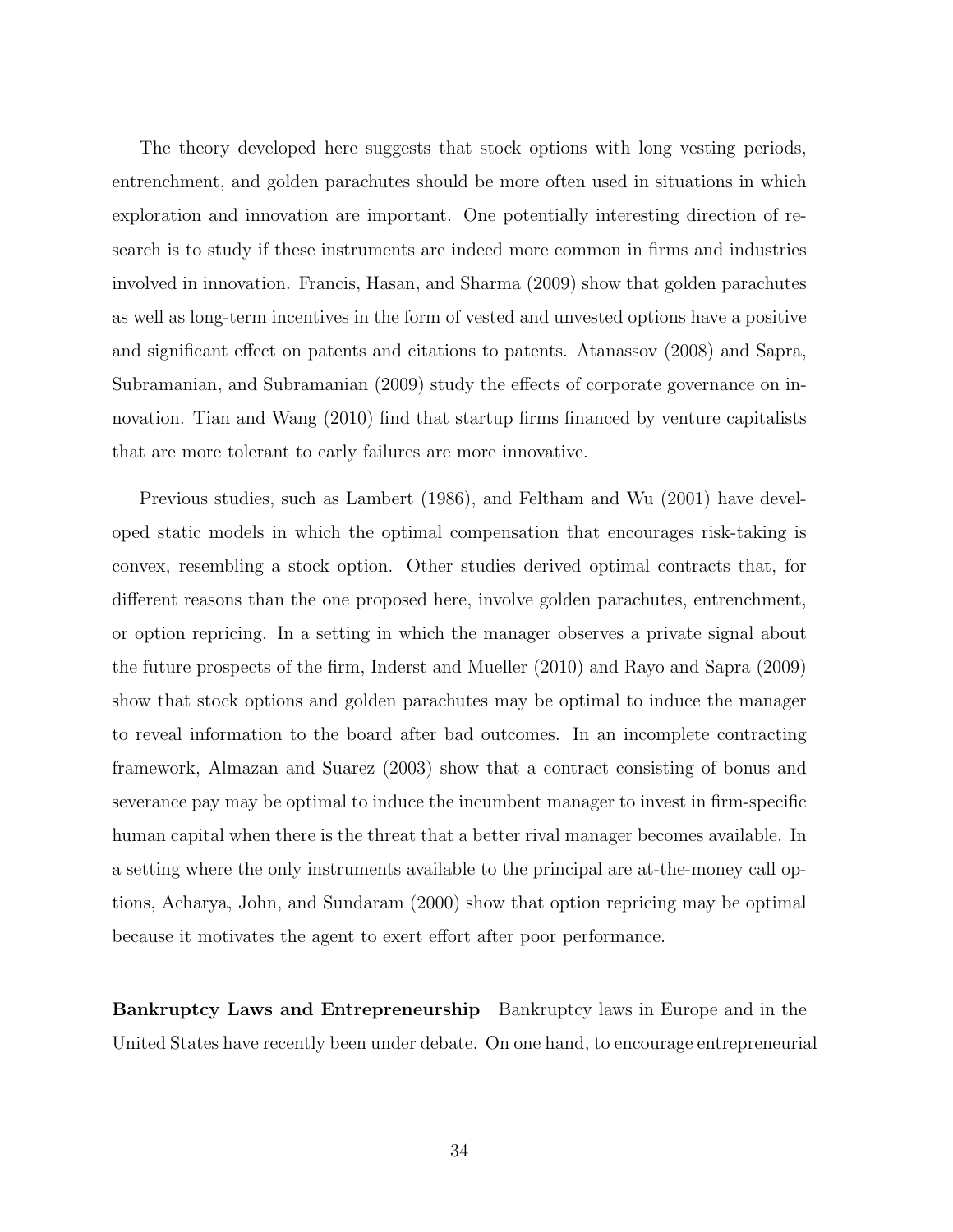activity, the European Council issued in June of 2000 the "European Charter for Small Enterprises,"which states that

. . . failure is concomitant with responsible initiative and risk-taking and must be mainly envisage as a learning opportunity.

The Charter declares that bankruptcy law reforms should become a clear priority for the Member States and that new bankruptcy laws should allow failed entrepreneurs a fresh start. On the other hand, after eight years of discussion, the U.S. Congress passed in April of 2005 a new creditor-friendly bankruptcy law, the "Bankruptcy Abuse and Consumer Protection Act," which makes it more difficult for insolvent debtors to obtain exemptions and discharge of obligations.

The model developed in this paper sheds light on the incentive effects of different bankruptcy laws. If the entrepreneur borrows money to undertake some project and the project fails, then the entrepreneur will not have the funds to pay his debts and will be insolvent. From Propositions 1 and 2, the optimal contracts that motivate exploration and exploitation are quite different in the way they treat insolvent debtors. The optimal contract that motivates exploration rewards the agent after failure. One can interpret this as a bankruptcy law based on the principle of a fresh start, as it provides the entrepreneur with generous exemptions and an immediate full discharge of debt, so that the entrepreneur keeps some surplus after failure (in a violation of the absolute priority of claims). By protecting the entrepreneur against early failure, these bankruptcy laws make the entrepreneur more inclined to explore. On the other hand, the optimal contract that implements exploitation does not reward the agent after failure. One can interpret this as a bankruptcy law based on the principle of absolute priority. The creditor seizes the goods owned by the entrepreneur and discharge takes several years.

A natural question to ask is why governments impose a single mandatory bankruptcy law, instead of offering a menu of bankruptcy laws that contains the optimal law for different situations. By considering the incentives for exploration, this paper provides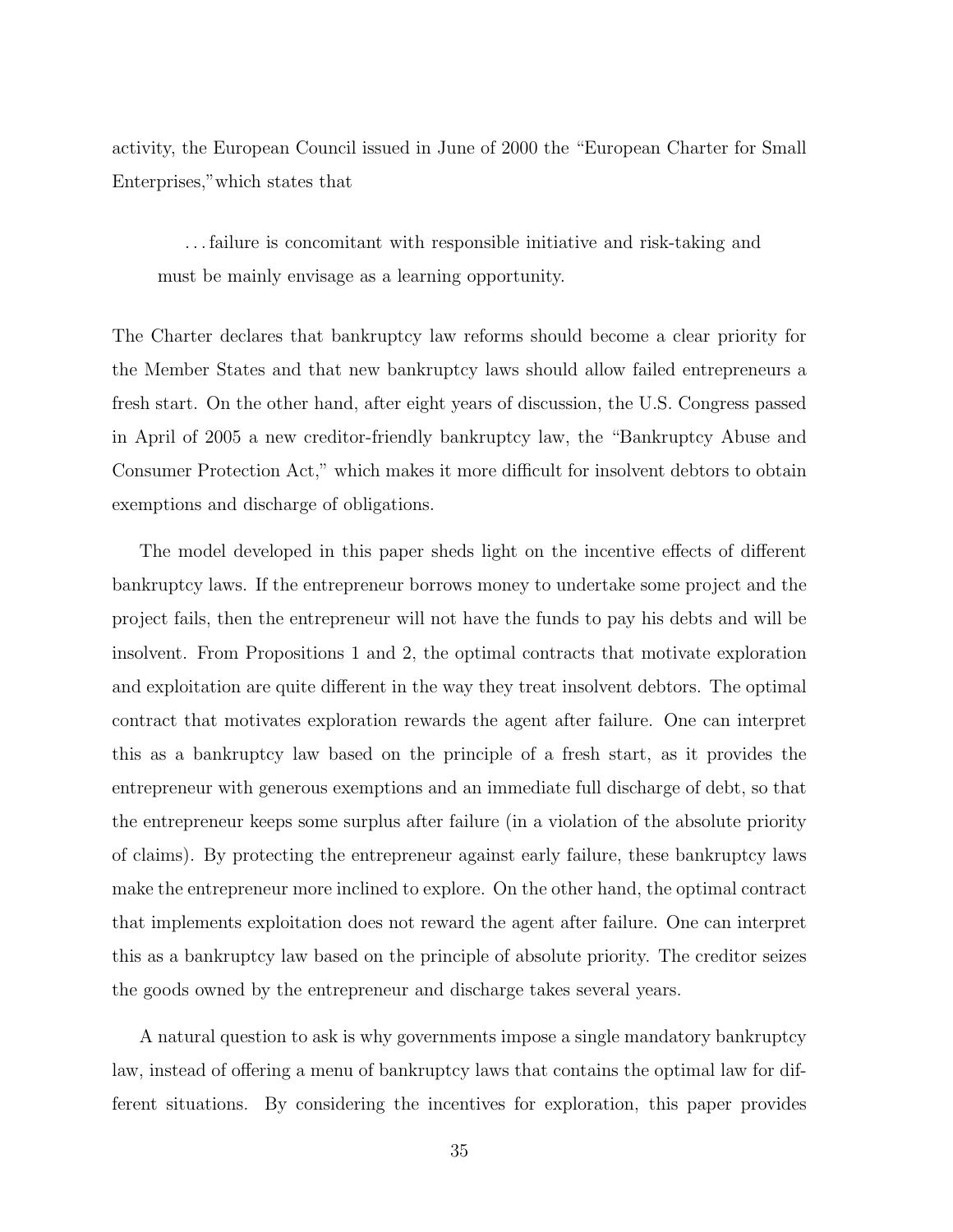a potential explanation for this question. Due to knowledge spillovers and imperfect intellectual-property-rights (IPR) protection, individuals involved in exploratory activities cannot fully appropriate the economic value generated by the knowledge they produce. As argued by Nelson (1959), this leads to under-exploration when compared to the socially efficient level of exploration. One way to alleviate the under-exploration problem, is by imposing a debtor-friendly bankruptcy law.

There is a large literature on the design of bankruptcy laws. Based on standard models of incentives, Jensen (1991) and Aghion, Hart, and Moore (1992) are strong proponents of bankruptcy laws that respect the absolute priority of claims. Other papers have found beneficial effects of deviations from absolute priority. For example, Bebchuk and Picker (1993), and Berkovitch, Israel, and Zender show that deviations of absolute priority may encourage investments in firm-specific versus general human capital. Baird (1991) and Povel (1999) show that deviations of absolute priority induce the entrepreneur to reveal private information to creditors when bad outcomes occur.<sup>14</sup> Ayotte  $(2007)$ shows that a mandatory debtor-friendly bankruptcy law may increase social welfare, because it prevents the monopolist bank from extracting too much surplus from the entrepreneur. Acharya and Subramanian (2009) analyze the effect of bankruptcy laws on entrepreneurship using cross-sectional and time series data of several countries. They find that debtor-friendly bankruptcy laws lead to more innovation.

Intrapreneurship in Large Corporations Managers of large corporations often claim that it is hard to motivate their employees to be more creative.<sup>15</sup> One potential explanation is the difficulty large corporations face in credibly promising to reward employees for their discoveries and to tolerate early failures. In the case of executive compensation, companies can overcome this problem by using stock options with long vesting periods, option repricing, golden parachutes, and entrenchment. For lower level employees, however, these types of contracts may not be available, since, for example, there may be no verifiable measures of the long-term performance of the employee.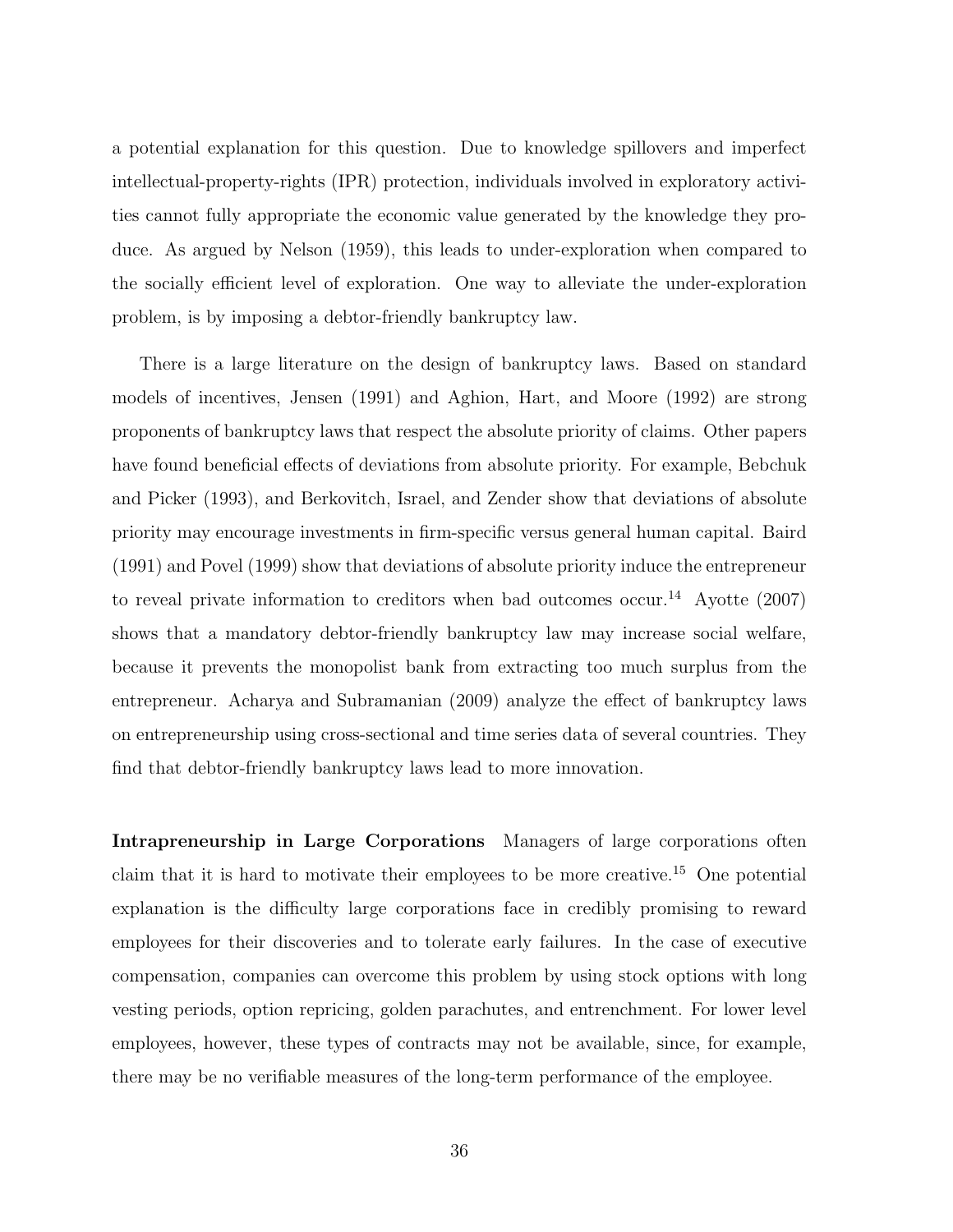To overcome these difficulties, business consultants have argued that nurturing a corporate culture that allows freedom to experiment and tolerates failures is essential to motivate innovation among employees of large corporation. Farson and Keyes (2002) and Sutton (2002) contain several examples of innovative corporations, such as IBM and 3M, that adopt such culture. As shown in Proposition 4, the ability to commit to a long-term contract is essential to encourage exploration. Promises made in the form of a corporate culture can be enforced through reputation. From Proposition 2, a corporate culture that tolerates early failure and rewards long-term success is optimal to motivate exploration.

Innovative organizations may also rely on explicit long-term contracts to overcome the commitment problem and induce exploration. For example, research departments in business or academic organizations often grant tenure to their researchers. Knowing that they will not lose their jobs, researchers are wiling to explore new research directions that are likely to fail, but may lead to breakthroughs. Even before obtaining tenure, researchers in academic organizations are usually given a period of time under which they cannot be terminated. From Corollary 1, by committing not to terminate researchers, research departments are able to motivate exploration. Researchers are also often given explicit rewards for long-term success. Lerner and Wulf (2007) have found that more long-term incentives to the heads of research and development departments are associated with more heavily cited patents, while short-term incentives are unrelated to measures of innovation.

The way a corporation organizes its internal capital markets may also have an impact on innovation. Seru (2010) finds evidence that high-level managers in conglomerates are more reluctant to invest in novel projects because of the threat of relocation of resources by headquarters in case of failure. Sometimes a corporation is able to overcome this problem by creating a central fund that provides resources for experiments in different units, so that an experiment failure does not affect the budget situation of the division. Thomke (2002) discusses the case of Bank of America, which created a central fund to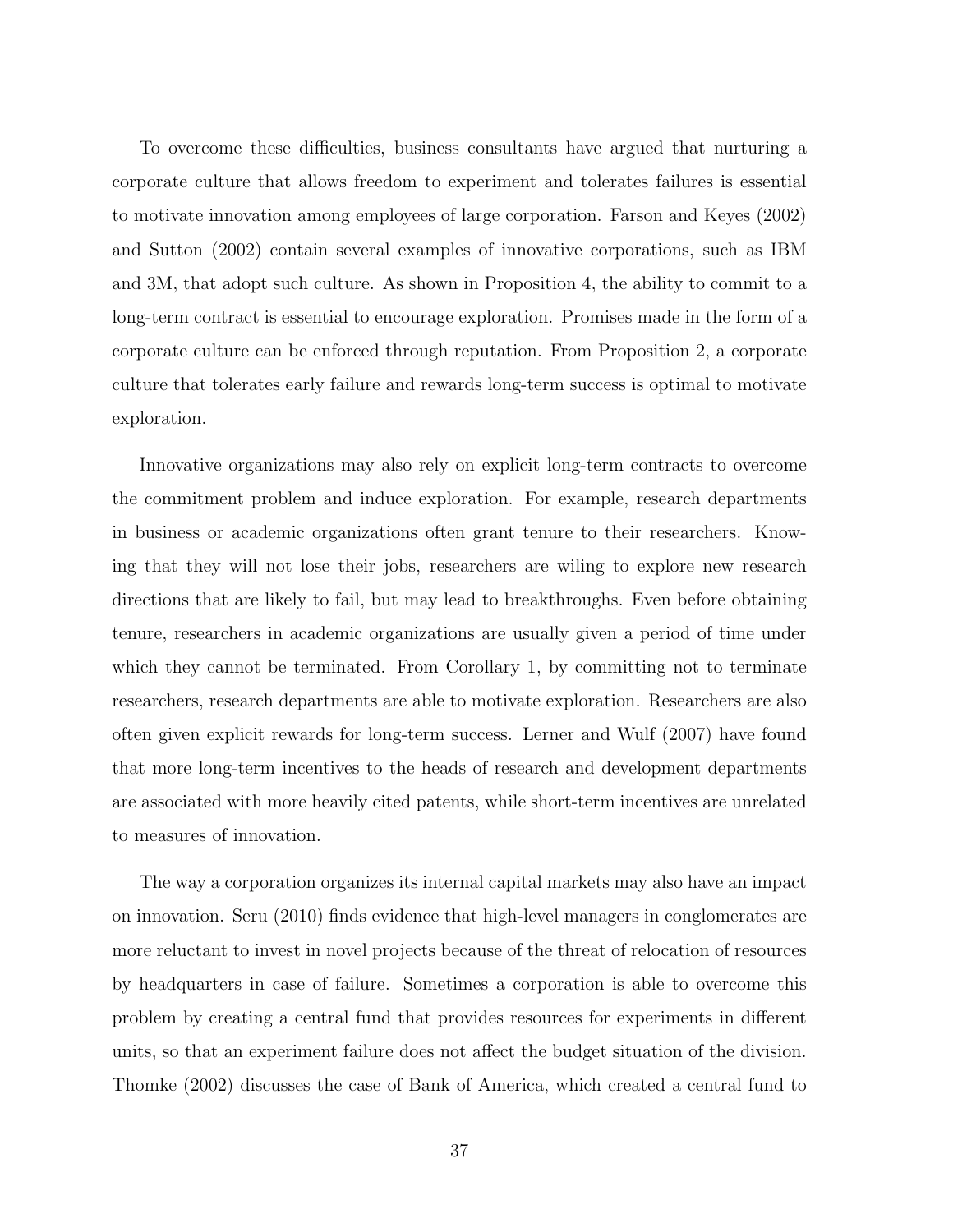fund experiments and assigned 25 of its branches to being used as real-life laboratories where new products and service concepts were tested. Consistent with the predictions of the model developed here, the incentive scheme of the exploration team responsible for these branches is very different from the incentive schemes of the rest of workers in Bank of America. Initially, the exploration team was assigned a target failure rate of 30%. In the first year of operation the team had only 10% failure. As the leader of the exploration team explained, "We are trying to sell ourselves to the bank. If we have too many failures, we just won't be accepted." To make it clearer that failures are welcome, the top executives of Bank of America were contemplating an increase in the target failure rate from 30% to 40%.

### IX. Additional Discussion

I assumed throughout the paper that the agent is risk-neutral and has limited liability. Results similar to the ones obtained here hold if the agent is risk-averse. The critical elements influencing the optimal contracts are the likelihood ratios between the different action plans, and not the agent's preferences. If the agent is risk-neutral, then the problem of finding the optimal contract that implements a given action plan simplifies to a linear programming problem. This allows me to focus on incentive issues rather than on risk-sharing issues.

For tractability, I restricted the analysis to a model with two periods and two possible outcomes in each period. Having more periods can strengthen the results obtained here. As discussed in Section II, if the agent lives for multiple periods, the agent is willing to sacrifice even more output in the first period by employing the new work method, since the information learned in the first period can be used for a longer period of time. On the other hand, having multiple possible outcomes in each period may change some of the results. For example, if the new work method can produce a big success in the first period, then it is possible that the optimal contract that implements exploration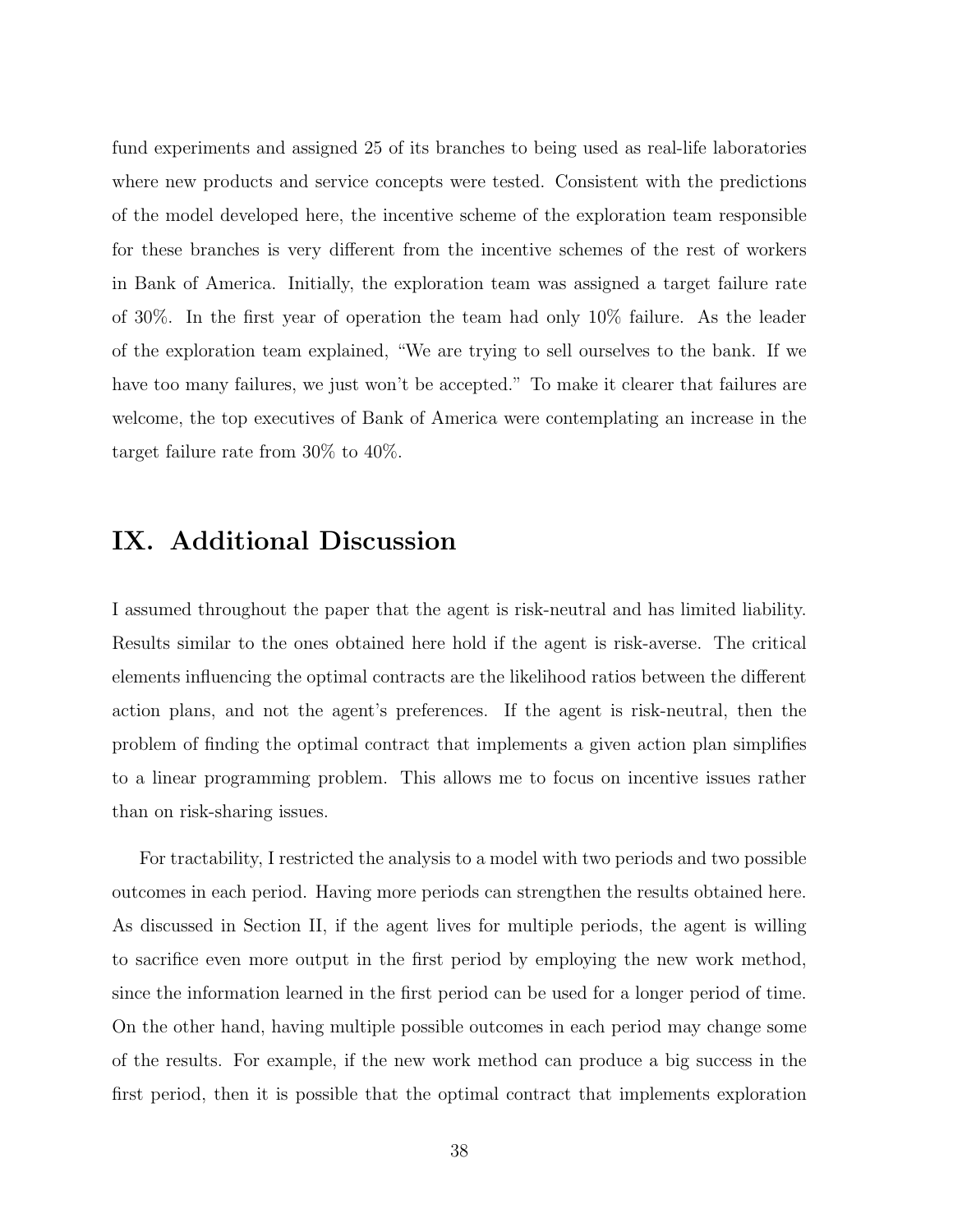rewards the big success in the first-period. Two considerations justify the restriction to two possible outcomes. First, most of the studies on innovation point to the high rate of failure in innovative projects as the fundamental difference between innovative and traditional projects. If this is indeed the case, even with multiple possible outcomes in each period, the principal will still rely on reward for early failures, as it is the cheapest way to distinguish exploration from exploitation. Second, if the agent is risk-averse, then both rewards for failure and rewards for big successes will be used. Since the probability of a big success in the first period when the agent employs the new work method is usually very low, we will see more often in practice rewards for failure than rewards for big successes.

Lazear (1986) makes the distinction between input-based pay, where the principal compensates the agent based on the action taken by the agent, and output-based pay, where the principal compensates the agent based on the output produced by the agent. I assumed in this paper that the principal observes only the output produced by the agent, and consequently, can use only output-based pay. Prendergast (2002) argue that in uncertain environments, such as the innovation environment studied here, it is difficult for the principal to evaluate the different projects available to the agent, and therefore the principal delegates responsibilities to the agent, which in turn leads to output-based pay. Even in such uncertain environments though, a noisy signal about the action taken by the agent may be observable by the principal. One can show that if such signal is available for contracting, then the principal uses both input-based pay and outputbased pay to compensate the agent. As the signal about the actions taken by the agent becomes more precise, the principal relies more on input-based pay, but still relies on output-based pay in the form studied in this paper. It is only in the extreme case in which the principal perfectly observes the actions taken by the agent that the principal does not rely on output-based pay.

In the model, the agent chooses between a conventional technology, which has known probability of success, and a new technology, which has unknown probability of success.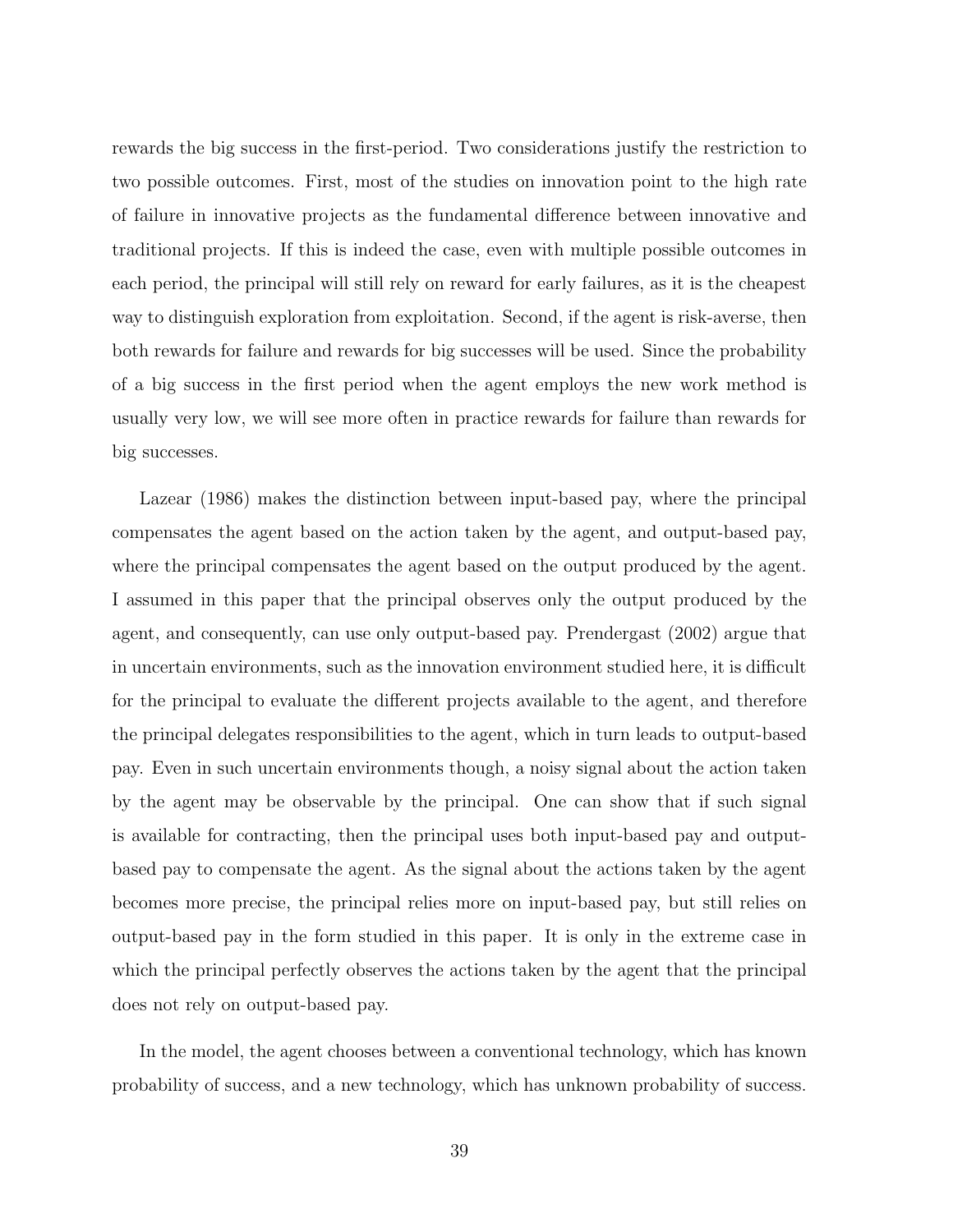In a strict interpretation, the model seems to apply better to mature firms (with existing business to exploit). However, if one interprets the choice of the agent as a choice between more innovative and less innovative strategies, then it is easy to see that the model can also be applied to start-up companies, since entrepreneurs in those companies often face this type of decisions.

The paper analyzes the problem of motivating innovation as an individual incentive problem. It is common that an individual, such as a manager in an organization, has to choose between more innovative or less innovative projects. Moreover, there are often performance measures associated with the outcomes of this choice which can be used to compensate this individual. Therefore, modeling the problem as an individual incentive problem seems reasonable and produces a rich set of predictions. Since innovation is often produced by teams of individuals working together on a problem it is interesting to study the team incentive problem. Ederer (2010b) extends the model in this paper to allow for multiple agents and finds some new results that arise from the strategic interaction between members of the innovation team.

## X. Conclusion

This paper proposes a framework to study the incentives for innovation. In this framework, innovation is the result of learning through the exploration of untested approaches that are likely to fail. Because of that, the optimal incentive scheme that motivates exploration is fundamentally different from standard pay-for-performance schemes used to motivate effort. Tolerance (or even reward) for early failure, reward for long-term success, excessive continuation, commitment to a long-term incentive plan, and timely feedback on performance are all important ingredients to motivate exploration.

Practices such as golden parachutes, managerial entrenchment, and debtor-friendly bankruptcy laws protect or even reward the agent when failure occurs. These practices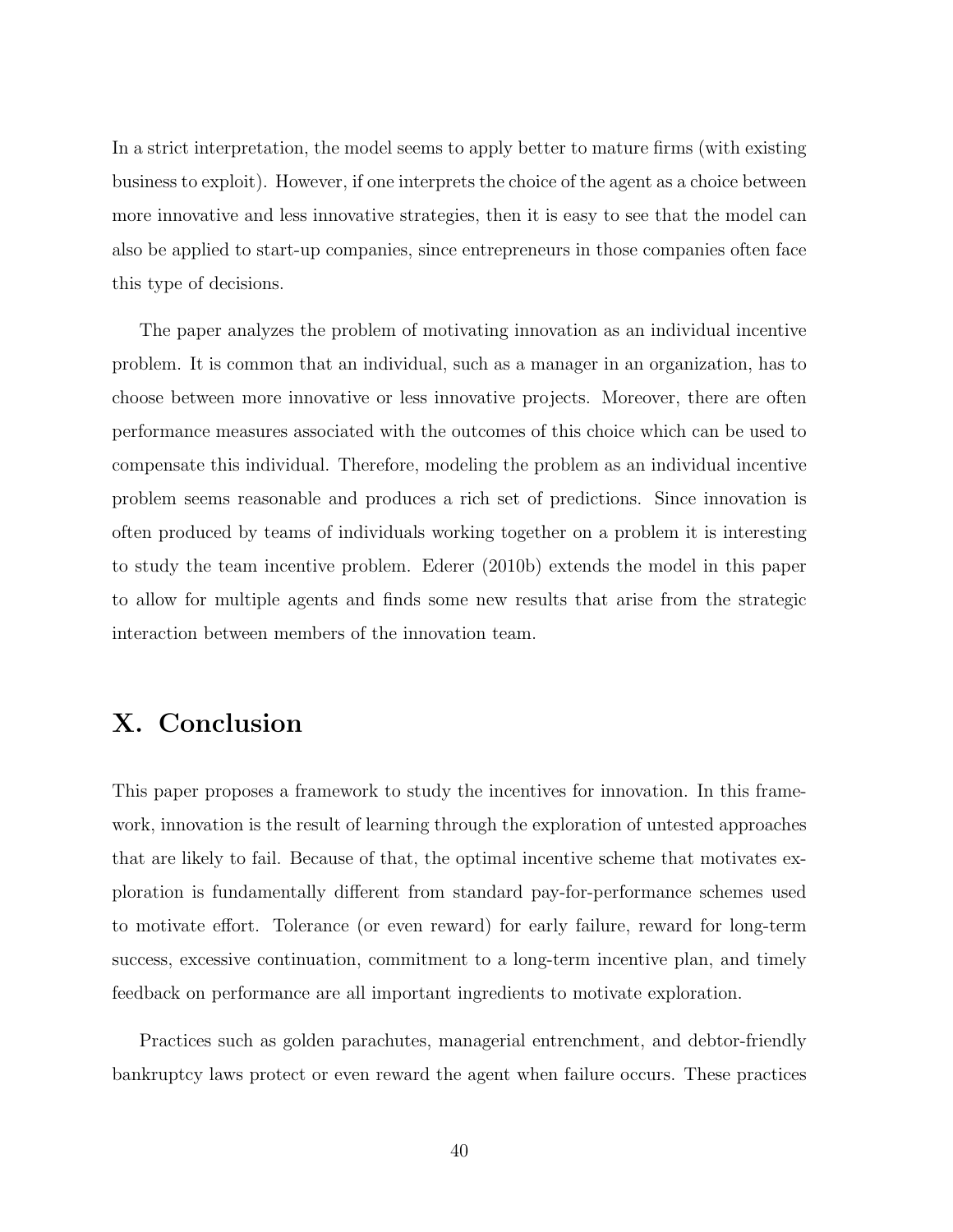are often criticized, because by protecting or rewarding the agent after poor performance, they undermine the incentive for the agent to exert effort. This paper shows that these practices may arise as part of an optimal incentive scheme that motivates exploration. Therefore, regulations that limit their use may in some cases have an adverse effect on innovation. In order to assess the actual impact of such regulations, it remains to be studied empirically the actual contribution of these practices to innovation as well as the value of additional investments in innovation.

There are several potentially interesting extensions of the theoretical model proposed here. For example, if the agent has superior information about his own type, then contracts may be used to sort agents. This raises a new issue: how to design contracts that attract creative workers while avoiding conventional workers and shirkers? Answers to this problem could be relevant, for example, for firms trying to hire a turnaround manager, or simply trying to attract a more creative workforce. Another interesting question is the effect of public versus private ownership on innovation. Earnings in public companies are transparent to the market, which may put pressure on the manager to meet short-term earnings expectations, potentially reducing incentives for innovation. I leave these questions for future research.

Empirical research mentioned in the paper provides support to some of the results derived here. Some of the predictions of the model remain untested though, and additional empirical work seems warranted. For example, it would be interesting to investigate if the combination of stock options with long vesting periods, option repricing, golden parachutes, and managerial entrenchment is more prevalent in firms for which motivating innovation is important. It would also be interesting to study whether more feedback is provided when the goal is to motivate exploration. The venture capital industry may be a natural place to test this hypothesis as venture capitalists are known to use their expertise to provide feedback to entrepreneurs.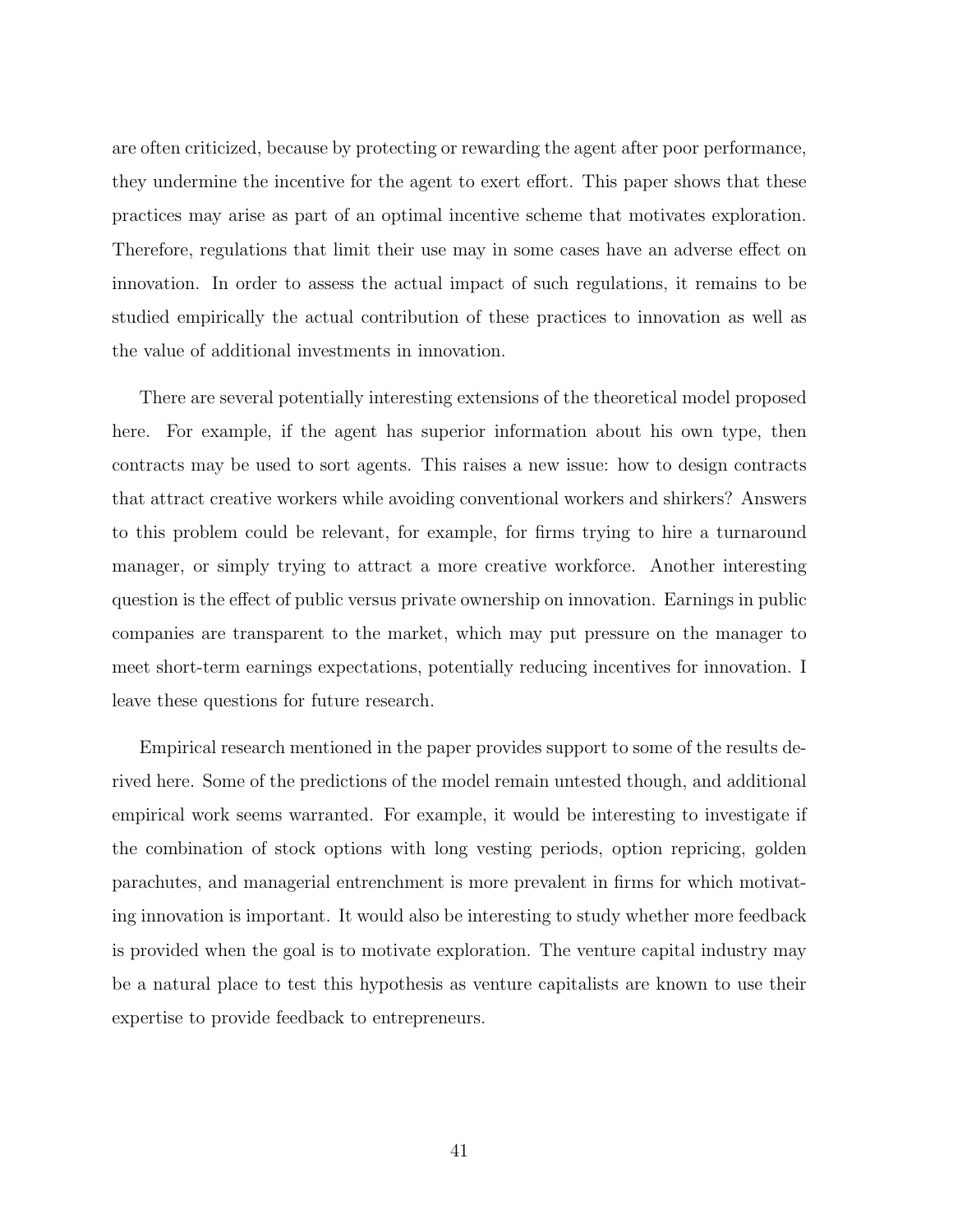#### A. Appendix

The following definitions will be useful in stating the incentive compatibility constraints:

$$
V_S(\vec{w}, \langle i_k^j \rangle) = w_S + E[p_j|S, i]w_{SS} + (1 - E[p_j|S, i])w_{SF},
$$

$$
V_F(\vec{w}, \langle i_k^j \rangle) = w_F + E[p_k|F, i]w_{FS} + (1 - E[p_k|F, i])w_{FF}.
$$

**Proof of Proposition 1:** The optimal contract  $\vec{w}$  that implements action plan  $\langle \cdot_1^1 \rangle$ satisfies the following incentive compatibility constraints:

$$
(p_1 - E[p_i])(V_S(\vec{w}, \langle 1_1 \rangle) - V_F(\vec{w}, \langle 1_1 \rangle))
$$
  
+  $E[p_i](p_1 - E[p_j|S, i])(w_{SS} - w_{SF})$   
+  $(1 - E[p_i])(p_1 - E[p_k|F, i])(w_{FS} - w_{FF}) \ge$   
 $(c_1 + p_1c_1 + (1 - p_1)c_1) - (c_i + E[p_i]c_j + (1 - E[p_i])c_k).$  (IC<sub>(*i*\*)</sub>)

First, I show that  $w_F = w_{FF} = w_{SF} = 0$ . Suppose  $w_F > 0$  or  $w_{FF} > 0$ . A contract  $\vec{w}'$  that is the same as  $\vec{w}$  but has  $w'_F = 0$  and  $w'_{FF} = 0$  satisfies all  $\text{IC}_{\langle i_k^j \rangle}$  and has  $W(\vec{w}', \langle 1_1^1 \rangle) < W(\vec{w}, \langle 1_1^1 \rangle)$ . Suppose now that  $w_{SF} > 0$ . Let the contract  $\vec{w}'$  be the same as  $\vec{w}$  except that  $w'_{SF} = 0$ ,  $w'_{SS} = w_{SS} - w_{SF}$  and  $w'_{S} = w_{S} + w_{SF}$ . The contract  $\vec{w}'$ satisfies all  $\mathrm{IC}_{\langle i_k^j\rangle}, W(\vec{w}', \langle i_1^1\rangle) = W(\vec{w}, \langle i_1^1\rangle)$ , but  $\vec{w}'$  pays the agent earlier than  $\vec{w}$ .

I now argue that some incentive compatibility constraints are redundant. If  $(i, j) \neq j$  $(1, 1)$ , then it follows from  $IC_{\langle i_0^1 \rangle}$  and  $IC_{\langle i_1^j \rangle}$  that  $IC_{\langle i_0^j \rangle}$  are redundant. If  $(i, k) \neq (1, 1)$ , then it follows from  $\text{IC}_{\langle i_1^0 \rangle}$  and  $\text{IC}_{\langle i_k^1 \rangle}$  that  $\text{IC}_{\langle i_k^0 \rangle}$  are redundant. If  $\langle i_k^j \rangle \neq \langle i_1^2 \rangle$  and either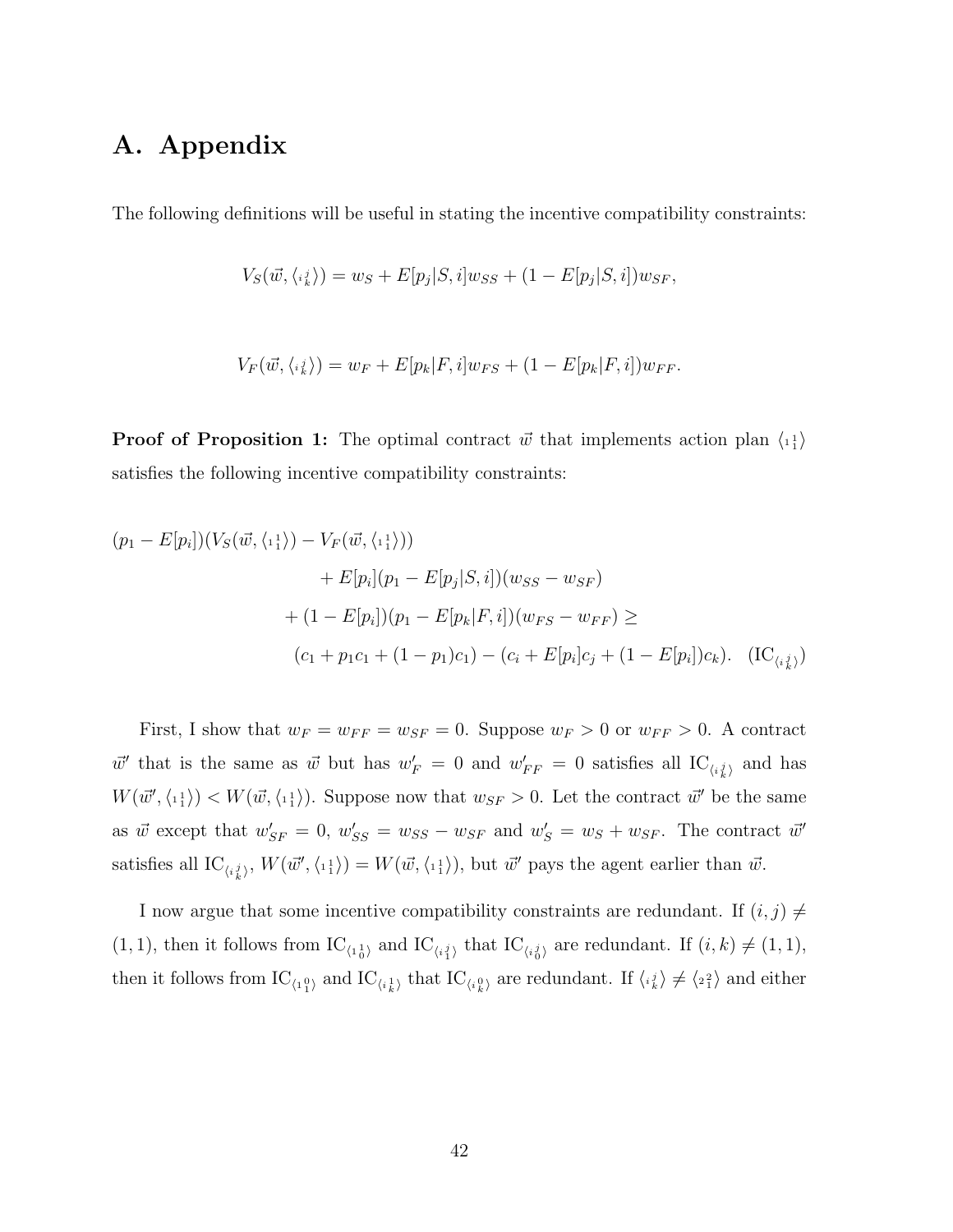$i = 2, j = 2, \text{ or } k = 2, \text{ then it follows from } c_2/c_1 \ge (E[p_2] - p_0)/(p_1 - p_0) \text{ that } IC_{\langle i_k^j \rangle} \text{ is }$ redundant. Rewriting the incentive compatibility constraints that are not redundant:

$$
(p_1 - p_0)w_{SS} \ge c_1 \tag{IC} (10_{(1^0_1)})
$$

$$
(p_1 - p_0)w_{FS} \ge c_1 \tag{IC} (10_{(10)})
$$

$$
(p_1 - p_0)w_S + (p_1^2 - p_0p_1)w_{SS} - (p_1^2 - p_0p_1)w_{FS} \ge c_1
$$
 (IC<sub>(0<sub>1</sub>)</sub>)

$$
(p_1 - E[p_2])w_S + (p_1^2 - E[p_2]E[p_2|S, 2])w_{SS} - (p_1^2 - E[p_2]p_1)w_{FS} \ge
$$
  

$$
c_1 - c_2 + E[p_2](c_1 - c_2) \quad (\text{IC}_{\langle 2^2 \rangle})
$$

I now show that  $IC_{\langle 1\frac{0}{2}\rangle}$  and  $IC_{\langle 1\frac{1}{2}\rangle}$  are binding. If that is not the case, then either

$$
\Delta_1 \equiv w_{SS} - \frac{c_1}{p_1 - p_0} > 0
$$

or

$$
\Delta_2 \equiv w_{SF} - \frac{c_1}{p_1 - p_0} > 0
$$

Let  $\vec{w}'$  be the same as  $\vec{w}$  except that  $w'_{SS} = w_{SS} - \Delta_1$ ,  $w'_{S} = w_{S} + p_1 \Delta_1$ ,  $w'_{FS} = w_{FS} - \Delta_2$ , and  $w'_F = w_F + (1-p_1)\Delta_2$ . The contract  $\vec{w}'$  satisfies the above constraints,  $W(\vec{w}', \langle 1_1^1 \rangle) =$  $W(\vec{w}, \langle 1_1^1 \rangle)$ , and  $\vec{w}'$  pays the agent earlier than  $\vec{w}$ . The incentive compatibility constraints  $IC_{\langle2_1^2\rangle}$  and  $IC_{\langle0_1^1\rangle}$  become

$$
(p_1 - p_0)w_S \ge c_1 \tag{IC}_{\langle 0_1^1 \rangle}
$$

$$
(p_1 - E[p_2])w_S + E[p_2](E[p_2|S, 2] - p_1)\frac{c_1}{p_1 - p_0} \ge c_1 - c_2 + E[p_2](c_1 - c_2) \qquad (IC_{\langle 2^2 \rangle})
$$

If  $c_2/c_1 \geq \beta_1$  then  $IC_{\langle 0_1^1 \rangle}$  is binding. Otherwise,  $IC_{\langle 2_1^2 \rangle}$  is binding.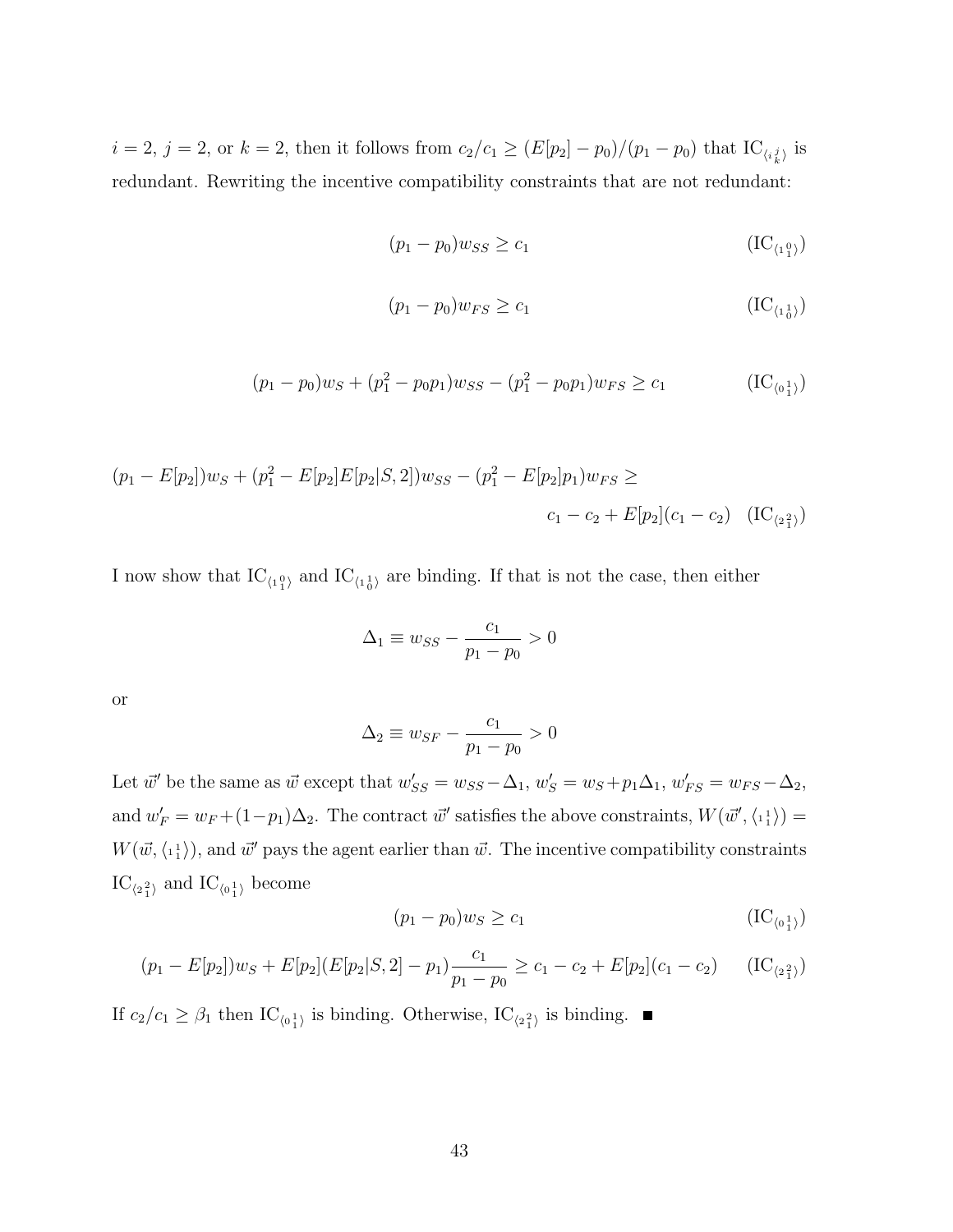**Proof of Proposition 2:** The optimal contract  $\vec{w}$  that implements action plan  $\langle_2^2 \rangle$ satisfies the following incentive compatibility constraints:

$$
(E[p_2] - E[p_i])(V_S(\vec{w}, \langle \cdot_1^2 \rangle) - V_F(\vec{w}, \langle \cdot_1^2 \rangle))
$$
  
+ 
$$
E[p_i](E[p_2|S, 2] - E[p_j|S, i])(w_{SS} - w_{SF})
$$
  
+ 
$$
(1 - E[p_i])(p_1 - E[p_k|F, i])(w_{FS} - w_{FF}) \ge
$$
  

$$
(c_2 + E[p_2]c_2 + (1 - E[p_2])c_1) - (c_i + E[p_i]c_j + (1 - E[p_i])c_k).
$$
 (IC<sub>(*i\_k*)</sub>)

First, I show that  $w_S = w_{SF} = w_{FF} = 0$ . Suppose  $w_S > 0$ . Let  $\vec{w}'$  be the same as  $\vec{w}$  except that  $w'_S = 0$ ,  $w'_{SS} = w_{SS} + \frac{w_S}{E[p_2|S,2]} - \epsilon$ . There exists an  $\epsilon > 0$  such that the contract  $\vec{w}'$  satisfies all  $\text{IC}_{\langle i_k^j \rangle}$  and  $W(\vec{w}', \langle i_1^2 \rangle) < W(\vec{w}, \langle i_2^2 \rangle)$ . Now suppose  $w_{SF} > 0$ . Let the contract  $\vec{w}'$  be the same as  $\vec{w}$  except that  $w'_{SF} = 0$  and  $w'_{SS} = 0$  $w_{SS} + \frac{1-E[p_2|S,2]}{E[p_2|S,2]} w_{SF} - \epsilon$ . There exists an  $\epsilon > 0$  such that the contract  $\vec{w}'$  satisfies all  $\text{IC}_{\langle i_k^j\rangle}$  and  $W(\vec{w}', \langle i_1^2 \rangle) < W(\vec{w}, \langle i_1^2 \rangle)$ . Finally, suppose  $w_{FF} > 0$ . If the contract  $\vec{w}'$  is the same as  $\vec{w}$ , except that  $w'_{FF} = 0$ , and  $w'_{F} = w_{F} + (1 - p_{1})w_{FF}$ , then all  $IC_{\langle i_{k}^{j} \rangle}$  are still satisfied,  $W(\vec{w}', \langle \frac{2}{2} \rangle) = W(\vec{w}, \langle \frac{2}{2} \rangle)$ , and the contract  $\vec{w}'$  pays the agent earlier than  $\vec{w}$ .

If follows from  $\text{IC}_{\langle i_2^2 \rangle}$  and  $\text{IC}_{\langle i_1^j \rangle}$  that  $\text{IC}_{\langle i_0^j \rangle}$  and  $\text{IC}_{\langle i_2^j \rangle}$  are redundant. From  $\text{IC}_{\langle 2_0^2 \rangle}$ , we have that  $w_{FS} \geq \frac{c_1}{n_1-1}$  $\frac{c_1}{p_1-p_0}$  and IC<sub> $\langle i_1^j \rangle$ </sub> implies IC<sub> $\langle i_0^j \rangle$ </sub>. Since  $c_2 \geq \frac{E[p_2]-p_0}{p_1-p_0}$  $\frac{p_1-p_0}{p_1-p_0}c_1$ , IC<sub> $\langle i_1^j \rangle$ </sub> implies  $\mathrm{IC}_{\langle i\frac{j}{2}\rangle}.$ 

Rewriting the incentive compatibility constraints that are not redundant:

$$
(p_1 - p_0)(w_{FS} - w_{FF}) \ge c_1 \tag{IC}_{\langle 2^2_0 \rangle}
$$

$$
(E[p_2]E[p_2|S,2] - p_1E[p_j])w_{SS} + (p_1 - E[p_2])w_F
$$
  
+ 
$$
+ ((1 - E[p_2])p_1 - (1 - p_1)p_0)w_{FS}
$$
  

$$
\geq (c_2 + E[p_2]c_2 + (1 - E[p_2])c_1) - (c_1 + p_1c_j) \quad (IC_{\langle 1\rangle})
$$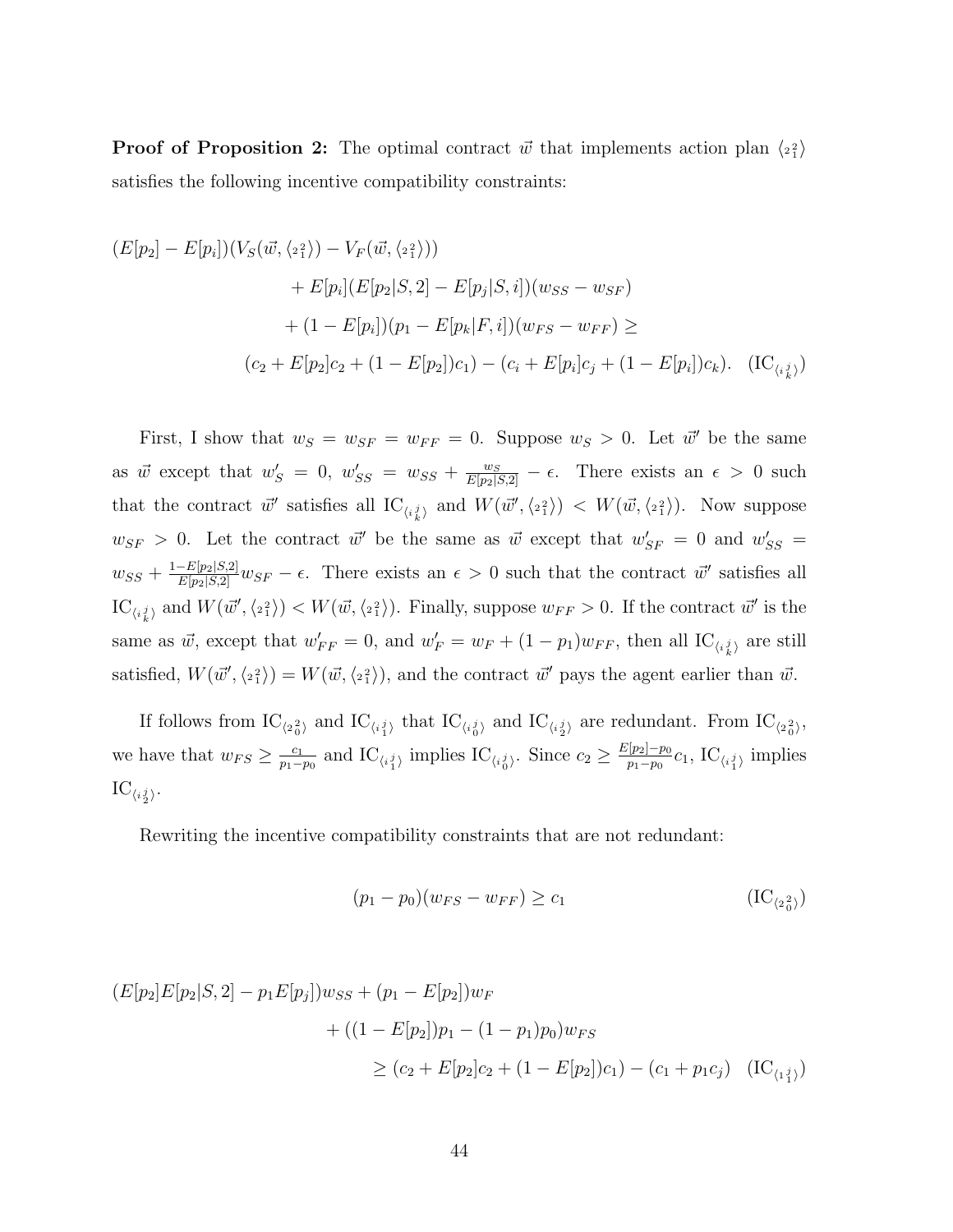$$
(E[p_2]E[p_2|S,2] - p_0E[p_j])w_{SS} - (E[p_2] - p_0)w_F
$$
  
+ 
$$
+ ((1 - E[p_2])p_1 - (1 - p_0)p_0)w_{FS}
$$
  

$$
\ge (c_2 + E[p_2]c_2 + (1 - E[p_2])c_1) - p_0c_j \quad (IC_{\langle o_1^j \rangle})
$$

$$
(E[p_2|S, 2] - E[p_j])w_{SS} \ge c_2 - c_j. \tag{IC}_{\langle 2^j_1 \rangle}
$$

The incentive compatibility constraint  $IC_{\langle 2\rangle}$  is binding and  $w_{FS} = \frac{c_1}{p_1 -}$  $\frac{c_1}{p_1-p_0}$ . Suppose  $w_{FS} > \frac{c_1}{n_1-1}$  $\frac{c_1}{p_1-p_0}$ . If the contract  $\vec{w}'$  is the same as  $\vec{w}$ , except that  $w'_{FS} = \frac{c_1}{p_1-p_0}$ .  $\frac{c_1}{p_1-p_0}$ , and  $w'_F =$  $w_F + (1 - p_1)(w_{FS} - w'_{FS})$ , then all  $IC_{\langle i_1^j \rangle}$  are still satisfied,  $W(\vec{w}', \langle i_1^2 \rangle) = W(\vec{w}, \langle i_1^2 \rangle)$ , and the contract  $\vec{w}'$  pays the agent earlier than  $\vec{w}$ . On the other hand, the incentive compatibility constraints  $IC_{\langle1_1^2\rangle}$ ,  $IC_{\langle1_1^0\rangle}$ ,  $IC_{\langle2_1^1\rangle}$ , and  $IC_{\langle2_1^0\rangle}$  are redundant. If  $c_2 \geq c_1$ ,  $IC_{\langle1_1^1\rangle}$  implies  $IC_{\langle1_1^2\rangle}$ , and if  $c_2 < c_1$ ,  $IC_{\langle1_1^2\rangle}$  is trivially satisfied. Also,  $IC_{\langle0_1^1\rangle}$  and  $IC_{\langle0_2^1\rangle}$ imply IC<sub>(1<sup>1</sup>)</sub>. Moreover, IC<sub>(0<sup>2</sup>)</sub> implies IC<sub>(2<sup>0</sup>)</sub>. Finally, IC<sub>(1<sup>1</sup>)</sub> +  $\frac{p_1 - E[p_2]}{E[p_2] - p_0}$  $\frac{p_1 - E[p_2]}{E[p_2] - p_0}$ IC<sub>(0<sup>1</sup>)</sub> implies  $\mathrm{IC}_{\langle 2\frac{1}{1}\rangle}.$ 

If  $c_2/c_1 \geq \beta_2$ , then one can show that  $w_{SS} \geq \frac{c_1}{m}$  $\frac{c_1}{p_1-p_0} \geq \frac{c_1-c_2}{p_1-E[p]}$  $\frac{c_1-c_2}{p_1-E[p_2]}$ . Therefore, IC<sub>(0<sup>1</sup>)</sub> implies  $IC_{\langle 0_1^0 \rangle}$  and  $IC_{\langle 0_1^2 \rangle}$ . Either  $w_F > 0$ , and  $IC_{\langle 1_1^1 \rangle}$  and  $IC_{\langle 0_1^1 \rangle}$  are binding or  $w_F = 0$ and  $IC_{\langle1_1^1\rangle}$  is binding. When  $IC_{\langle1_1^1\rangle}$  and  $IC_{\langle0_1^1\rangle}$  are binding, the contract is always feasible. Comparing the promised wages in each of the two possible contracts one can show that when

$$
\frac{1 - E[p_2]}{1 - p_1} \ge \frac{E[p_2]E[p_2|S, 2]}{p_1^2},
$$

the former contract is less costly for the principal than the latter contract. Otherwise, the latter contract is less costly.

If  $c_2/c_1 < \beta_2$ , then the candidate for the optimal contract is such that  $IC_{\langle o_1^j \rangle}$  and  $\mathop{\rm IC}\nolimits_{\langle 2^2_0\rangle}$  are binding,  $w_{SS} = w_{SS}^{0j1}$ , and  $w_F = 0$ , where

$$
j \in \underset{\tilde{j} \in \{0,1\}}{\arg \max} \quad w_{SS}^{0\tilde{j}1} \equiv \frac{(1 + E[p_2])c_2 - p_0c_{\tilde{j}}}{(E[p_2]E[p_2|S, 2] - p_0E[p_{\tilde{j}}])} + \frac{(E[p_2] - p_0)p_0 \frac{c_1}{p_1 - p_0}}{(E[p_2]E[p_2|S, 2] - p_0E[p_{\tilde{j}}])}
$$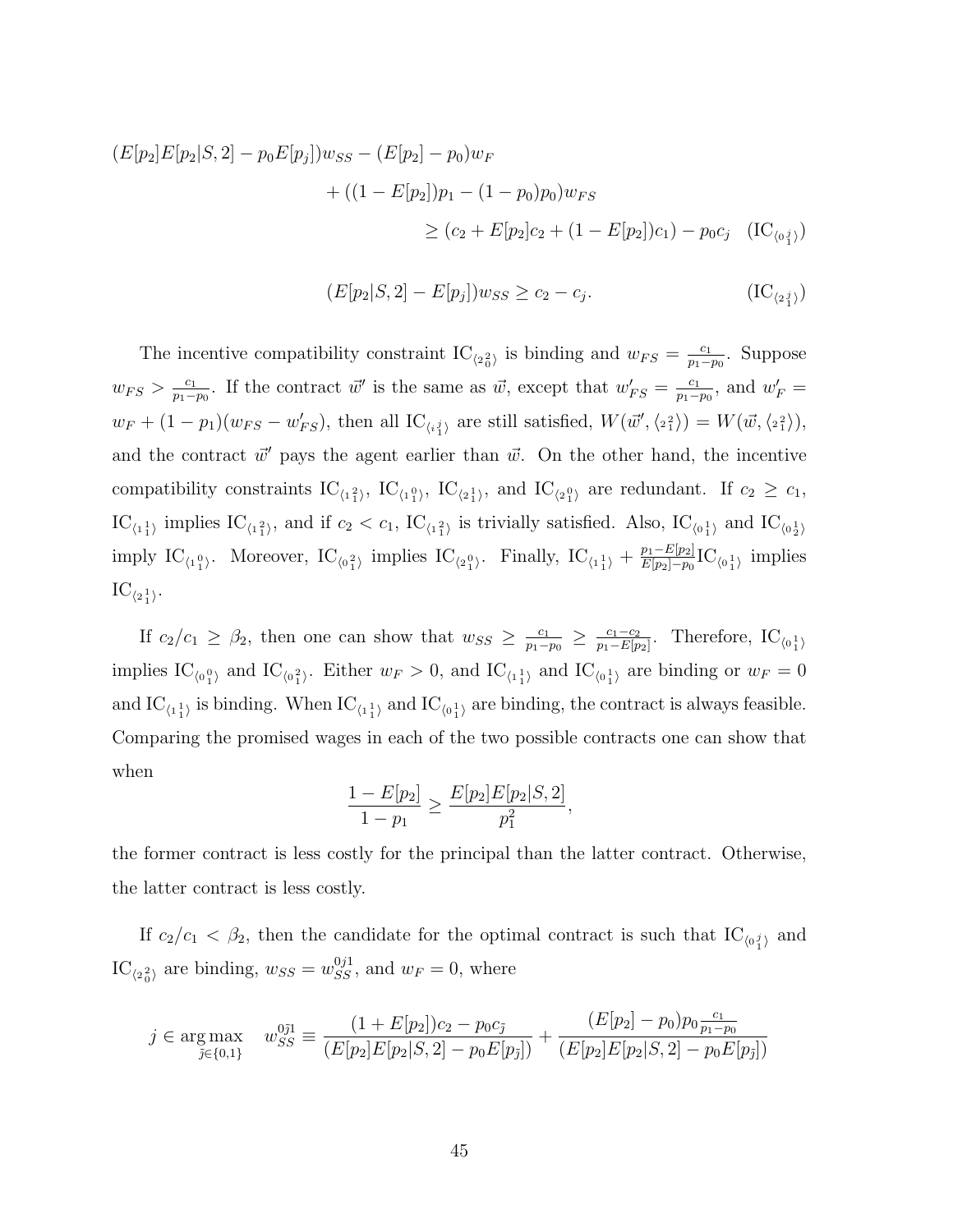I first prove that the candidate contract is feasible. For that it suffices to show that  $IC_{\langle 1\frac{1}{4}\rangle}$ is satisfied. If  $E[p_2]E[p_2|S, 2] \ge p_1^2$ , then  $IC_{\langle 0_1^1 \rangle}$  implies  $IC_{\langle 1_1^1 \rangle}$ . If  $E[p_2]E[p_2|S, 2] < p_1^2$ ,

$$
w_{SS}^{0j1} < \frac{(1+E[p_2])\beta_2c_1 - p_0c_1}{(E[p_2]E[p_2|S,2] - p_0p_1)} + \frac{(E[p_2] - p_0)p_0\frac{c_1}{p_1 - p_0}}{(E[p_2]E[p_2|S,2] - p_0p_1)} \\
= \frac{(1+E[p_2])\beta_2c_1 - (1+p_1)c_1}{(E[p_2]E[p_2|S,2] - p_1^2)} - \frac{(p_1 - E[p_2])p_0\frac{c_1}{p_1 - p_0}}{(E[p_2]E[p_2|S,2] - p_0p_1)} \\
\leq \frac{(1+E[p_2])c_2 - (1+p_1)c_1}{(E[p_2]E[p_2|S,2] - p_1^2)} - \frac{(p_1 - E[p_2])p_0\frac{c_1}{p_1 - p_0}}{(E[p_2]E[p_2|S,2] - p_0p_1)}
$$

In addition to that,  $IC_{\langle o_1^j \rangle}$  is not satisfied for any  $w_{SS} < w_{SS}^{0j1}$ . Therefore, it is impossible to improve on the candidate contract. ■

**Proof of Proposition 3:** Follows from the fact that  $IC_{\langle1_1^0\rangle}$  and  $IC_{\langle1_1^1\rangle}$  are binding under the optimal long-term contract.  $\blacksquare$ 

**Proof of Proposition 4:** In order to implement  $\langle \frac{1}{2} \rangle$ , the following incentive compatibility constraints must be satisfied:

$$
(E[p_2] - E[p_i])(V_S(\vec{w}, \langle \cdot_1^2 \rangle) - V_F(\vec{w}, \langle \cdot_1^2 \rangle)) + E[p_i](E[p_2|S, 2] - E[p_j|S, i])(w_{SS} - w_{SF})
$$
  
+ 
$$
(1 - E[p_i])(p_1 - E[p_k|F, i])(w_{FS} - w_{FF}) \ge
$$
  

$$
(c_2 + E[p_2]c_2 + (1 - E[p_2])c_1) - (c_i + E[p_i]c_j + (1 - E[p_i])c_k). \quad (IC_{\langle i_k^j \rangle})
$$

Moreover, for the contract to be renegotiation-proof, we must have  $j, k \in \mathcal{I}$  such that  $IC_{\langle 2\frac{j}{4}\rangle}$  and  $IC_{\langle 2\frac{j}{2}\rangle}$  bind.

If  $c_2 \geq \frac{E[p_2|S,2]-p_0}{p_1-p_0}$  $\frac{p_2|S, Z|=p_0}{p_1-p_0}c_1$ , from  $\mathrm{IC}_{\langle2\frac{1}{4}\rangle}$  we have that

$$
w_{SS} = \frac{c_2 - c_1}{E[p_2|S, 2] - p_1}
$$

 $w_{SF} = 0.$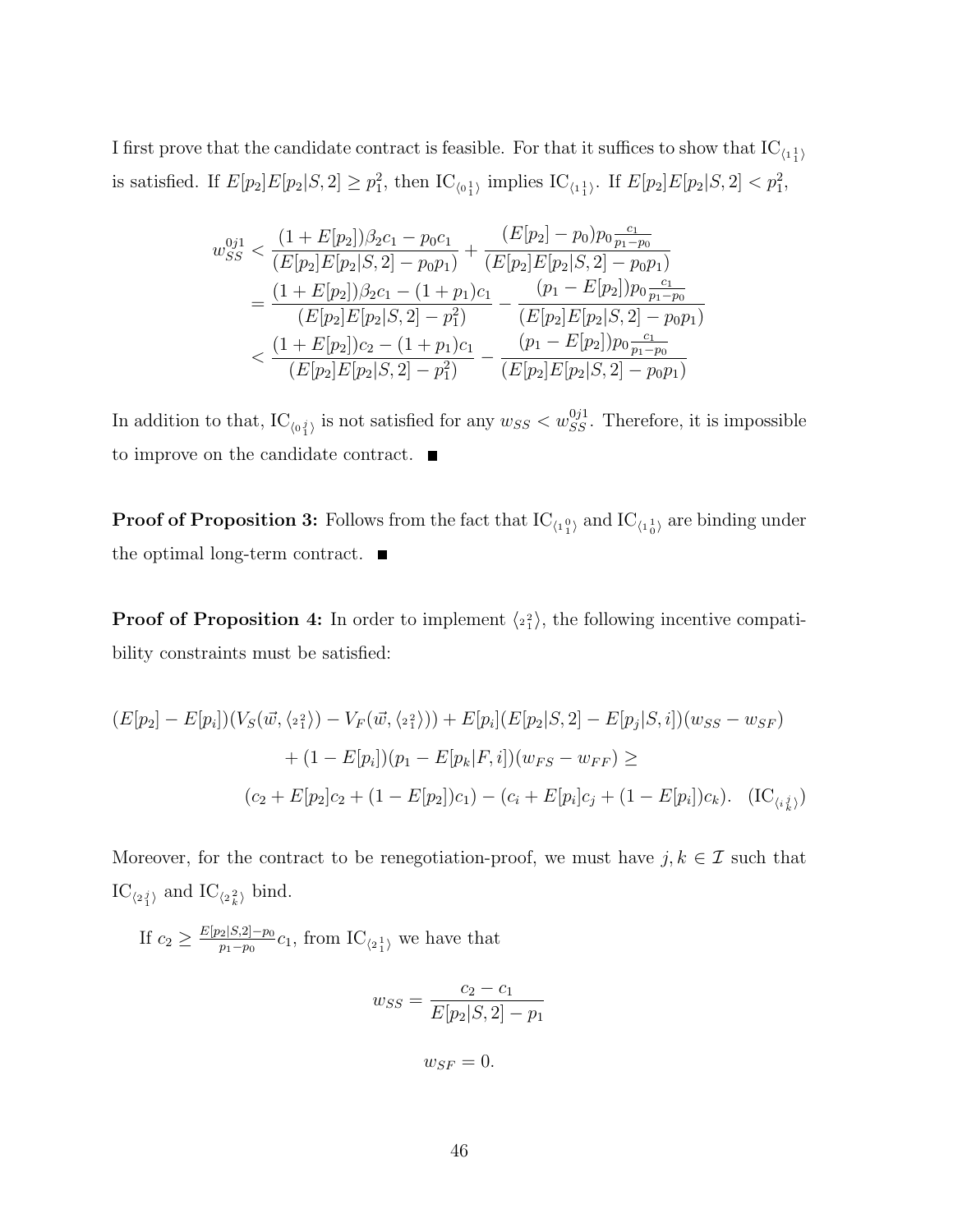This contradicts  $\text{IC}_{\langle 1\frac{1}{4}\rangle} + \frac{p_1 - E[p_2]}{E[p_2] - p_0}$  $\frac{p_1 - E[p_2]}{E[p_2] - p_0}$  IC<sub>(0<sup>1</sup>1)</sub>. Therefore,  $\langle 2^2_1 \rangle$  is not implementable with a sequence of short-term contracts if  $c_2 \geq \frac{E[p_2|S,2]-p_0}{p_1-p_0}$ <u>p<sub>1</sub>−p<sub>0</sub></u>  $c_1$ . If  $c_2 < \frac{E[p_2|S,2]-p_0}{p_1-p_0}$  $\frac{p_2|S, Z|=p_0}{p_1-p_0}c_1$ , from IC<sub>(2 $\frac{0}{1}$ )</sub> we have that

$$
w_{SS} = \frac{c_2}{E[p_2|S, 2] - p_0}
$$

$$
w_{SF} = 0.
$$

From  $IC_{\langle 2_{k}^{2} \rangle}, k \in \{0, 2\}$  we have that

$$
w_{FS} = \frac{c_1}{p_1 - p_0}
$$

$$
w_{FF} = 0
$$

Using the above equations we can rewrite the following incentive compatibility constraints:

$$
w_S \ge \frac{c_2(1 - p_0)}{E[p_2] - p_0} + p_0 \frac{c_1}{p_1 - p_0} \tag{IC}_{\langle 0^2_1 \rangle}
$$

$$
w_S \ge \frac{c_2(E[p_2|S,2] - p_0(1 - (p_1 - E[p_2])))}{(E[p_2|S,2] - p_0)(E[p_2] - p_0)} - \frac{c_1 p_0(E[p_2|S,2] - p_0)}{(E[p_2|S,2] - p_0)(E[p_2] - p_0)} + p_0 \frac{c_1}{p_1 - p_0} \quad (\text{IC}_{\langle o_1^1 \rangle})
$$

$$
w_S \ge \frac{c_2(E[p_2|S, 2] - p_0(1 + E[p_2]) + p_0^2)}{(E[p_2|S, 2] - p_0)(E[p_2] - p_0)} + p_0 \frac{c_1}{p_1 - p_0}
$$
(IC<sub>(0<sub>k</sub>)</sub>)

It is easy to show that, given  $c_2 < \frac{E[p_2|S,2]-p_0}{p_1-p_0}$ <u><sup>2|5,2|-po</u> c<sub>1</sub>, IC<sub>(0</sub><sup>0</sup><sub>1</sub>)</sub> implies IC<sub>(0<sup>1</sup><sub>1</sub>)</sub> and IC<sub>(0<sup>2</sup><sub>1</sub>)</sub>. There-</u></sup> fore, from  $IC_{\langle o_1^0 \rangle}$ , our candidate for  $w_S$  is

$$
w_S = \frac{c_2}{E[p_2] - p_0} - \frac{p_0 c_2}{E[p_2|S, 2] - p_0} + p_0 \frac{c_1}{p_1 - p_0}
$$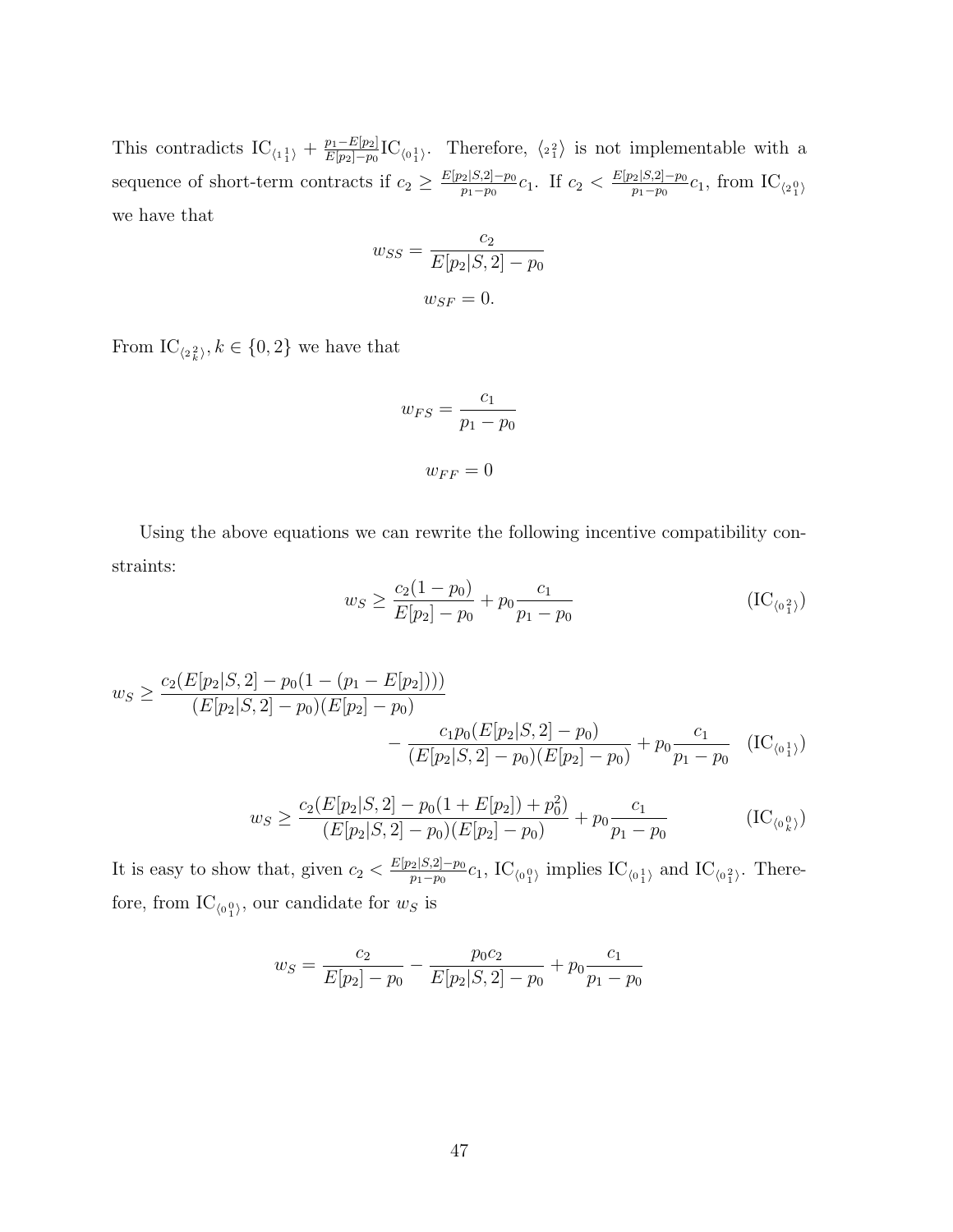It can be shown that the candidate contract satisfies all other incentive compatibility constraints if and only if

$$
c_2 < \frac{(E[p_2|S,2]-p_0)(1+p_1)}{(p_1-p_0)(\frac{E[p_2|S,2]-p_0}{E[p_2]-p_0}+p_1)}c_1
$$

In this case, the sequence of short-term contracts derived above is the optimal sequence of short-term contracts.  $\blacksquare$ 

**Proof of Proposition 5:** Similar to the proof of Proposition 2. ■

Proof of Corollary 1: Follows from comparing the costs of implementing exploration and exploration with termination from the contracts derived in Propositions 2 and 5. If  $c_2/c_1 > \max(\kappa_m, \kappa_e)\beta_2 + (1 - \max(\kappa_m, \kappa_e))\beta_5$ , then  $W(\vec{w}_2, \langle_i^2 \rangle) - W(\vec{w}_5, \langle_i^2 \rangle) > (1 E[p_2]p_1\alpha_2$  and there is inefficient continuation with exploration. If  $c_2/c_1 < \max(\kappa_m, \kappa_e)\beta_2 +$  $(1 - \max(\kappa_m, \kappa_e))\beta_5$ , then  $W(\vec{w}_2, \langle_2^2\rangle) - W(\vec{w}_5, \langle_2^2\rangle) < (1 - E[p_2])p_1\alpha_2$  and there is inefficient termination with exploration.  $\blacksquare$ 

**Proof of Proposition 6:** Action plan  $\langle 2^2 \rangle$  can only be implemented if the principal provides feedback on performance to the agent.

### References

- Acemoglu, D., S. Johnson, and J. Robinson, 2002, Reversal of Fortune: Geography and Institutions in the Making of the Modern World Income Distribution, *Quarterly Journal of Economics* 117, 1231–1294.
- Acharya, V., R. Baghai-Wadji, and K. Subramanian, 2009, Labor Laws and Innovation, Working paper, London Business School.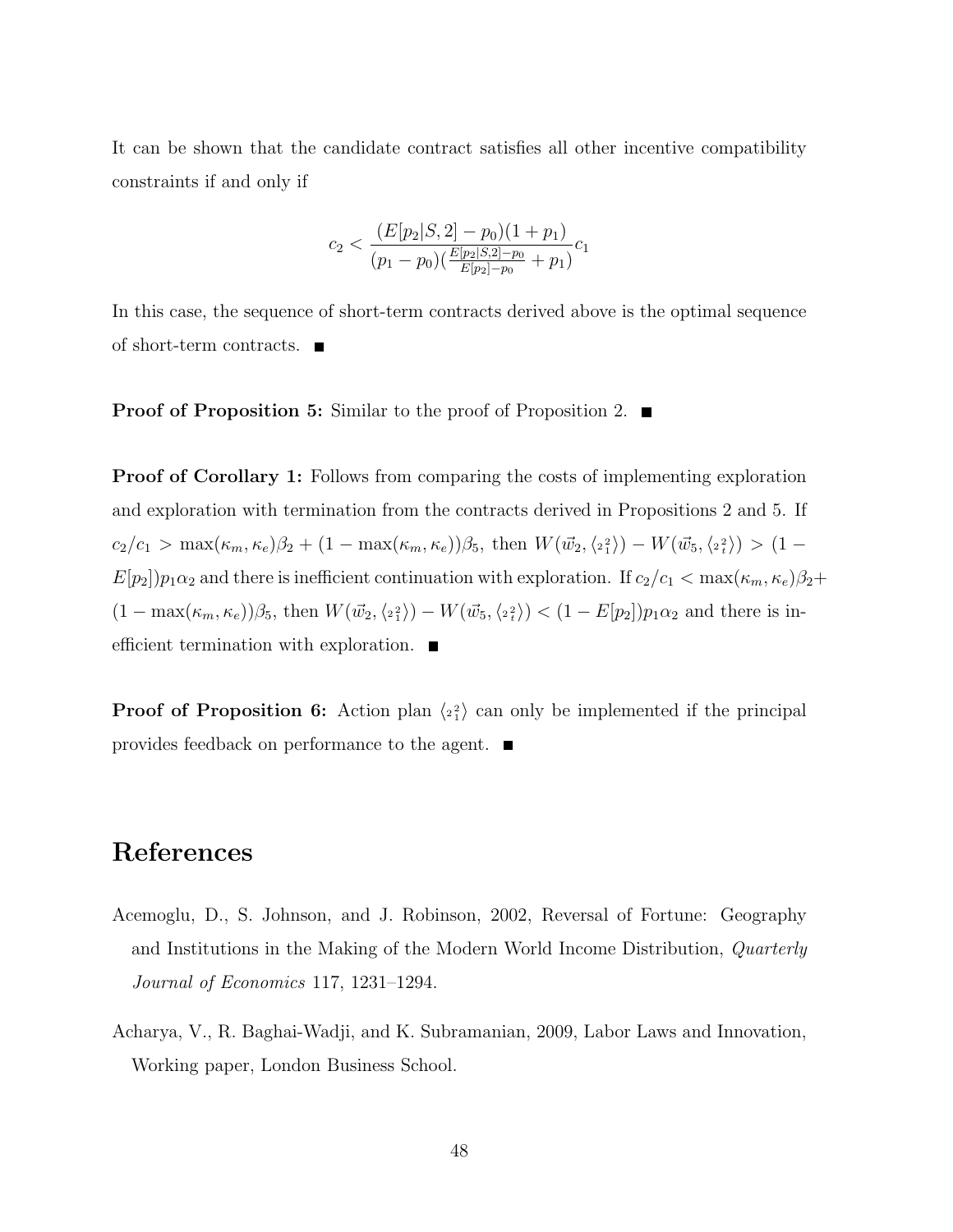- Acharya, V., K. John, and R. Sundaram, 2000, On the Optimality of Resetting Executive Stock Options, *Journal of Financial Economics* 57, 65–101.
- Acharya, V., and K. Subramanian, 2009, Bankruptcy Codes and Innovation, *Review of Financial Studies* 22, 4949–4988.
- Aghion, P., 2002, Schumpeterian Growth Theory and the Dynamics of Income Inequality, *Econometrica* 70, 855–882.
- Aghion, P., O. Hart, and J. Moore, 1992, The Economics of Bankruptcy Reform, *Journal of Law, Economics, and Organizations* 8, 523–546.
- Aghion, P., and P. Howitt, 1992, A Model of Growth Through Creative Destruction, *Econometrica* 60, 323–352.
- Aghion, P., and J. Tirole, 1994, The Management of Innovation, *Quarterly Journal of Economics* 109, 1185–1209.
- Almazan, A., and J. Suarez, 2003, Entrenchment and Severance Pay in Optimal Governance Structures, *Journal of Finance* 58, 519–548.
- Arrow, K., 1969, Classificatory Notes on the Production and Diffusion of Knowledge, *American Economic Review* 59, 29–35.
- Atanassov, J., 2008, Quiet Life or Managerial Myopia: Is the Threat of Hostile Takeovers Beneficial for Technological Innovation?, Working paper, University of Oregon.
- Ayotte, K., 2007, Bankruptcy and Entrepreneurship: The Value of a Fresh Start, *Journal of Law, Economics and Organization* 23.
- Azoulay, P., J. Graff Zivin, and G. Manso, 2010, Incentives and Creativity: Evidence From the Academic Life Sciences, Working paper, MIT Sloan School of Management.
- Baird, D., 1991, The Initiation Problem in Bankruptcy, *International Review of Law and Economics* 11, 223–232.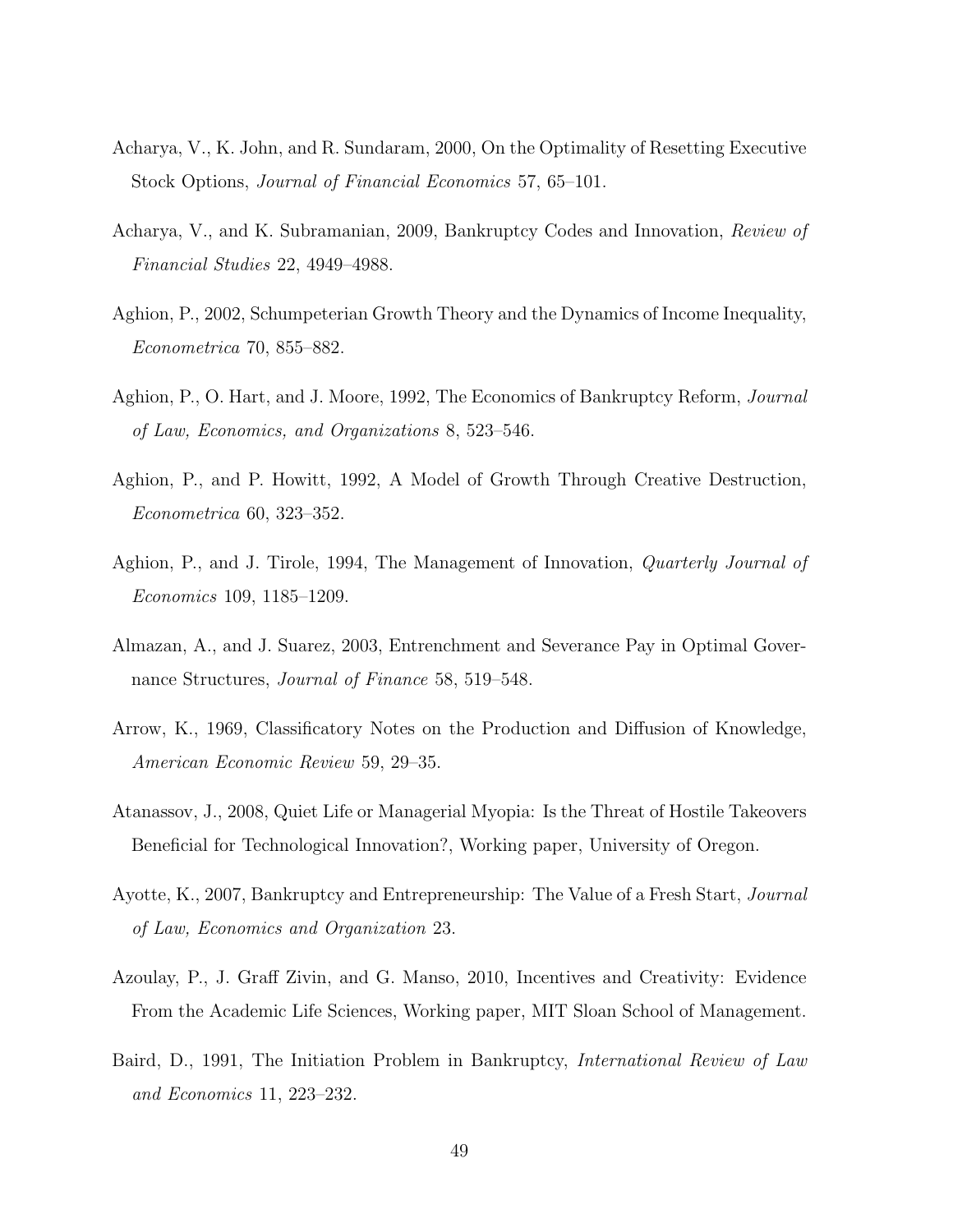- Battacharya, S., K. Chatterjee, and L. Samuelson, 1986, Sequential Research and the Adoption of Innovations, *Oxford Economic Papers* 38, 219–243.
- Bebchuk, L., and J. Fried, 2004, *Pay Without Performance*. (Harvard University Press Cambridge, MA).
- Bebchuk, L., and R. Picker, 1993, Bankruptcy Rules, Managerial Entrenchment, and Firm-Specific Human Capital, Working paper, Law & Economics Working Paper No. 16, The University of Chicago Law School.
- Bekaert, G., C. Harvey, and C. Lundblad, 2005, Does Financial Liberalization Spur Growth?, *Journal of Financial Economics* 77, 3–55.
- Bergemann, D., and U. Hege, 2005, The Financing of Innovation: Learning and Stopping, *Rand Journal of Economics* 36, 719–752.
- Bergemann, D., and J. Valimaki, 2006, Bandit Problems, in S. Durlauf, and L. Blume, eds.: *The New Palgrave Dictionary of Economics* (Macmillan Press, Basingstoke ).
- Berkovitch, E., R. Israel, and F. Zender, 1997, An Optimal Bankruptcy Law and Firm-Specific Investments, *European Economic Review* 41, 487–497.
- Berle, A., and G. Means, 1932, *The Modern Corporation and Private Property*. (Macmillan New York).
- Berry, D., and B. Fristedt, 1985, *Bandit Problems: Sequential Allocation of Experiments*. (Chapman and Hall New York).
- Burkart, M., D. Gromb, and F. Panunzi, 1997, Large Shareholders, Monitoring, and the Value of the Firm, *Quarterly Journal of Economics* 112, 693–728.
- Bushee, B., 1998, The Influence of Institutional Investors on Myopic R&D Investment Behavior, *Accounting Review* 73, 305–333.
- Dechow, P, and R. Sloan, 1991, Executive Incentives and the Horizon Problem, *Journal of Accounting and Economics* 14, 51–89.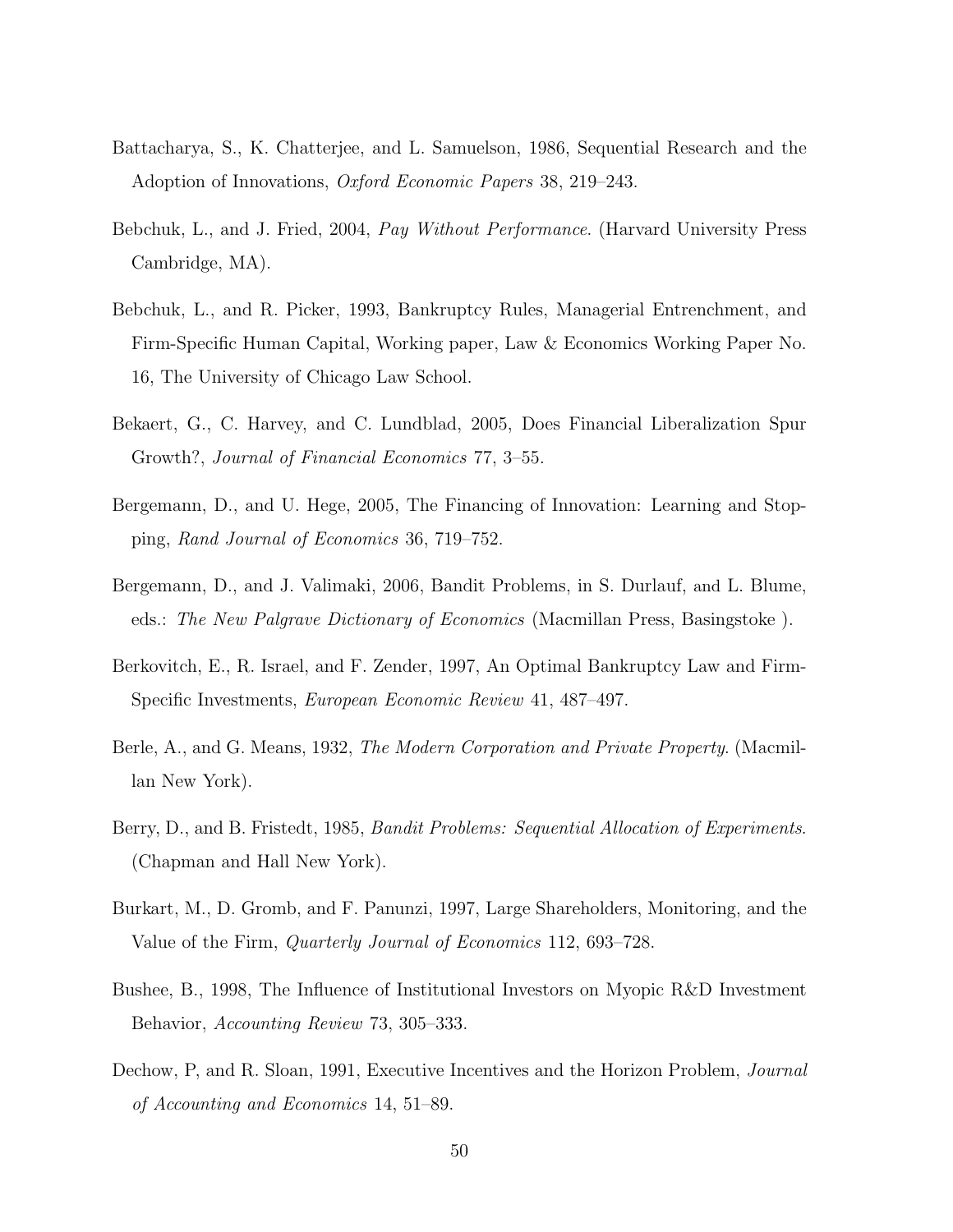- Ederer, F., 2010a, Feedback and Motivation in Dynamic Tournaments, *Journal of Economics & Management Strategy* 19, 733–769.
- Ederer, F., 2010b, Launching a Thousand Ships: Incentives for Parallel Innovation, Working paper, UCLA.
- Ederer, F., and G. Manso, 2010, Is Pay-for-Performance Detrimental to Innovation?, Working paper, MIT.
- Farson, R., and R. Keyes, 2002, *Whoever Makes the Most Mistakes Wins: The Paradox of Innovation*. (The Free Press New York).
- Feltham, G., and M. Wu, 2001, Incentive Efficiency of Stock Versus Options, *Review of Accounting Studies* 6, 7–28.
- Francis, B., I. Hasan, and Z. Sharma, 2009, Do Incentives Create Innovation? Evidence from CEO Compensation Contracts, Working paper, Rensselaer Polytechnic Institute.
- Fuchs, W., 2007, Contracting with Repeated Moral Hazard and Private Evaluations, *American Economic Review* 73, 1432–1448.
- Fudenberg, D., B. Holmstrom, and P. Milgrom, 1990, Short-Term Contracts and Long-Term Agency Relationships, *Journal of Economic Theory* 51, 1–31.
- Graham, J., C. Harvey, and S. Rajgopal, 2005, The Economic Implications of Corporate Financial Reporting, *Journal of Accounting and Economics* 40, 3–73.
- Harris, M., and A. Raviv, 1978, Some Results on Incentive Contracts with Applications to Education, Insurance, and Law Enforcement, *American Economic Review* 68, 20– 30.
- Hellmann, T., 2007, When do employees become entrepreneurs?, *Management Science* 53, 919–933.
- Hellmann, T., and V. Thiele, 2008, Incentives and Innovation Inside Firms: A Multi-Tasking Approach, Working paper, University of British Columbia.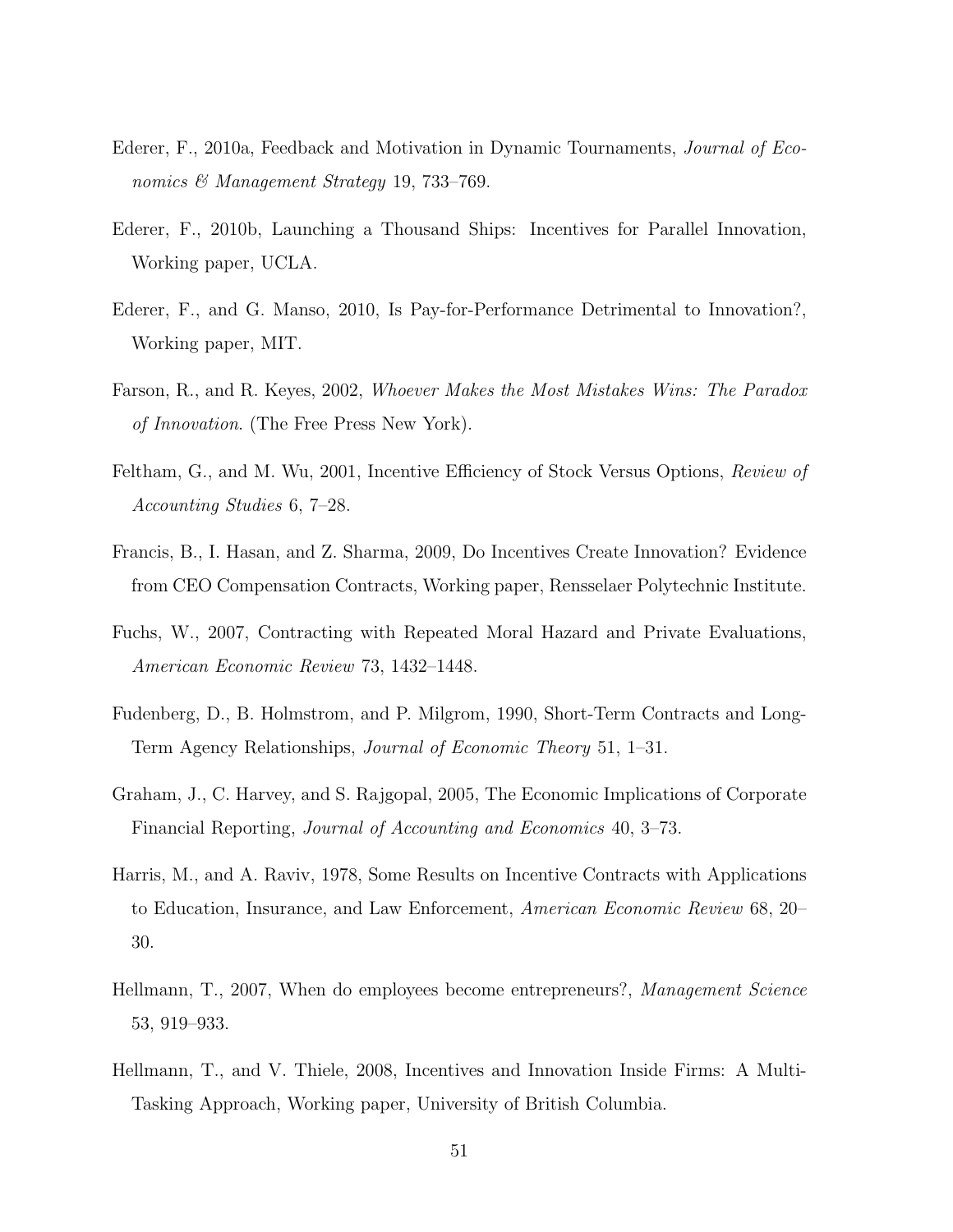- Hermalin, B., and M. Katz, 1991, Moral Hazard and Verifiability: The Effects of Renegotiation in Agency, *Econometrica* 59, 1735–1753.
- Holmstrom, B., 1979, Moral Hazard and Observability, *Bell Journal of Economics* 10, 74–91.
- Holmstrom, B., 1989, Agency Costs and Innovation, *Journal of Economic Behavior and Organization* 12, 305–327.
- Holmstrom, B., and P. Milgrom, 1991, Multi–Task Principal–Agent Analysis, *Journal of Law, Economics, and Organizations* 7, 24–52.
- Inderst, R., and H. Mueller, 2010, CEO Replacement Under Private Information, *Review of Financial Studies* 23, 2935–2969.
- Jensen, M., 1991, Corporate Control and the Politics of Finance, *Journal of Applied Corporate Finance* 4, 13–33.
- Jensen, R., 1981, Adoption and Diffusion of an Innovation of Uncertain Probability, *Journal of Economic Theory* 27, 182–193.
- Jovanovic, B., and Y. Nyarko, 1996, Learning by Doing and the Choice of Technology, *Econometrica* 64, 1299–1310.
- Jovanovic, B., and R. Rob, 1990, Long Waves and Short Waves: Growth Through Intensive and Extensive Search, *Econometrica* 58, 1391–1409.
- King, R., and R. Levine, 1993, Finance and Growth: Schumpeter Might be Right, *Quarterly Journal of Economics* 108, 717–737.
- La Porta, R., F. Lopez-de Silanes, A. Shleifer, and R. Vishny, 1997, Legal Determinants of External Finance, *Journal of Finance* 52, 1131–1150.
- Lambert, R., 1986, Executive Effort and Selection of Risky Projects, *The Rand Journal of Economics* 17, 77–88.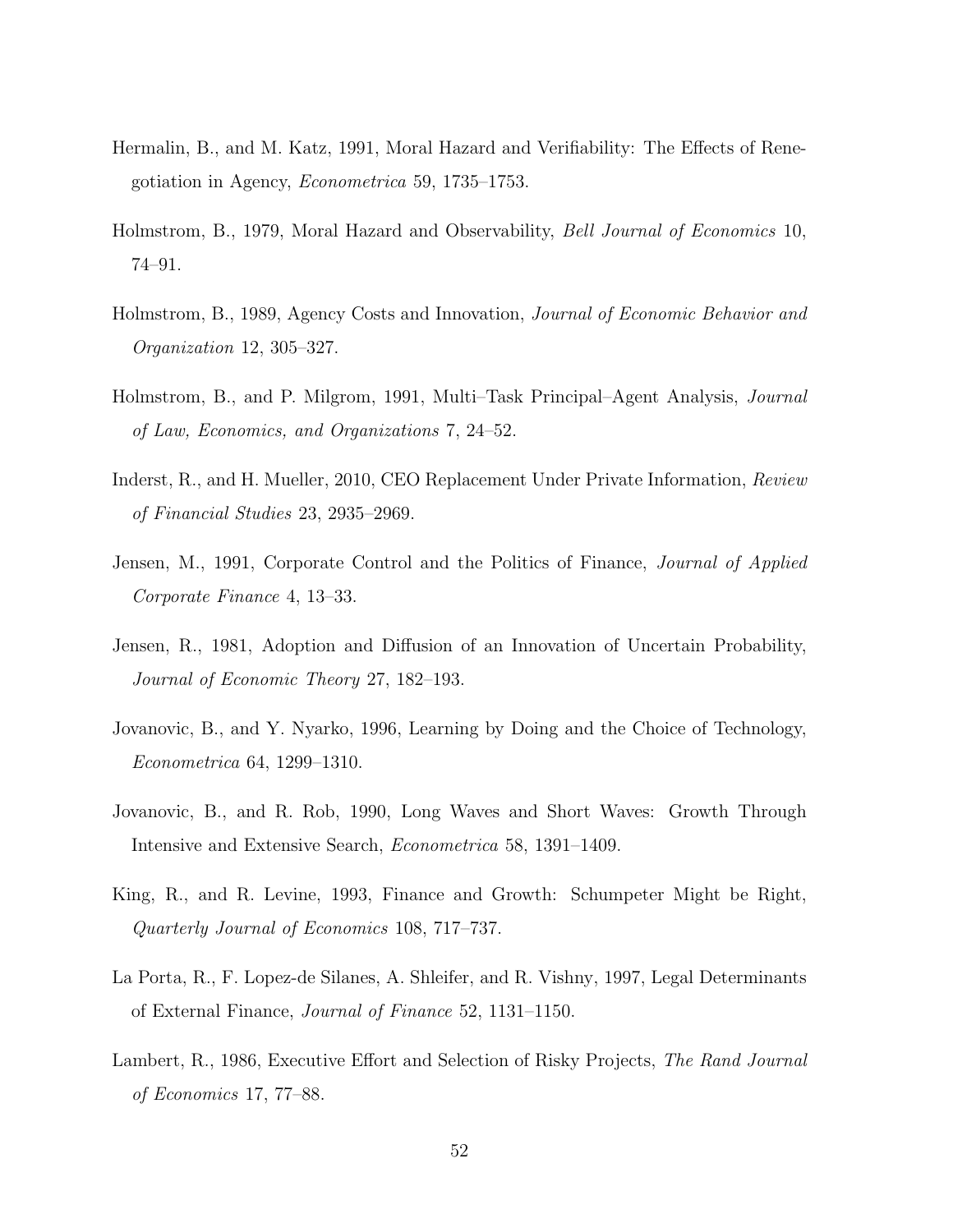- Landier, A., 2002, Entrepreneurship and the Stigma of Failure, Working paper, Graduate School of Business, The University of Chicago.
- Lazear, E., 1986, Salaries and Piece Rates, *The Journal of Business* 59, 405–431.
- Lerner, J., and P. Gompers, 2004, *The Venture Capital Cycle*. (MIT Press Cambridge).
- Lerner, J., and J. Wulf, 2007, Innnovation and Incentives: Evidence from Corporate R&D, *Review of Economics and Statistics* 89, 634–644.
- Lizzeri, A., M. Meyer, and N. Persico, 2002, The Incentive Effects of Interim Performance Evaluations, Working paper, CARESS.
- March, J., 1991, Exploration and Exploitation in Organizational Learning, *Organization Science* 2, 71–87.
- Moscarini, G., and L. Smith, 2001, The Optimal Level of Experimentation, *Econometrica* 69, 1629–1644.
- Myers, S., 2000, Outside Equity, *Journal of Finance* 55, 1005–1037.
- Narayanan, M., 1985, Managerial Incentives for Short-Term Results, *Journal of Finance* 15, 1469–1484.
- Nelson, R., 1959, The Simple Economics of Basic Scientific Research, *Journal of Political Economy* 67, 297–306.
- Povel, P., 1999, Optimal "Soft" or "Tough" Bankruptcy Procedures, *Journal of Law, Economics and Organization* 15, 659–684.
- Prendergast, C., 2002, The Tenuous Trade-off Between Risk and Incentives, *Journal of Political Economy* 110, 1071–1102.
- Rajan, R., and L. Zingales, 1998, Financial Dependence and Growth, *American Economic Review* 88, 559–586.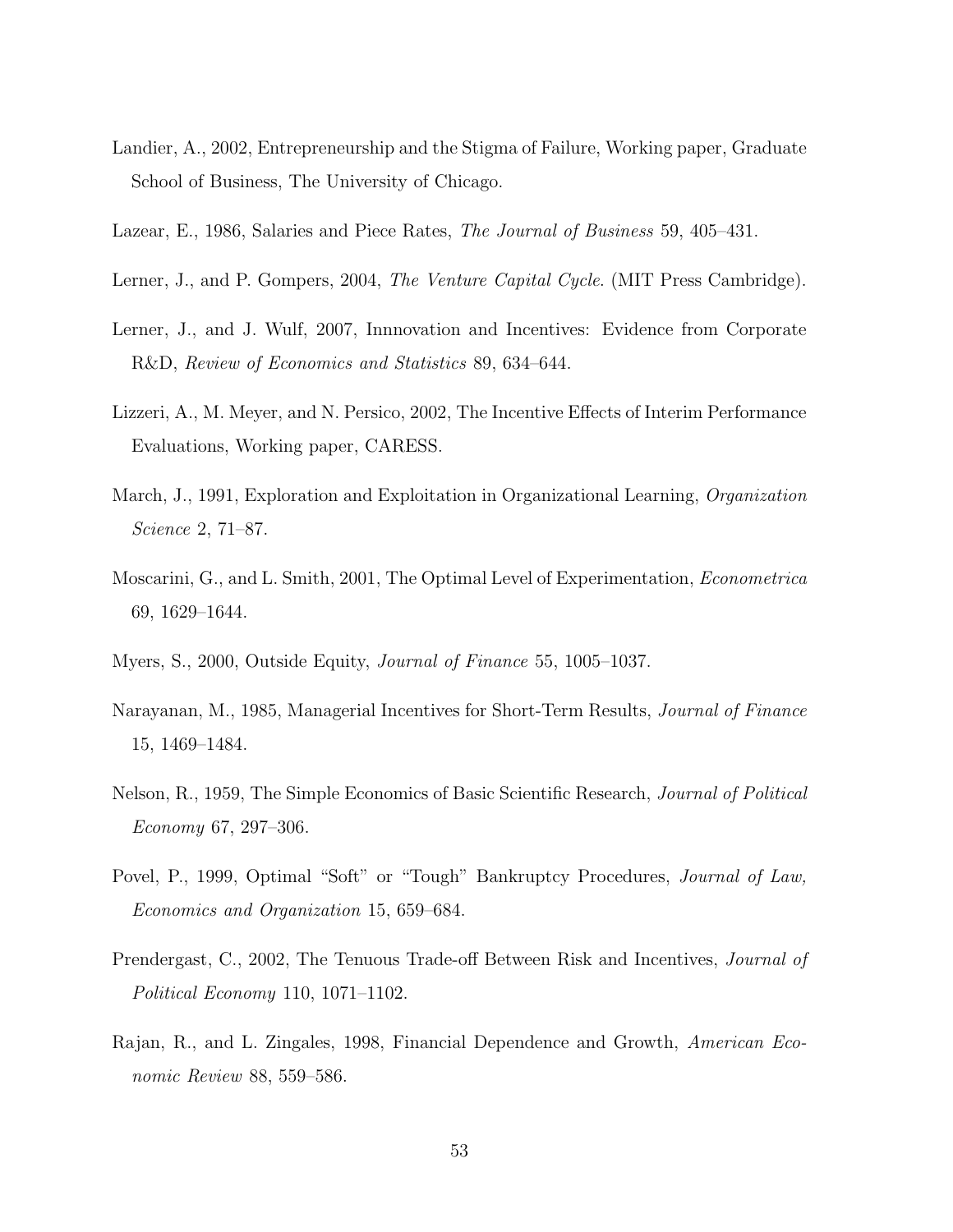- Ray, K., 2007, Performance Evaluation and Efficient Sorting, *Journal of Accounting Research* 45, 839–882.
- Rayo, L., and H. Sapra, 2009, Market Pressure, Control Rights, and Innovation, Working paper, Chicago Graduate School of Business.
- Roberts, K., and M. Weitzman, 1981, Funding Criteria for Research, Development, and Exploration Projects, *Econometrica* 49, 1261–1288.
- Romer, P., 1986, Increasing Returns and Long-Run Growth, *Journal of Political Economy* 94, 1002–1037.
- Sapra, H., A. Subramanian, and K. Subramanian, 2009, Corporate Governance and Innovation: Theory and Evidence, Working paper, Chicago GSB.
- Schumpeter, J., 1934, *The Theory of Economic Development*. (Harvard University Press Cambridge, MA).
- Seru, A., 2010, Do Conglomerates Stifle Innovation?, Working paper, Forthcoming at the *Journal of Financial Economics*.
- Shleifer, A., and R. Vishny, 1990, Equilibrium Short Horizons of Investors and Firms, *American Economic Review* 80, 148–153.
- Stein, J., 1988, Takeover Threats and Managerial Myopia, *Journal of Political Economy* 96, 61–80.
- Stein, J., 1989, Efficient Capital Markets, Inefficient Firms: A Model of Corporate Behavior, *Quarterly Journal of Economics* 104, 655–669.
- Stiglitz, J. E., and A. Weiss, 1983, Incentive Effects of Termination: Applications to the Credit and Labor Markets, *American Economic Review* 73, 912–927.
- Sutton, R., 2002, *Weird Ideas that Work: 11 1/2 Practices for Promoting, Managing, and Sustaining Innovation*. (The Free Press New York).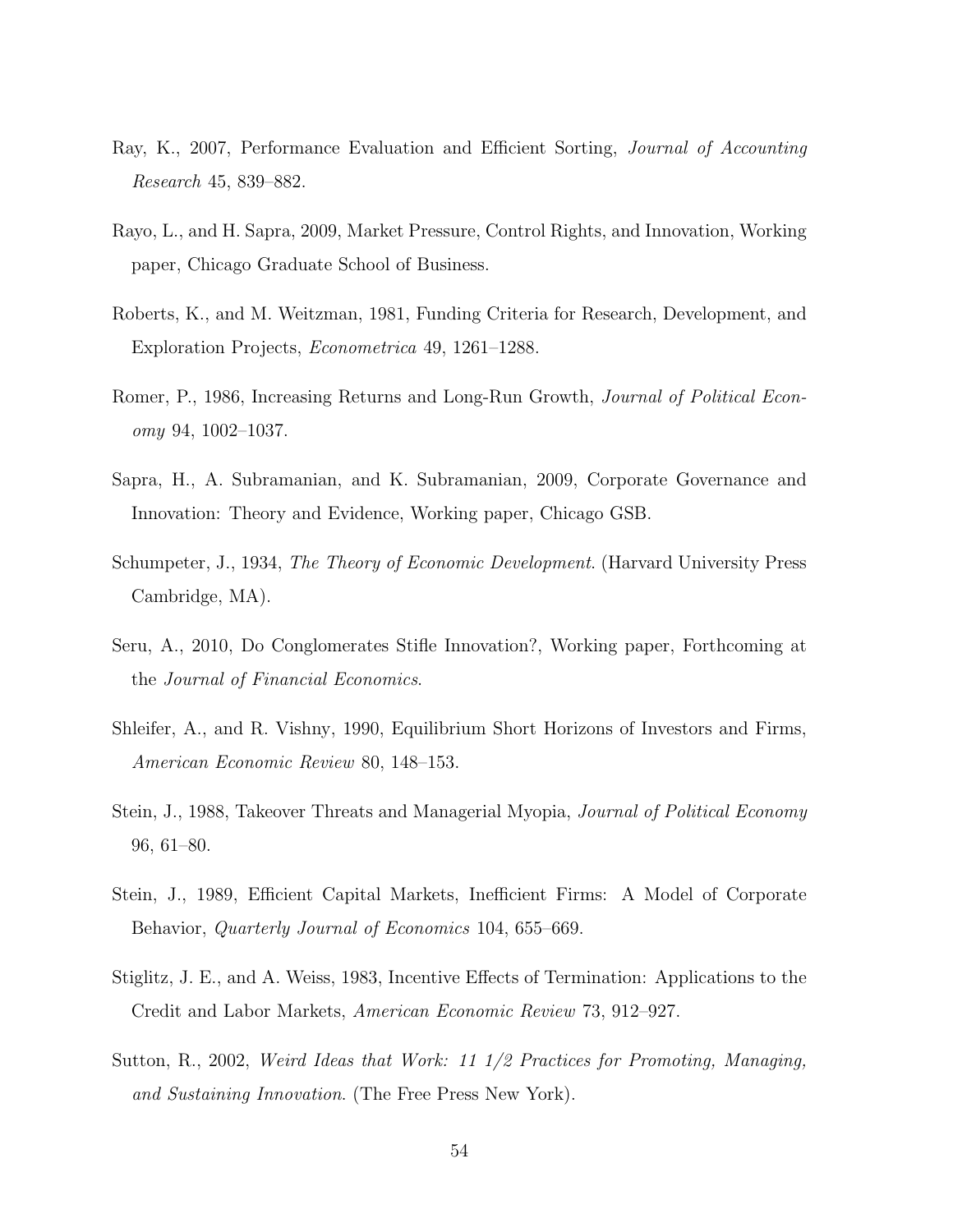- Thomke, S., 2002, Bank of America, *Harvard Business Review* 9–603–022 and 9–603– 023.
- Tian, X., and T. Wang, 2010, Tolerance for Failure and Corporate Innovation, Working paper, Indiana University.
- Weitzman, M., 1979, Optimal Search for the Best Alternative, *Econometrica* 47, 641– 654.
- Zwiebel, J., 1995, Corporate Conservatism and Relative Compensation, *Journal of Political Economy* 103, 1–25.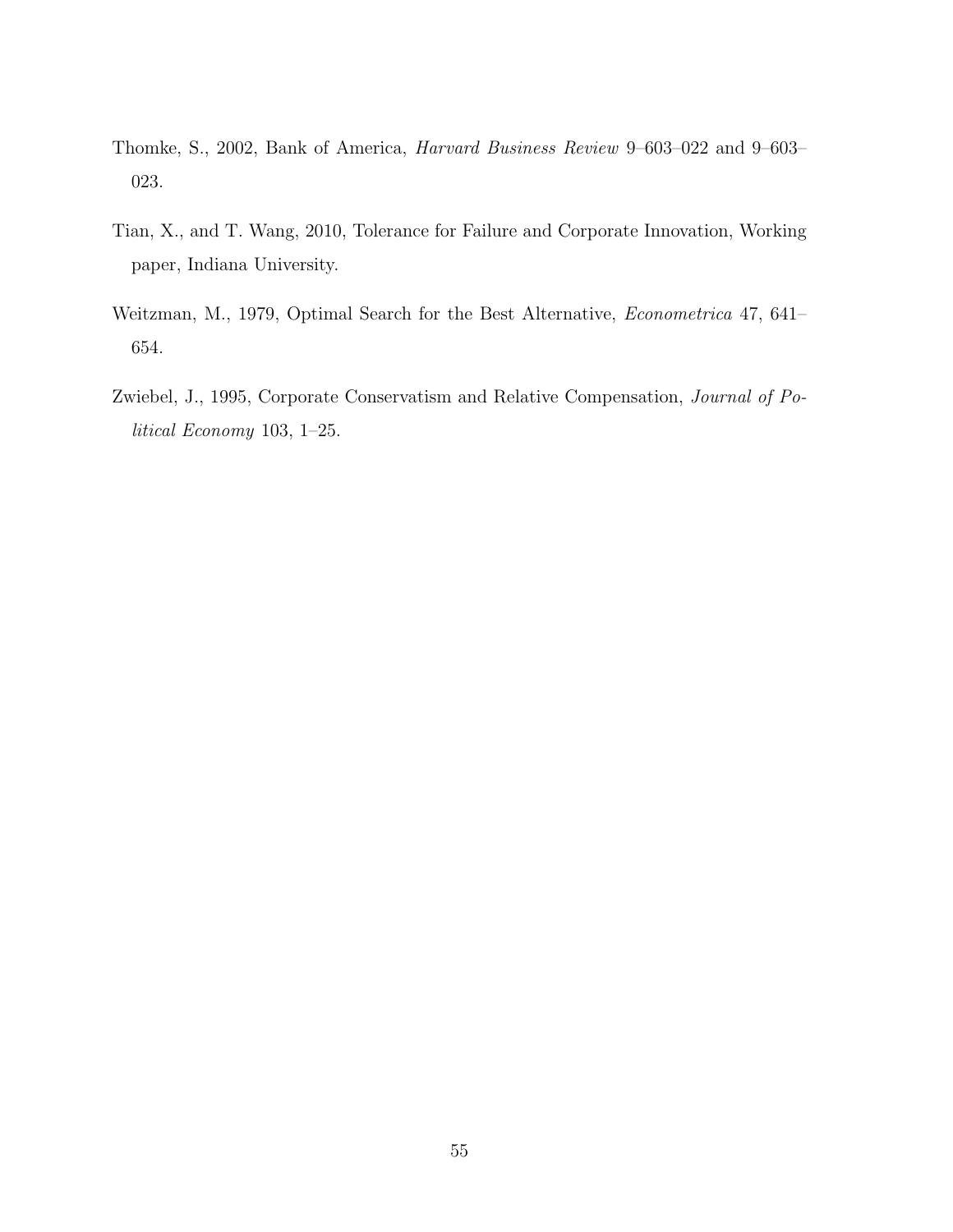#### Notes

<sup>1</sup>See, for example, Bebchuk and Fried (2004) and "Rewards for Failure," *British DTI consultation*, June 2003.

<sup>2</sup>Berry and Fristedt (1985) provides an introduction to the statistical literature on bandit problems. Bergemann and Valimaki (2006) survey the applications of bandit problems to economics.

<sup>3</sup>This assumption is important because it implies that the principal will rely on output-based pay to provide incentives to the agent. I discuss in Section IX alternatives to the non-observability assumption and the consequences of relaxing it.

<sup>4</sup>For simplicity, I assume that the agent has zero reservation utility. The participation constraints is thus not binding, since the agent has limited liability.

<sup>5</sup>The other contracts that solve the above program are similar to the contract analyzed here except that the principal acts as a bank, keeping the wages of the agent to be paid later without obtaining any additional benefits from this. The contract analyzed here is also the contract that arises if the agent is slightly more impatient than the principal.

<sup>6</sup>The base case parameters used in all the figures are  $p_0 = 0.25$ ,  $E[p_2] = 0.3$ ,  $p_1 = 0.5$ ,  $E[p_2|S, 2] =$ 0.7, and  $c_1 = 1$ . From Bayes' rule,  $E[p_2|F, 2] = 0.129$ . Each of the graphs in the figure corresponds to a wage paid to the agent in a particular contingency for different values of  $c_2/c_1$ . When a node has no graphs, it is because the wage paid to the agent in that contingency is zero.

<sup>7</sup>Hermalin and Katz (1991) show that an action is implementable if there does not exist a randomization over actions that induces the same density over outcome and costs less to the agent. When  $c_2/c_1 \geq \beta_4$ , a randomization over actions 0 and 1 induces the same density over first-period outcome as action 2 and costs less to the agent.

<sup>8</sup>In this context, implementing action plan  $\langle i_i \rangle$  is the same as implementing action plan  $\langle i_0^j \rangle$  with  $w_{FF} = w_{FS} = 0.$ 

<sup>9</sup>Other research provide alternative rationale for the provision of feedback. Ederer (2010a) shows that feedback may be useful when the agent is uncertain about his ability. Outside a principal-agent setting, Ray (2007) develops a model in which interim performance evaluation serves the purpose of screening bad projects.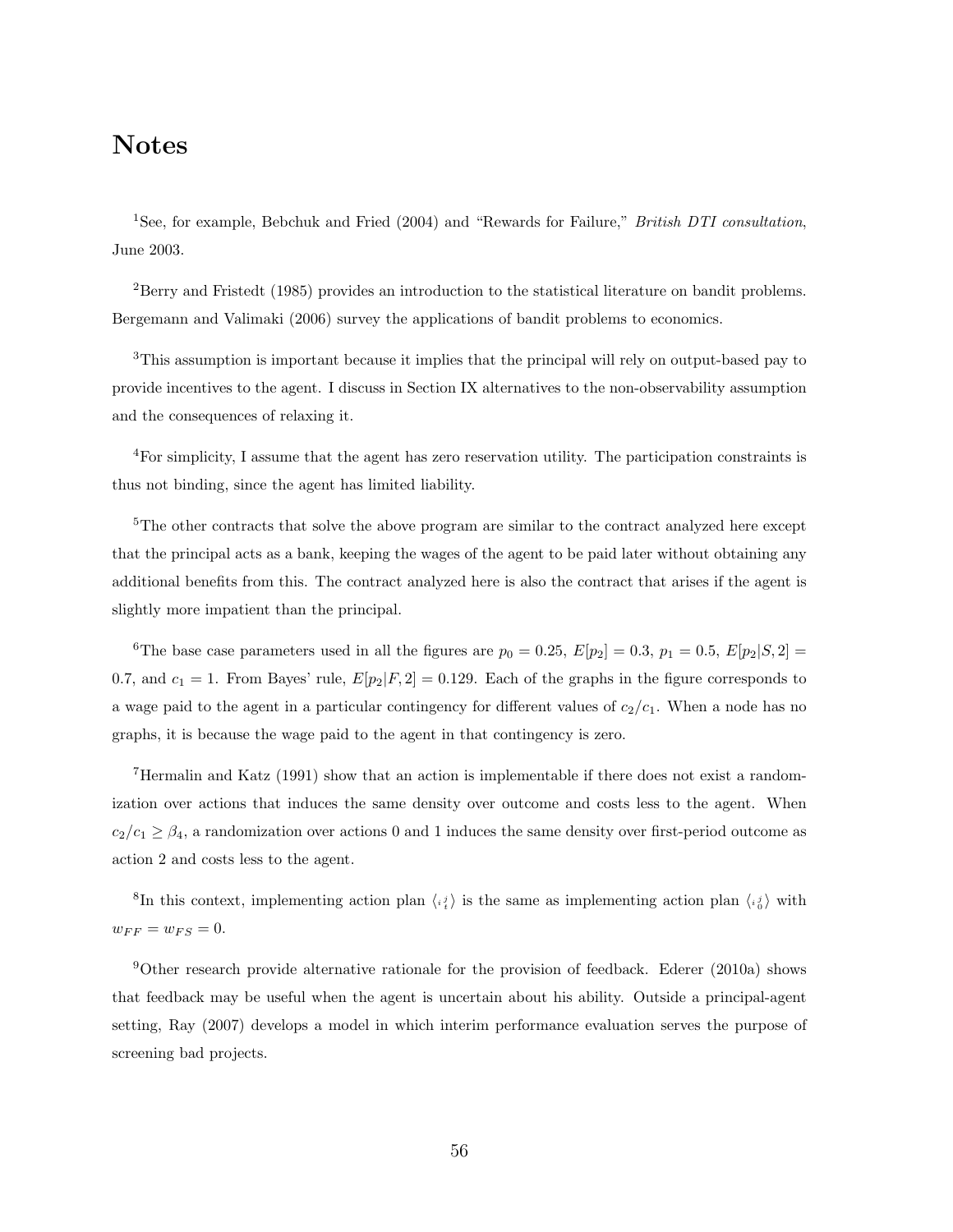<sup>10</sup>See, for example, Bebchuk and Fried (2004) and "Rewards for Failure," *British DTI consultation*, June 2003.

<sup>11</sup>This extra surplus  $w_F$  can be paid in the first period, as in the optimal contract derived in Proposition 2. Alternatively, the extra surplus  $w_F$  may be paid only in the second period. Any such contract performs as well as the optimal long-term contract derived in Proposition 2 as long as after two periods an extra expected surplus  $w_F$  is paid to the manager if he fails in the first period.

<sup>12</sup>Burkart, Gromb, and Panunzi (1997) and Myers (2000) develop models in which dispersed ownership serves as a way to reduce intervention by shareholders.

<sup>13</sup>Lerner and Gompers (2004) describe in detail the practices used in the venture capital industry.

<sup>14</sup>Landier (2002) develops a model with multiple equilibria in which the stigma of failure may prevent entrepreneurs from abandoning bad projects.

<sup>15</sup>"CEO Challenge 2004: Perspectives and Analysis," The Conference Board, Report 1353.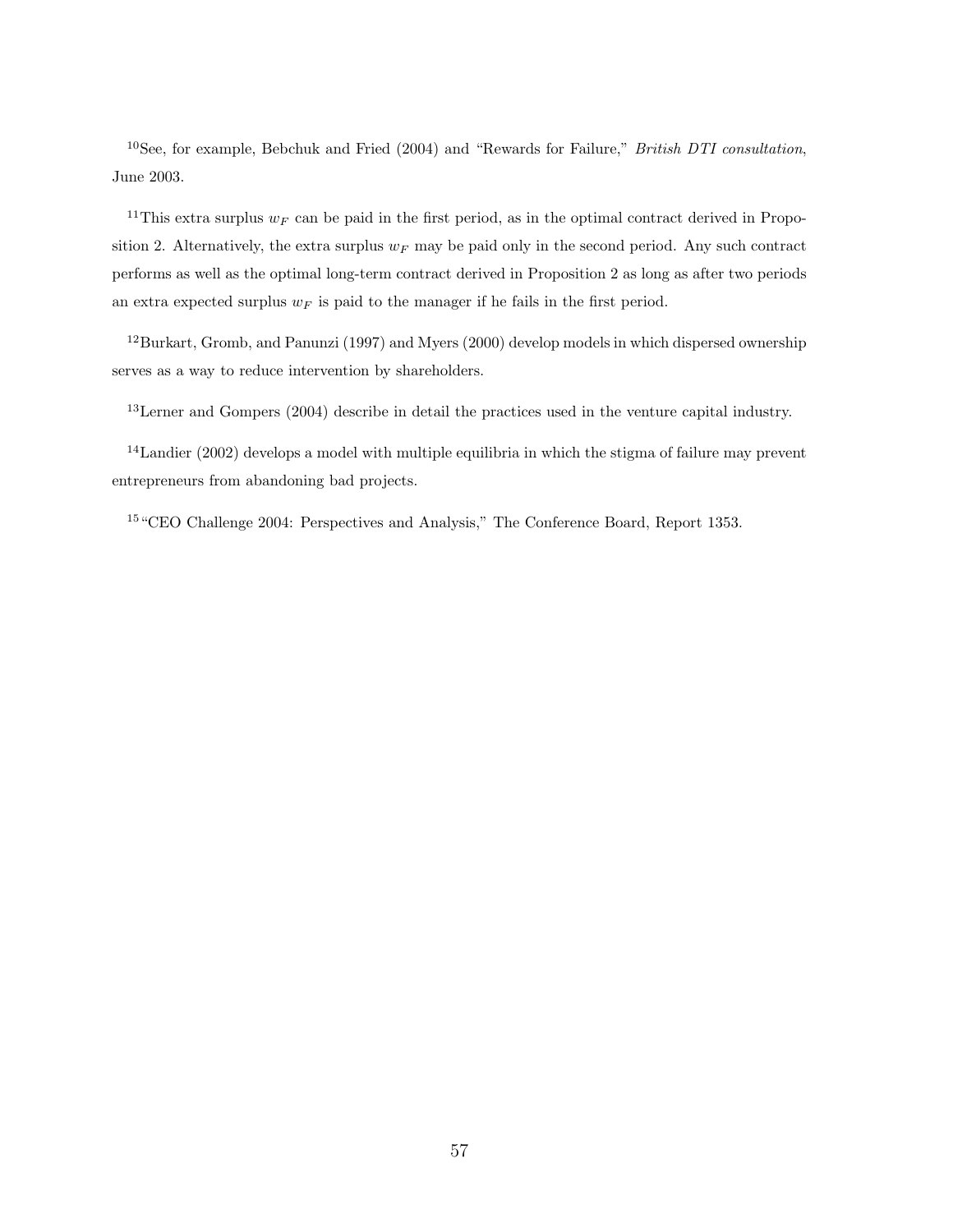#### Online Appendix for "Motivating Innovation"

Gustavo Manso

# A. The Principal's Choice Between Exploration and Exploitation

This section studies the choice of the principal between motivating exploration and exploitation. In particular, it investigates the distortions that arise due to agency problems.

In the agency model studied in the paper, the principal chooses the action plan  $\langle i_k^j \rangle$ that maximizes his expected profit:

$$
\Pi(\langle i_k^j \rangle) = R(\langle i_k^j \rangle) - W(\vec{w}(\langle i_k^j \rangle), \langle i_k^j \rangle).
$$

Therefore, the principal chooses exploration over exploitation if and only if

$$
R(\langle z_1^2 \rangle) - W(\vec{w}(\langle z_1^2 \rangle), \langle z_1^2 \rangle) > R(\langle z_1^1 \rangle) - W(\vec{w}(\langle z_1^1 \rangle), \langle z_1^1 \rangle)
$$

If there were no agency problems, however, it would be optimal for the principal to choose exploration over exploitation if and only if

$$
R(\langle \mathbf{2}_1^2 \rangle) - C(\langle \mathbf{2}_1^2 \rangle) > R(\langle \mathbf{1}_1^1 \rangle) - C(\langle \mathbf{1}_1^1 \rangle)
$$

This corresponds to the first-best decision criterion. The goal here will be characterize the distortions relative to the first-best decision criterion that are produced by agency problems. This leads to the following definition: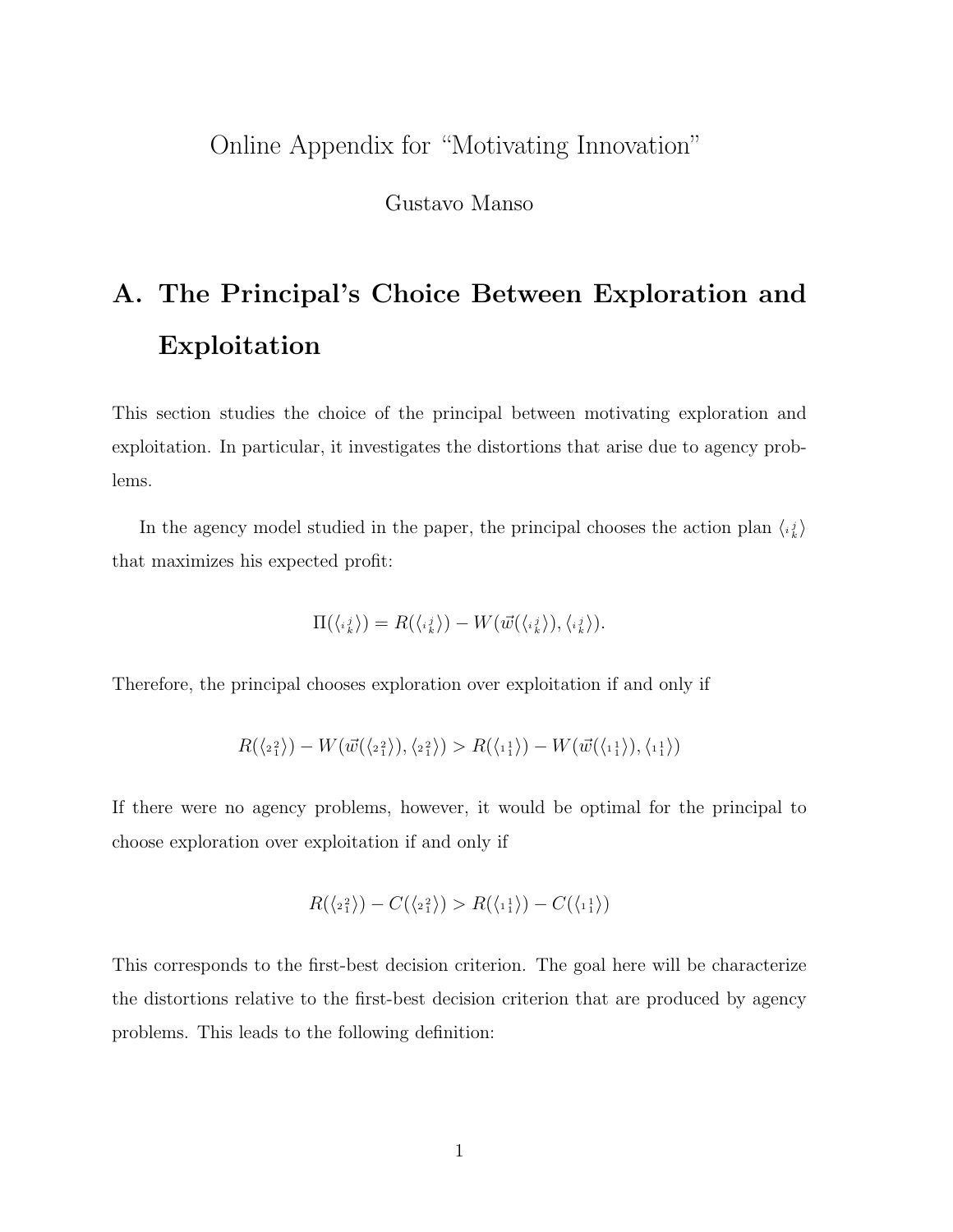Definition 3 *The principal is biased against exploration if*

$$
W(\vec{w}(\langle \overline{z_1} \rangle), \langle \overline{z_1} \rangle) - C(\langle \overline{z_1} \rangle) > W(\vec{w}(\langle \overline{z_1} \rangle), \langle \overline{z_1} \rangle) - C(\langle \overline{z_1} \rangle)
$$

*and the principal is biased towards exploration if*

$$
W(\vec{w}(\langle \overline{z_1} \rangle), \langle \overline{z_1} \rangle) - C(\langle \overline{z_1} \rangle) < W(\vec{w}(\langle \overline{z_1} \rangle), \langle \overline{z_1} \rangle) - C(\langle \overline{z_1} \rangle)
$$

The principal is biased against (towards) exploration when the extra cost of motivating exploration is greater (lower) than the extra cost of motivation exploitation. The following proposition establishes conditions under which the principal is biased against or towards exploration.

**Proposition 7** *The principal is biased against exploration if*  $c_2/c_1 > \beta_2$  *and is biased towards exploration if*  $c_2/c_1 < \beta_2$ *.* 

The intuition for the result is as follows. If  $c_2/c_1 < \beta_2$ , only shirking constraints are binding when implementing exploration. With learning the signal observed in the second period provides information about the action taken by the agent in the first period and therefore exploration is relatively cheaper to implement than exploitation. If  $c_2/c_1 > \beta_2$ , however, the exploitation constraint binds when implementing exploration, making exploration relatively more expensive to implement than exploitation.

#### Proof of Proposition 7:

The expected payment associated with exploitation is

$$
W(\vec{w_1}, \langle 1_1^1 \rangle) = p_1 \left[ 2\alpha_1 + \frac{c_1(1 + E[p_2])}{p_1 - E[p_2]} \left( \beta_1 - \frac{c_2}{c_1} \right)^+ \right],
$$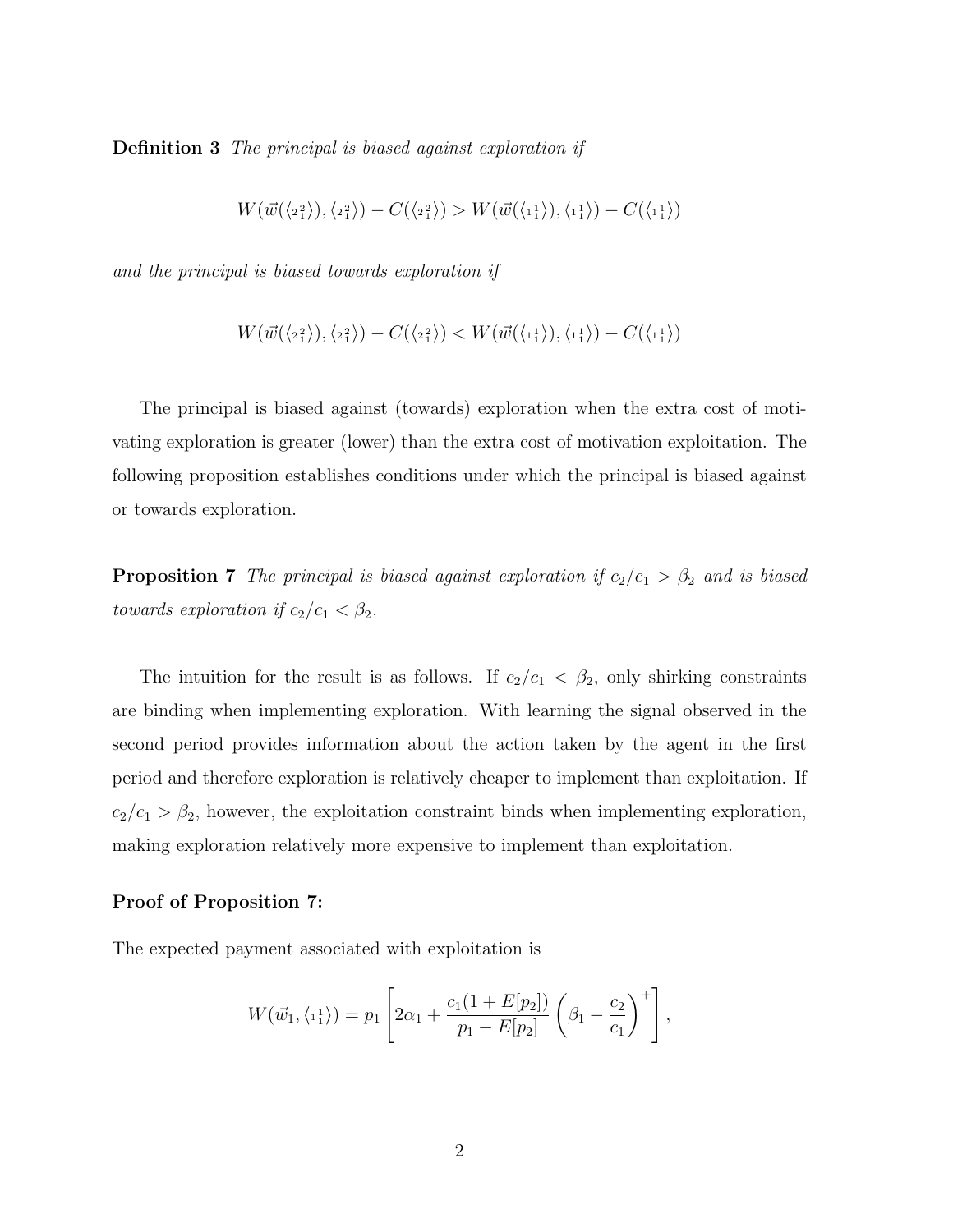while the expected payment associate with exploration is

$$
W(\vec{w}_2, \langle 2^2 \rangle) = (1 - E[p_2])p_1\alpha_1 + E[p_2]E[p_2|S, 2]\alpha_2
$$
  
+ 
$$
E[p_2]E[p_2|S, 2]\frac{p_1 - p_0}{E[p_2]E[p_2|S, 2] - p_0p_1}\frac{p_1(1 + E[p_2])c_1}{E[p_2]E[p_2|S, 2] - p_1^2} \left(\frac{c_2}{c_1} - \beta_2\right)^+
$$

if exploration is moderate, and

$$
W(\vec{w_2}, \langle 2_1^2 \rangle) = (1 - E[p_2])p_1\alpha_1 + E[p_2]E[p_2|S, 2]\alpha_2
$$
  
+ 
$$
E[p_2]E[p_2|S, 2] \frac{E[p_2] - p_0}{E[p_2]E[p_2|S, 2] - p_0p_1} \frac{p_1(1 + E[p_2])c_1}{E[p_2]E[p_2|S, 2] - p_1E[p_2]} \left(\frac{c_2}{c_1} - \beta_2\right)^+
$$
  
+ 
$$
(1 - E[p_2]) \frac{p_1(1 + E[p_2])c_1}{E[p_2]E[p_2|S, 2] - p_1E[p_2]} \left(\frac{c_2}{c_1} - \beta_2\right)^+.
$$

if exploration is radical. Therefore, the exact payments depend on four conditions:

- (1) The value of  $\alpha_2$ ,
- (2) Whether  $\beta_1$  is greater or less than  $c_2/c_1$ , and
- (3) Whether  $\beta_2$  is greater or less than  $c_2/c_1$ .
- (4) Whether exploration is radical or moderate.

The following definitions will be useful in simplifying the problem:

$$
\alpha_{20} = \frac{(1 + E[p_2])c_2 + (E[p_2] - p_0)p_0\alpha_1}{E[p_2]E[p_2|S, 2] - p_0^2},
$$
  

$$
\alpha_{21} = \frac{(1 + E[p_2])c_2 - p_0c_1 + (E[p_2] - p_0)p_0\alpha_1}{E[p_2]E[p_2|S, 2] - p_0p_1}.
$$

Under these definitions,  $\alpha_2 = \max{\{\alpha_{20}, \alpha_{21}\}}$ . Then

$$
\alpha_{20} - \alpha_{21} = \frac{p_0(c_1E[p_2](E[p_2|S,2]-p_0) - c_2(p_1-p_0)(1+E[p_2])}{(E[p_2]E[p_2|S,2]-p_0^2)(E[p_2]E[p_2|S,2]-p_0p_1)},
$$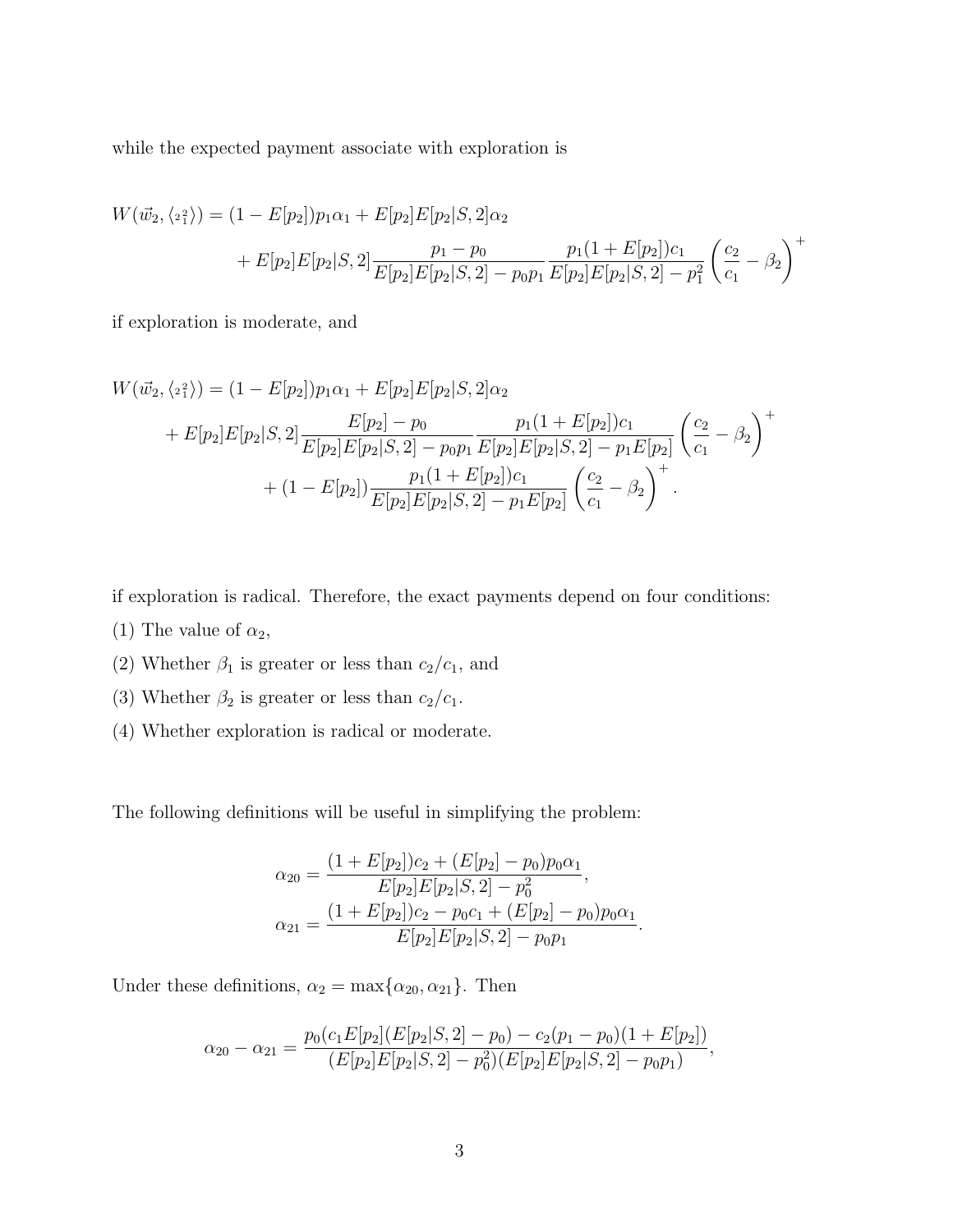so  $\alpha_{20} - \alpha_{21} \leq 0$  if

$$
c_1E[p_2](E[p_2|S,2]-p_0) \le c_2(p_1-p_0)(1+E[p_2]),
$$

or, equivalently,

$$
\frac{E[p_2](E[p_2|S,2]-p_0)}{(1+E[p_2])(p_1-p_0)} \leq \frac{c_2}{c_1}.
$$

In other words,  $\alpha_2 = \alpha_{21}$  if  $\frac{E[p_2](E[p_2|S,2]-p_0)}{(1+E[p_2](p_1-p_0))} \leq \frac{c_2}{c_1}$  $\frac{c_2}{c_1}$ , and  $\alpha_2 = \alpha_{20}$  otherwise. It is thus easy to see that

$$
\frac{E[p_2](E[p_2|S,2]-p_0)}{(1+E[p_2])(p_1-p_0)} < \beta_1 < \beta_2.
$$

$$
\frac{E[p_2](E[p_2|S,2]-p_0)}{(1+E[p_2])(p_1-p_0)} < \beta_1 < \beta_2.
$$

Moreover, one can note that as long as  $\beta_2 > \frac{c_2}{c_1}$  $\frac{c_2}{c_1}$ ,  $W(\vec{w}_2,\langle \overline{z}_1^2 \rangle)$  does not depend on whether exploration is radical or moderate.

Therefore, depending on how large  $\frac{c_2}{c_1}$  is compared to each of the three expressions above and on whether exploration is radical or moderate, the problem can be divided into five cases:

**Case Xm.**  $\frac{c_2}{c_1} \geq \beta_2$ , and exploration is moderate,

**Case Xr.**  $\frac{c_2}{c_1} \geq \beta_2$ , and exploration is radical,

Case Y1.  $\beta_1 \leq \frac{c_2}{c_1}$  $\frac{c_2}{c_1} < \beta_2,$ 

 $\text{Case Y2.} \ \frac{E[p_2](E[p_2|S,2]-p_0)}{(1+E[p_2])(p_1-p_0)} \leq \frac{c_2}{c_1}$  $\frac{c_2}{c_1} < \beta_1$ , and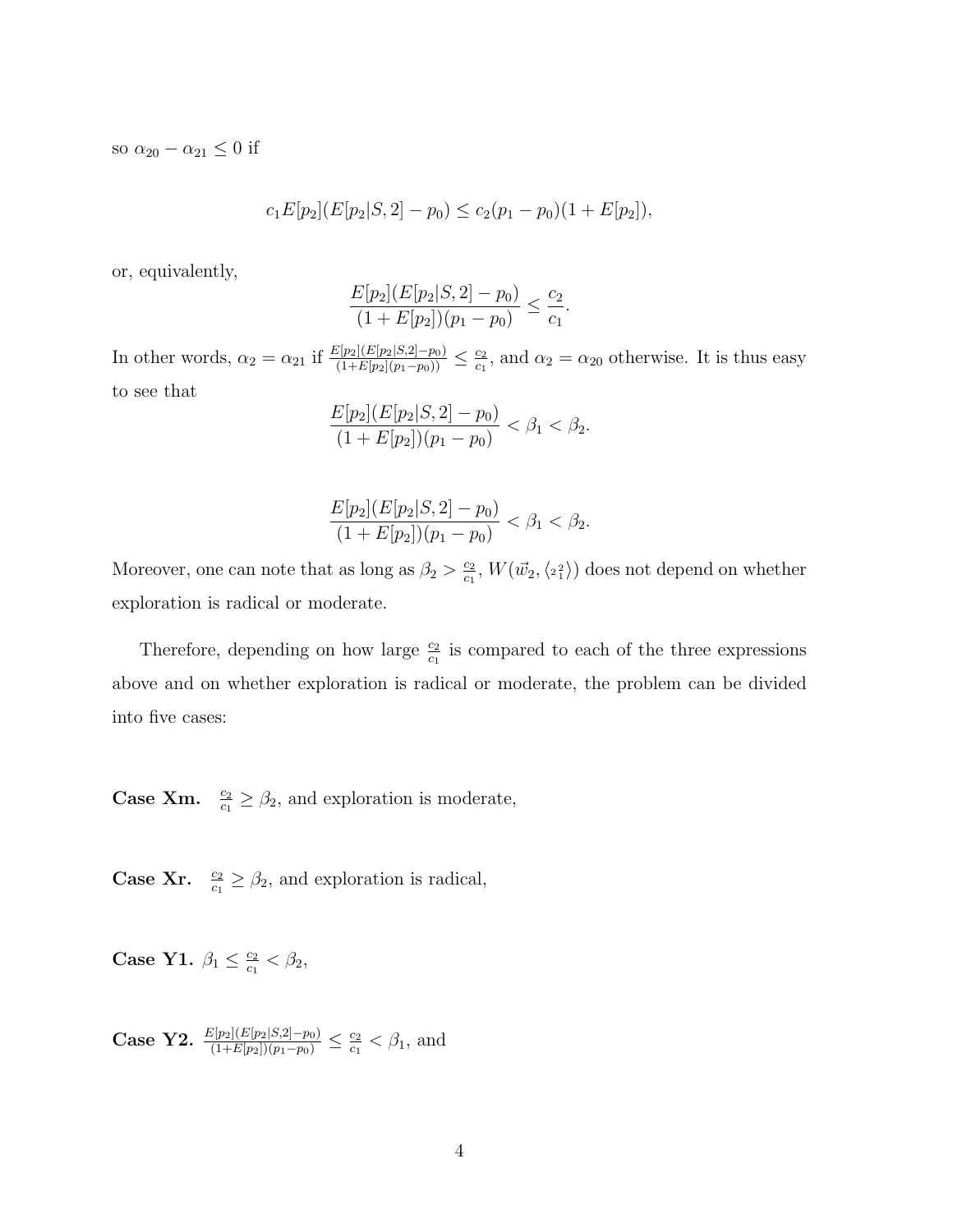Case Y3. 
$$
\frac{c_2}{c_1} < \frac{E[p_2](E[p_2|S,2]-p_0)}{(1+E[p_2])(p_1-p_0)}
$$
.

The expected payment for each case is:

**Case Xm.** Here  $\alpha_2 = \alpha_{21}$ ,  $\beta_1 < \frac{c_2}{c_1}$  $\frac{c_2}{c_1}, \beta_2 \leq \frac{c_2}{c_1}$  $\frac{c_2}{c_1}$ , and exploration is moderate.

$$
W(\vec{w}_1, \langle \iota_1^1 \rangle) = p_1 \cdot 2\alpha_1,
$$

$$
W(\vec{w_2}, \langle_2^2 \rangle) = (1 - E[p_2])p_1\alpha_1 + E[p_2]E[p_2|S, 2]\alpha_{21}
$$
  
+ 
$$
E[p_2]E[p_2|S, 2]\frac{p_1 - p_0}{E[p_2]E[p_2|S, 2] - p_0p_1}\frac{p_1(1 + E[p_2])c_1}{E[p_2]E[p_2|S, 2] - p_1^2}\left(\frac{c_2}{c_1} - \beta_2\right)
$$

**Case Xr.** Here  $\alpha_2 = \alpha_{21}$ ,  $\beta_1 < \frac{c_2}{c_1}$  $\frac{c_2}{c_1}, \beta_2 \leq \frac{c_2}{c_1}$  $\frac{c_2}{c_1}$ , and exploration is radical.

$$
W(\vec{w}_2, \langle_2^2 \rangle) = (1 - E[p_2])p_1\alpha_1 + E[p_2]E[p_2|S, 2]\alpha_{21}
$$
  
+ 
$$
E[p_2]E[p_2|S, 2]\frac{E[p_2] - p_0}{E[p_2]E[p_2|S, 2] - p_0p_1} \frac{p_1(1 + E[p_2])c_1}{E[p_2]E[p_2|S, 2] - p_1E[p_2]} \left(\frac{c_2}{c_1} - \beta_2\right)
$$
  
+ 
$$
(1 - E[p_2])\frac{p_1(1 + E[p_2])c_1}{E[p_2]E[p_2|S, 2] - p_1E[p_2]} \left(\frac{c_2}{c_1} - \beta_2\right).
$$

**Case Y1.** Here  $\alpha_2 = \alpha_{21}, \beta_1 \leq \frac{c_2}{c_1}$  $\frac{c_2}{c_1}$ , and  $\beta_2 > \frac{c_2}{c_1}$  $\frac{c_2}{c_1}$ .

$$
W(\vec{w}_1, \langle 1_1^1 \rangle) = p_1 \cdot 2\alpha_1,
$$
  

$$
W(\vec{w}_2, \langle 2_1^2 \rangle) = (1 - E[p_2])p_1\alpha_1 + E[p_2]E[p_2|S, 2]\alpha_{21}.
$$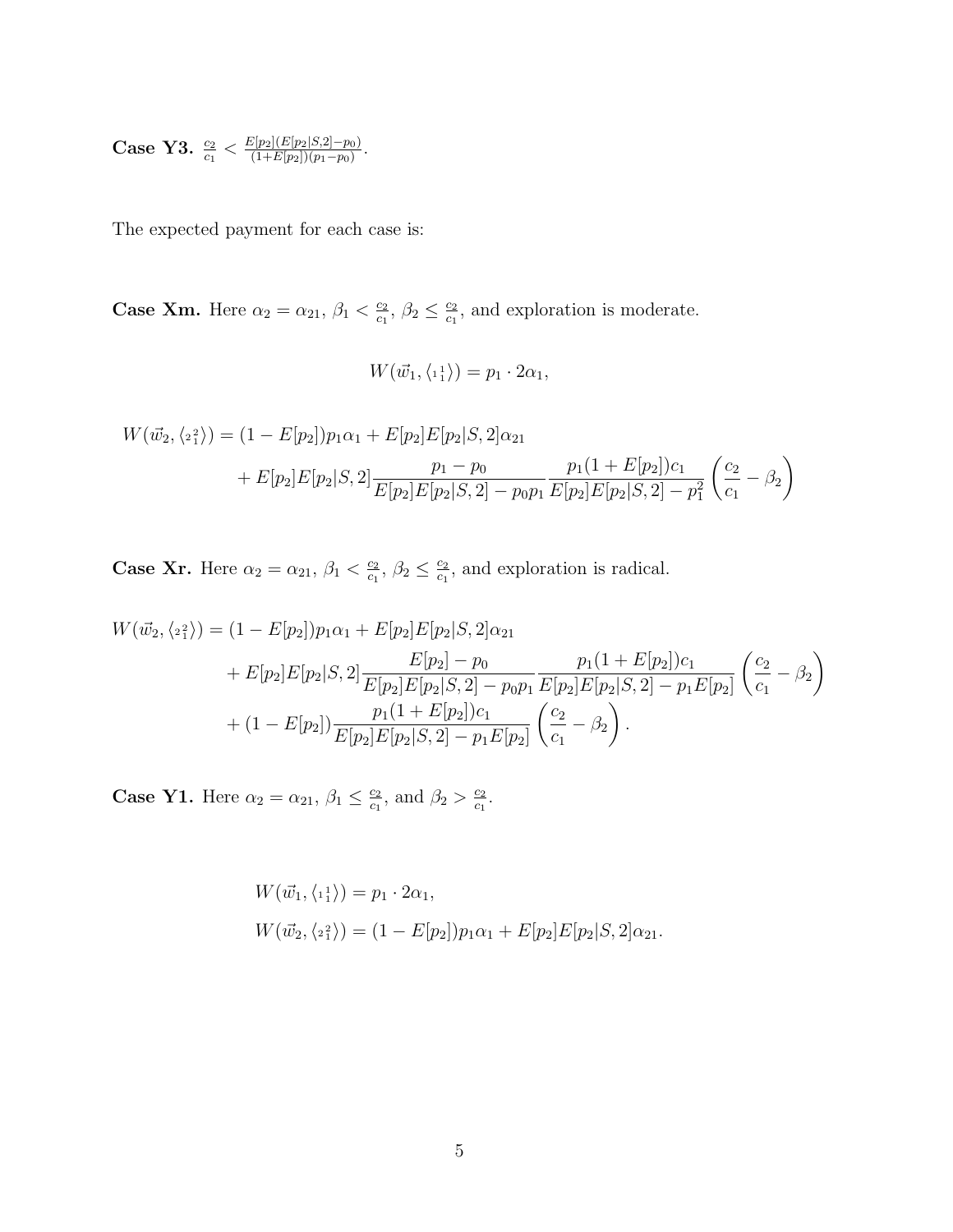**Case Y2.** Here  $\alpha_2 = \alpha_{21}, \beta_1 > \frac{c_2}{c_1}$  $rac{c_2}{c_1}$ , and  $\beta_2 > \frac{c_2}{c_1}$  $\frac{c_2}{c_1}$ .

$$
W(\vec{w}_1, \langle 1_1^1 \rangle) = p_1 \left[ 2\alpha_1 + \frac{c_1(1 + E[p_2])}{(p_1 - E[p_2])} \left( \beta_1 - \frac{c_2}{c_1} \right) \right],
$$
  

$$
W(\vec{w}_2, \langle 2_1^2 \rangle) = (1 - E[p_2])p_1\alpha_1 + E[p_2]E[p_2|S, 2]\alpha_{21}.
$$

**Case Y3.** Here  $\alpha_2 = \alpha_{20}, \beta_1 > \frac{c_2}{c_1}$  $rac{c_2}{c_1}$ , and  $\beta_2 > \frac{c_2}{c_1}$  $\frac{c_2}{c_1}$ .

$$
W(\vec{w_1}, \langle 1_1 \rangle) = p_1 \left[ 2\alpha_1 + \frac{c_1(1 + E[p_2])}{(p_1 - E[p_2])} \left( \beta_1 - \frac{c_2}{c_1} \right) \right],
$$
  

$$
W(\vec{w_2}, \langle 2_1 \rangle) = (1 - E[p_2])p_1\alpha_1 + E[p_2]E[p_2|S, 2]\alpha_{20}.
$$

With some algebraic simplification, the distortion  $(W(\vec{w}_2, \langle \_1^2 \rangle) - C(\langle \_1^2 \rangle)) - (W(\vec{w}_1, \langle \_1^1 \rangle) C(\langle \cdot, \cdot \rangle)$  towards exploration under the five different cases is:

Case Xm.

$$
\frac{p_1(p_1(c_1p_0 + c_2(p_1 - p_0))(1 + p_2) - c_1(1 + p_1)E[p_2]E[p_2|S, 2])}{(p_1 - p_0)(E[p_2]E[p_2|S, 2] - p_1^2)}
$$

Case Xr.

$$
\frac{p_1(c_1p_0 + c_2(p_1 - p_0))(1 + p_2) - c_1(1 + p_1)E[p_2]E[p_2|S, 2]}{(p_1 - p_0)E[p_2](E[p_2|S, 2] - p_1)}
$$

Case Y1.

$$
\frac{p_0(p_1(c_1p_0 + c_2(p_1 - p_0))(1 + p_2) - c_1(1 + p_1)E[p_2]E[p_2|S, 2])}{(p_1 - p_0)(E[p_2]E[p_2|S, 2] - p_0p_1)}
$$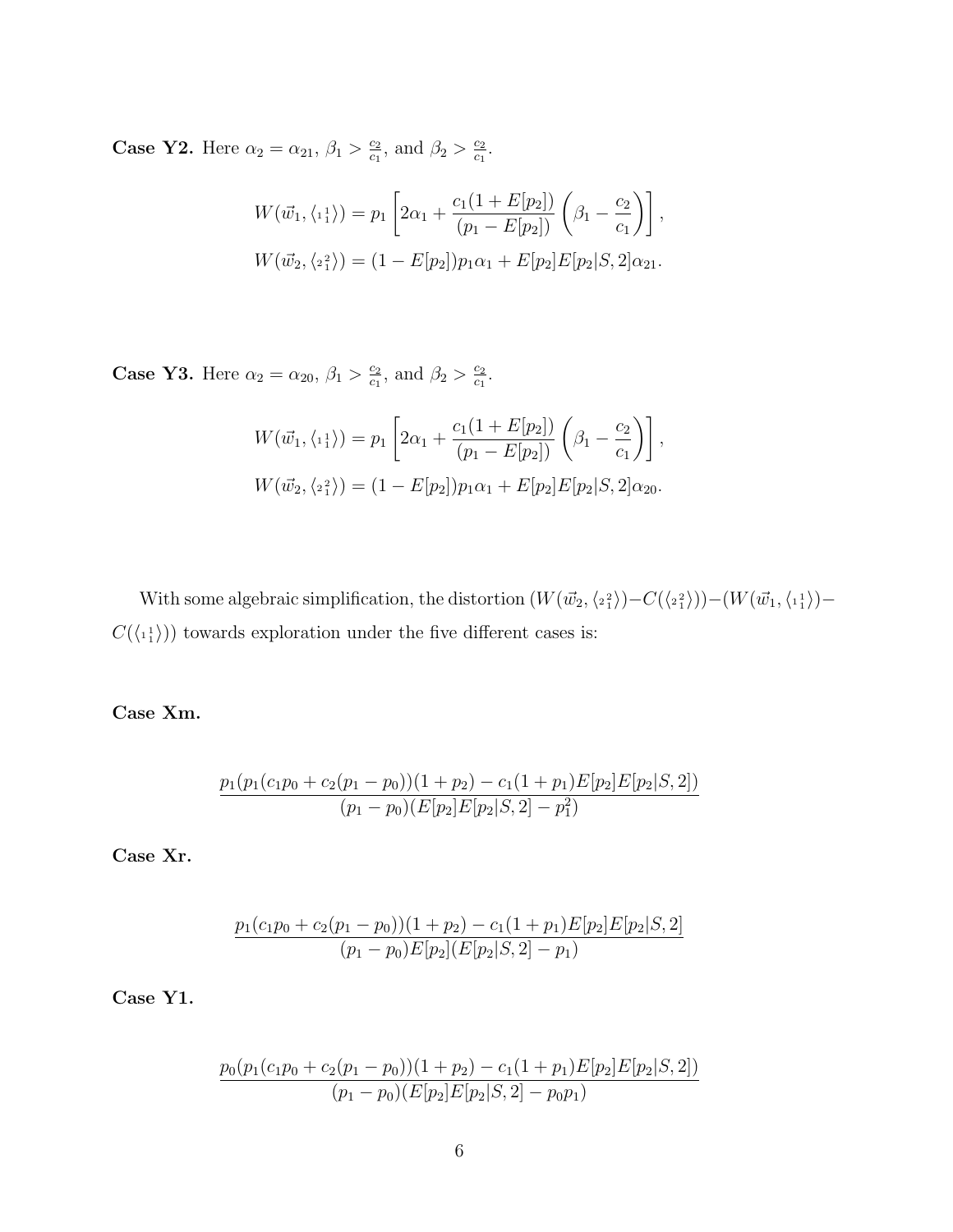Case Y2.

$$
\frac{E[p_2]}{(p_1 - p_0)(p_1 - E[p_2])(E[p_2]E[p_2|S, 2] - p_0p_1)} \times
$$
\n
$$
\left(c_2(p_1 - p_0)p_1(1 + E[p_2])(E[p_2|S, 2] - p_0)\right)
$$
\n
$$
- c_1 \left(p_0^2p_1(1 + E[p_2]) + p_1E[p_2]E[p_2|S, 2](1 + E[p_2|S, 2])\right)
$$
\n
$$
- p_0(p_1^2 + E[p_2]E[p_2|S, 2] + 2p_1E[p_2]E[p_2|S, 2])\right)
$$

Case Y3.

$$
\frac{E[p_2]}{(p_1 - p_0)(p_1 - E[p_2])(E[p_2]E[p_2|S, 2] - p_0^2)} \times
$$
\n
$$
\times \left( c_2(p_1 - p_0)(1 + E[p_2])(p_1E[p_2|S, 2] - p_0^2) - c_1 \left( p_0^3(1 + E[p_2]) + p_0(1 + p_1)E[p_2]E[p_2|S, 2] - p_1E[p_2]E[p_2|S, 2](1 + E[p_2|S, 2]) + p_0^2(p_1 + E[p_2]E[p_2|S, 2]) \right) \right)
$$

Each of the above expressions is increasing in  $\frac{c_2}{c_1}$ . The next step is to find the critical values of  $c_2/c_1$  that make each expression equal to zero. Denote these critical values by  $\gamma_{Xm}, \gamma_{Xr}, \gamma_{Y1}, \gamma_{Y2}$ , and  $\gamma_{Y3}$  for each of the five cases. Solving for the critical values gives: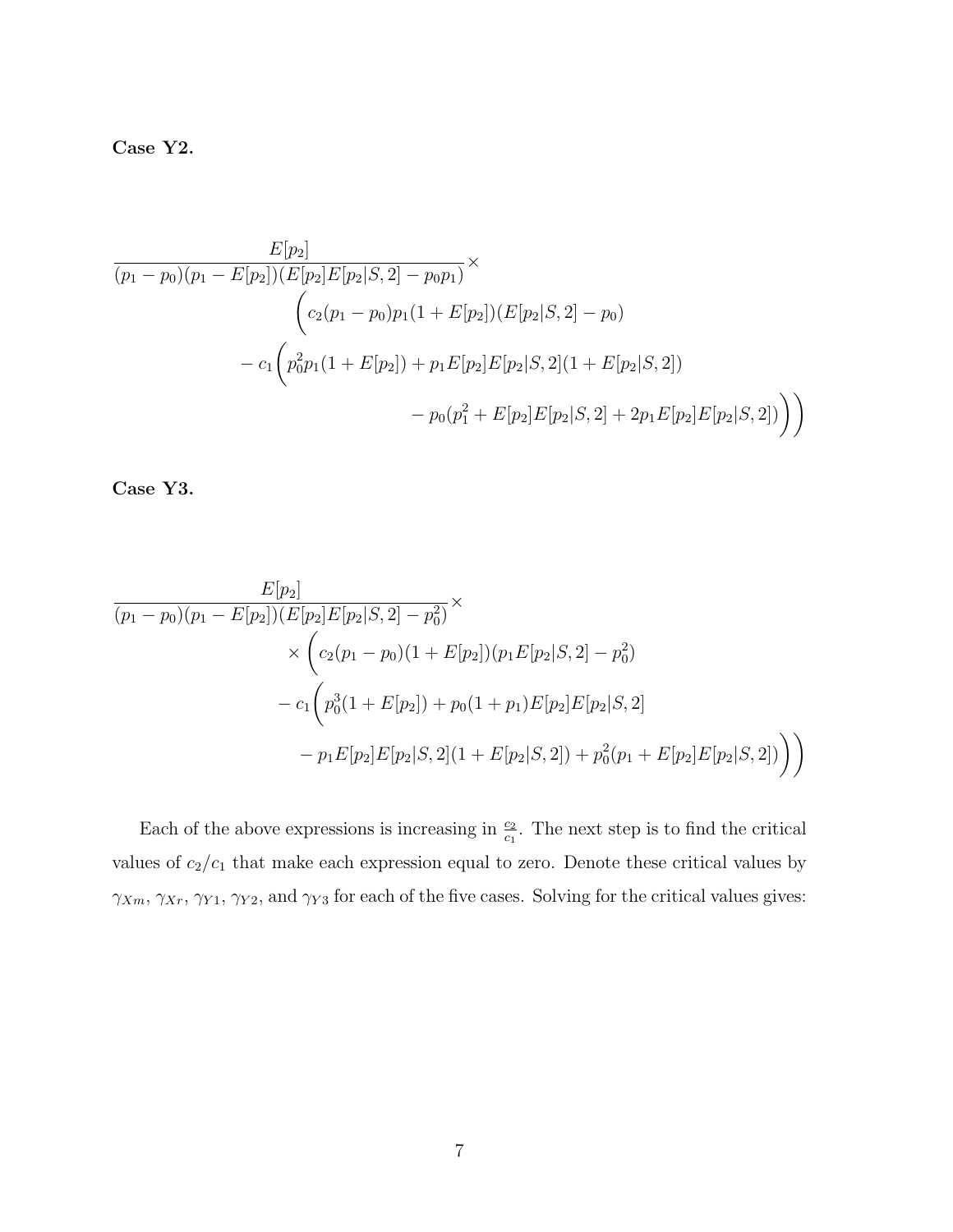$$
\gamma_{Xm} = \gamma_{Xr} = \gamma_{Y1} = \frac{(1+p_1)E[p_2]E[p_2|S,2] - p_0p_1(1+E[p_2])}{(p_1-p_0)p_1(1+E[p_2])}
$$

$$
\gamma_{Y2} = \frac{p_0^2 p_1 (1 + E[p_2]) + p_1 E[p_2] E[p_2|S, 2] (1 + E[p_2|S, 2])}{(p_0 - p_1)p_1 (1 + E[p_2])(p_0 - E[p_2|S, 2])}
$$

$$
-\frac{p_0(p_1^2 + E[p_2]E[p_2|S,2] + 2p_1E[p_2]sp2)}{(p_0 - p_1)p_1(1 + E[p_2])(p_0 - E[p_2|S,2])}
$$

$$
\gamma_{Y3} = \frac{p_0^3(1 + E[p_2]) + p_1 E[p_2]E[p_2|S, 2](1 + E[p_2|S, 2])}{(p_0 - p_1)(1 + E[p_2])(p_0^2 - p_1 E[p_2|S, 2])}
$$

$$
\frac{-p_0(1 + p_1)E[p_2]E[p_2|S, 2] - p_0^2(p_1 + E[p_2]E[p_2|S, 2])}{(p_0 - p_1)(1 + E[p_2])(p_0^2 - p_1 E[p_2|S, 2])}
$$

It is straightforward to check that  $\gamma_{Y1} = \beta_2$ ,  $\gamma_{Y2} > \beta_1$ , and

$$
\gamma_{Y3} > \frac{E[p_2](E[p_2|S,2]-p_0)}{(1+E[p_2])(p_1-p_0)}.
$$

Using these observations, one can reach conclusions about the distortions in each of the five cases:

**Cases Xm and Xr.** Since  $\frac{c_2}{c_1} \geq \beta_2$  and  $\beta_2 = \gamma_{Y_1}$ , we also have  $\frac{c_2}{c_1} \geq \gamma_{Y_1}$ , so the principal is biased against exploration.

**Case Y1.** Since  $\frac{c_2}{c_1} < \beta_2$  and  $\beta_2 = \gamma_{Y_1}$ , we also have  $\frac{c_2}{c_1} < \gamma_{Y_1}$ , so the principal is biased towards exploration.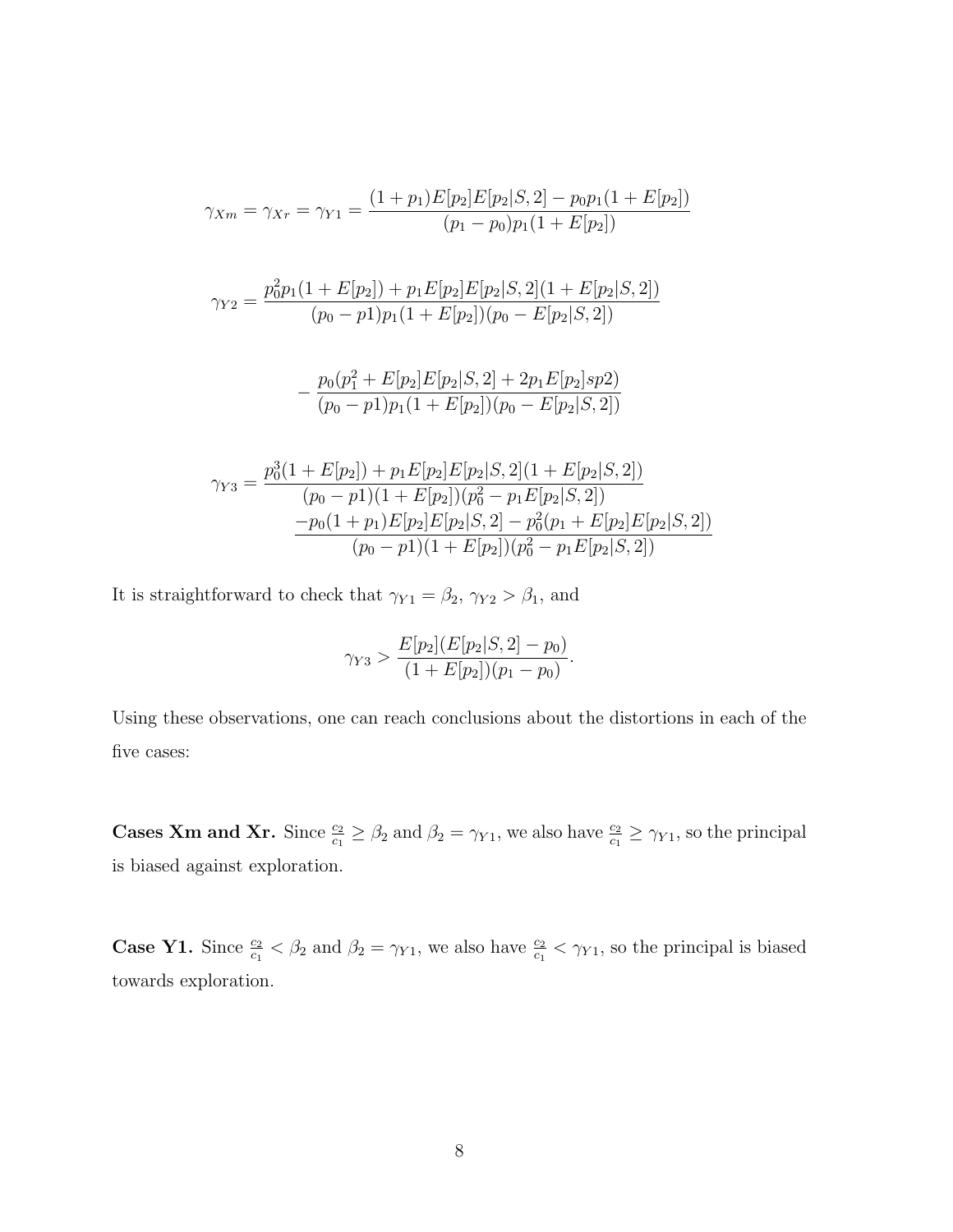**Case Y2.** Since  $\frac{c_2}{c_1} < \beta_1$  and  $\beta_1 < \gamma_{Y2}$ , we also have  $\frac{c_2}{c_1} < \gamma_{Y2}$ , so the principal is biased towards exploration.

**Case Y3.** Since  $\frac{c_2}{c_1} < \frac{E[p_2](E[p_2|S,2]-p_0)}{(1+E[p_2])(p_1-p_0)}$  $\frac{\mathbb{E}[p_2](E[p_2|S,2]-p_0)}{(1+E[p_2])(p_1-p_0)}$  and  $\frac{E[p_2](E[p_2|S,2]-p_0)}{(1+E[p_2])(p_1-p_0)} < \gamma_{Y3}$ , we also have  $\frac{c_2}{c_1} < \gamma_{Y3}$ , so the principal is biased towards exploration.

# B. Exploitation with Termination

**Proposition 8** *The optimal contract*  $\vec{w}_8$  *that implements exploitation with termination is such that*

$$
w_F = w_{SF} = 0,
$$
  

$$
w_{SS} = \alpha_1,
$$

*and*

$$
w_S = (1 - p_0)\alpha_1 + \frac{c_1}{(p_1 - p_0)(p_1 - E[p_2])}\left(\beta_1 - \frac{c_2}{c_1}\right)^+.
$$

**Proof of Proposition 8:** Similar to the proof of Proposition 1. ■

I now compare the total expected profits of the principal when he implements exploitation with the total expected profits of the principal when he implements exploitation with termination. It is optimal for the principal to implement exploitation with termination instead of exploitation if

$$
R(\langle \mathbf{1}_{1} \rangle) - R(\langle \mathbf{1}_{t} \rangle) < W(\vec{w}_{1}, \langle \mathbf{1}_{1} \rangle) - W(\vec{w}_{8}, \langle \mathbf{1}_{t} \rangle). \tag{8}
$$

To keep the agent working in the second period after a failure in the first period, the expected payments from the principal to the agent are equal to  $(1 - p_1)p_1\alpha_1$ . It is thus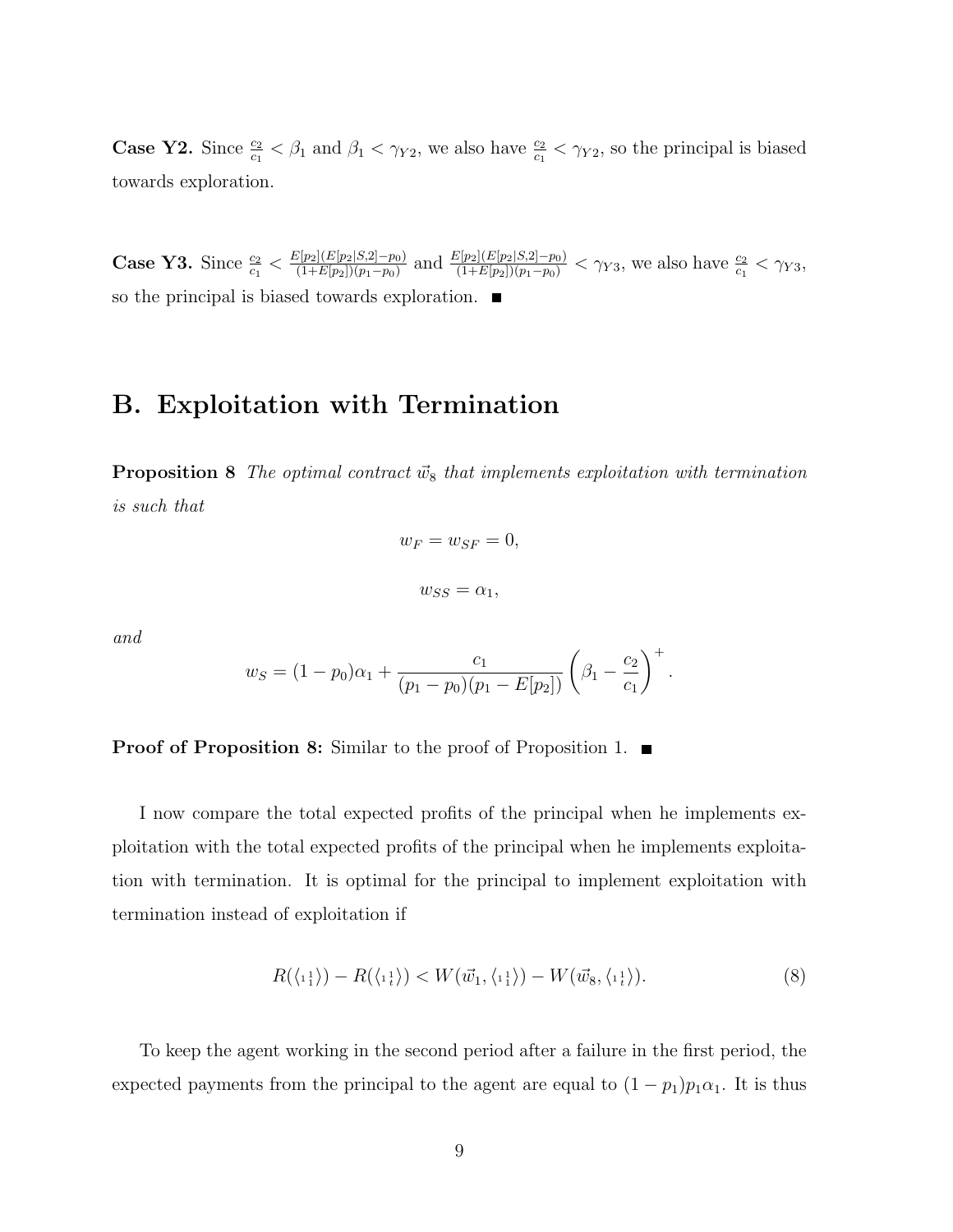ex post efficient for the principal to terminate the agent after a failure in the first period if

$$
R(\langle \mathbf{1}_1^1 \rangle) - R(\langle \mathbf{1}_t^1 \rangle) < (1 - p_1)p_1 \alpha_1. \tag{9}
$$

When (9) holds, the benefits from inducing the agent to work in the second period after a failure in the first period are lower than the expected payments that the principal must make to the agent after a failure in the first period to keep the agent working in the second period.

Definition 4 *There is excessive termination with exploitation if*

$$
W(\vec{w}_1, \langle \mathbf{1}_1^1 \rangle) - W(\vec{w}_8, \langle \mathbf{1}_t^1 \rangle) > (1 - p_1)p_1\alpha_1.
$$

*and there is excessive continuation with exploitation if*

$$
W(\vec{w}_1, \langle \mathbf{1}_1^1 \rangle) - W(\vec{w}_8, \langle \mathbf{1}_t^1 \rangle) < (1 - p_1)p_1\alpha_1.
$$

There is excessive termination with exploitation if the actual threshold for termination is higher than the ex post efficient threshold for termination. There is excessive continuation with exploitation if the actual threshold for termination is lower than the ex post efficient threshold for termination. Excessive continuation or termination may arise because the termination policy affects the incentives for the agent's first-period action.

Corollary 2 *There is excessive termination with exploitation.*

Proof of Corollary 2: Comparing the costs of implementing exploitation and exploitation with termination from the contracts derived in Propositions 1 and 8, one obtains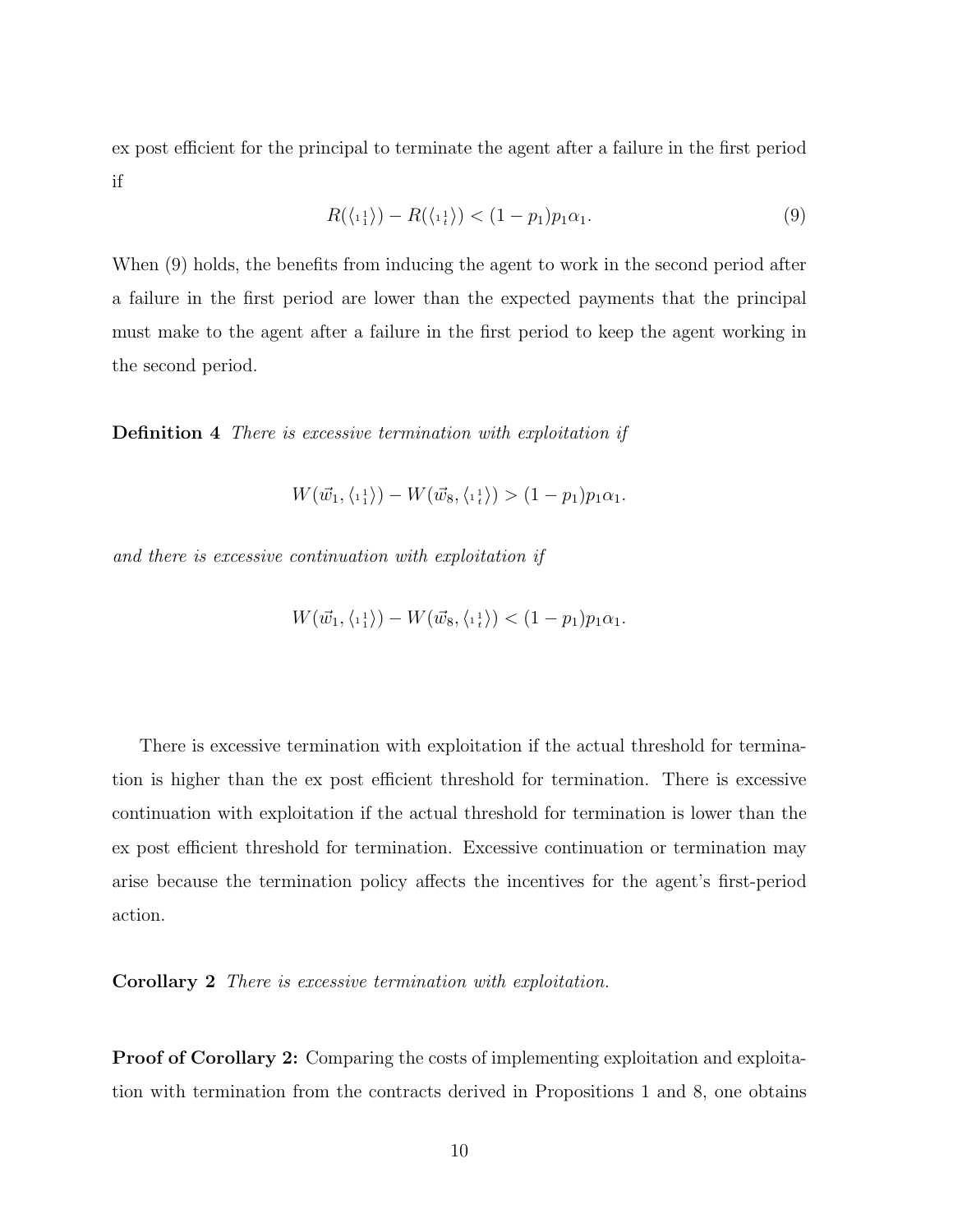that:  $W(\vec{w}_1, \langle 1_1 \rangle) - W(\vec{w}_8, \langle 1_1 \rangle) = (1 - p_1 + p_0)p_1\alpha_1 > (1 - p_1)p_1\alpha_1$ . There is inefficient termination with exploitation.  $\blacksquare$ 

As shown in Proposition 8, termination acts as a disciplinary device so that to implement exploitation with termination the principal needs to pay the agent lower first-period wages than to implement exploitation. There is excessive termination with exploitation because the lower wages paid to the agent offset the losses from excessive termination.

#### C. Exploitation without Feedback

The following definitions will be useful in stating Proposition 9:

$$
\alpha_9 = \frac{2c_1}{p_1^2 - p_0^2},
$$
  

$$
\beta_9 = \frac{E[p_2]E[p_2|S, 2] - p_0^2}{p_1^2 - p_0^2}.
$$

Proposition 9 *To implement exploitation, it is optimal for the principal not to provide feedback on performance to the agent. The optimal contract that implements exploitation without feedback is such that*

$$
w_S = w_F = w_{FF} = 0,
$$

$$
w_{SF} = w_{FS} = \frac{(p_1 + p_0)c_1}{p_0(p_1 - E[p_2]) + E[p_2](E[p_2|S, 2] - p_1)} \left(\beta_9 - \frac{c_2}{c_1}\right)^+,
$$

*and*

$$
w_{SS} = \alpha_9 - \frac{2(1 - p_1 - p_0)c_1}{p_0(p_1 - E[p_2]) + E[p_2](E[p_2|S, 2] - p_1)} \left(\beta_9 - \frac{c_2}{c_1}\right)^+.
$$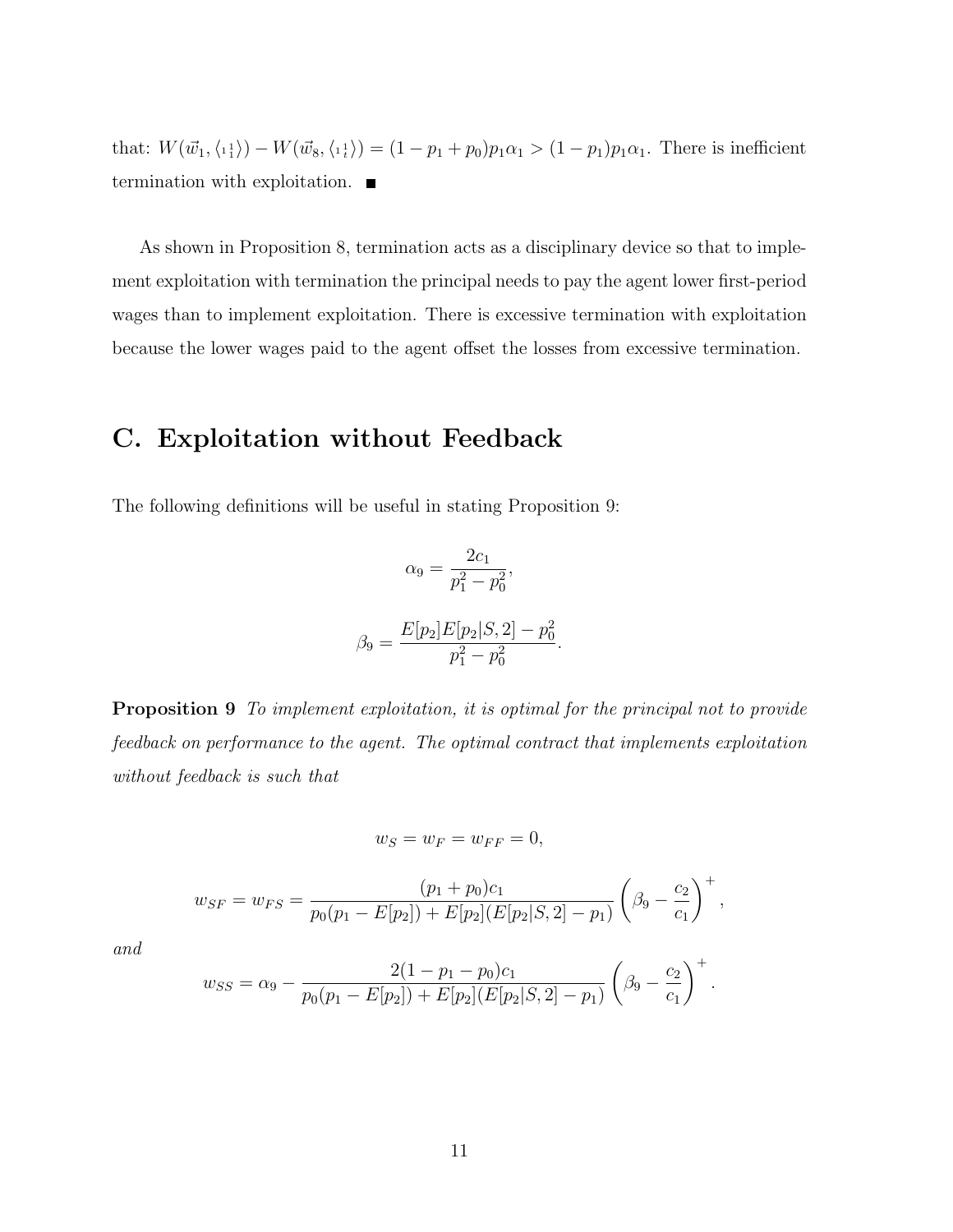Proof of Proposition 9: For the no feedback policy to have any effect the principal must set  $w_S = w_F$ , or otherwise the agent can infer the output in the first period from the first period wages. Therefore, the optimal contract  $\vec{w}$  that implements action plan  $\langle \cdot \cdot \cdot \rangle$ without feedback must have  $w_S = w_F$  and satisfy the following incentive compatibility constraints:

$$
(p_1 - E[p_i])(V_S(\vec{w}, \langle 1_1 \rangle) - V_F(\vec{w}, \langle 1_1 \rangle))
$$
  
+  $E[p_i](p_1 - E[p_j|S, i])(w_{SS} - w_{SF})$   
+  $(1 - E[p_i])(p_1 - E[p_k|F, i])(w_{FS} - w_{FF}) \ge$   
 $(c_1 + p_1c_1 + (1 - p_1)c_1) - (c_i + E[p_i]c_j + (1 - E[p_i])c_k) \t(C_{\langle i_i \rangle})$ 

for all  $\langle i_k^j \rangle \neq \langle 1_1^1 \rangle$  with  $j = k$ .

First, I show that  $w_S = w_F = 0$ . Suppose  $w_S = w_F > 0$ . A contract  $\vec{w}'$  that is the same as  $\vec{w}$  but has  $w_S = w_F = 0$  satisfies all the above constraints and has  $W(\vec{w}', \langle 1_1^1 \rangle) < W(\vec{w}, \langle 1_1^1 \rangle)$ . Next, I show that  $w_{FF} = 0$ . Suppose that  $w_{FF} > 0$ . A contract  $\vec{w}'$  that is the same as  $\vec{w}$  but has  $w_{FF} = 0$  satisfies all the above constraints and has  $W(\vec{w}', \langle 1_1^1 \rangle) < W(\vec{w}, \langle 1_1^1 \rangle)$ .

Since  $c_2/c_1 \ge (E[p_2]-p_0)/(p_1-p_0)$ ,  $\text{IC}_{\langle0\frac{1}{4}\rangle}$  and  $\text{IC}_{\langle0\frac{0}{0}\rangle}$  imply  $\text{IC}_{\langle0\frac{2}{2}\rangle}$ . Similar arguments can be used to show that  $IC_{\langle2_1^1\rangle}$ ,  $IC_{\langle1_2^2\rangle}$  and  $IC_{\langle2_0^0\rangle}$  are redundant.

The remaining incentive compatibility constraints can be written as

$$
(p_1^2 - p_0^2)w_{SS} + (p_1(1 - p_1) - p_0(1 - p_0))w_{SF}
$$
  
+ 
$$
(p_1(1 - p_1) - p_0(1 - p_0))w_{FS} \ge 2c_1 \quad (\text{IC}_{\langle 0_0^0 \rangle})
$$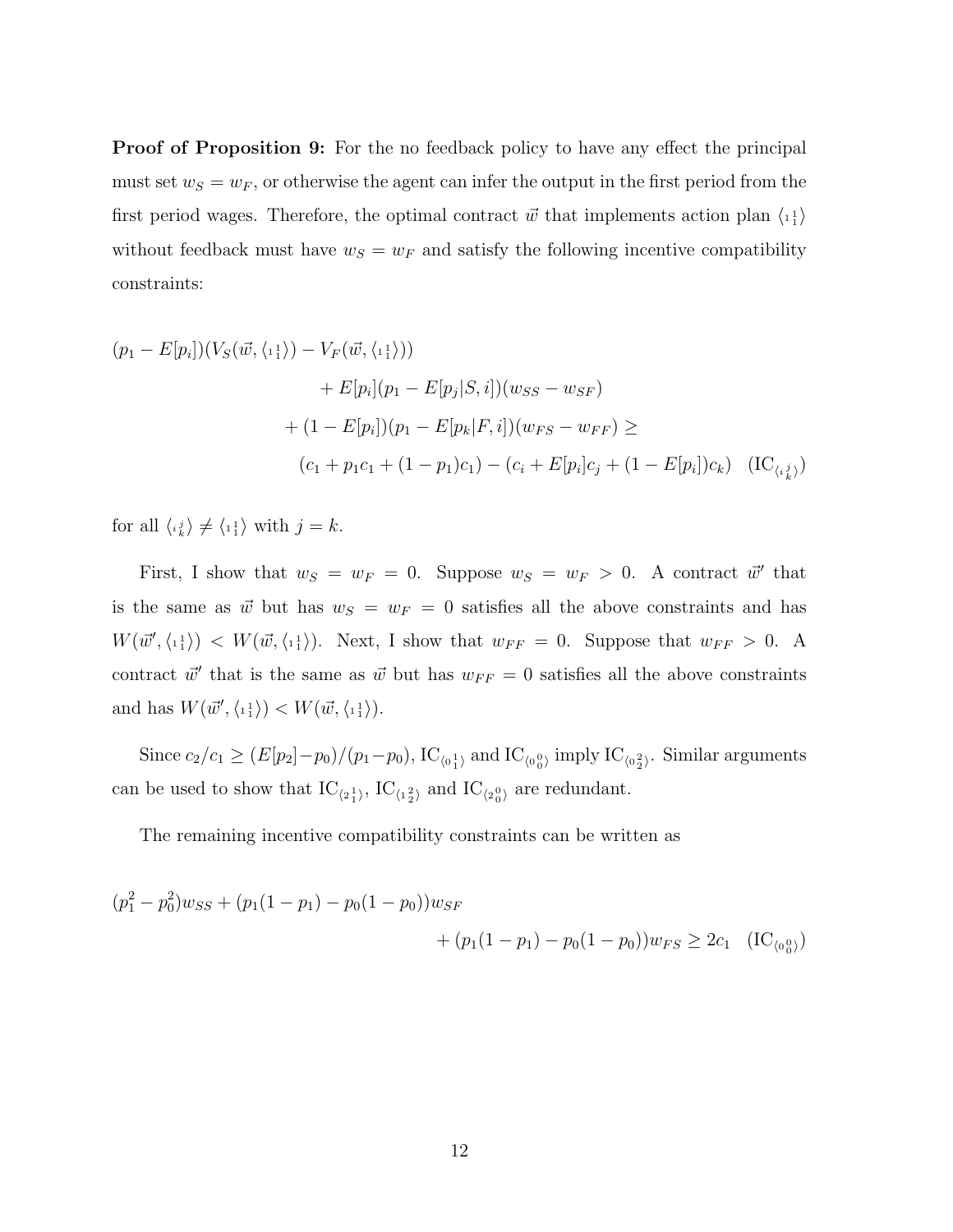$$
(p_1^2 - E[p_2]E[p_2|S,2])w_{SS} + (p_1(1-p_1) - E[p_2](1 - E[p_2|S,2]))w_{SF}
$$

$$
+ (p_1(1-p_1) - (1 - E[p_2])E[p_2|F,2])w_{FS} \ge 2(c_1 - c_2) \quad (\text{IC}_{\langle 2^2 \rangle})
$$

$$
(p_1^2 - p_0 p_1) w_{SS} + (1 - p_1)(p_1 - p_0) w_{SF} - p_1(p_1 - p_0) w_{FS} \ge c_1
$$
 (IC<sub>(0<sub>1</sub>)</sub>)

$$
(p_1^2 - p_0 p_1) w_{SS} - p_1 (p_1 - p_0) w_{SF} + (1 - p_1)(p_1 - p_0) w_{FS} \ge c_1 \tag{IC}_{\langle 1_0^0 \rangle}
$$

Using Bayes' rule the incentive compatibility constraint  $IC_{\langle2_2^2\rangle}$  can be written as

$$
(p_1^2 - E[p_2]E[p_2|S,2])w_{SS} + (p_1(1-p_1) - E[p_2](1 - E[p_2|S,2]))w_{SF}
$$

$$
+ (p_1(1-p_1) - E[p_2](1 - E[p_2|S,2]))w_{FS} \ge 2(c_1 - c_2) \quad (\text{IC}_{\langle 2^2 \rangle})
$$

I now show that we can restrict attention to contracts that have  $w_{SF} = w_{FS}$ . Suppose  $w_{SF} \neq w_{FS}$ . Therefore, a contract  $\vec{w}'$  that has  $w'_{SF} = w'_{FS} = (w_{SF} + w_{FS})/2$  satisfies all of the above incentive compatibility constraints and has  $W(\vec{w}, \langle 1_1^1 \rangle) = W(\vec{w}', \langle 1_1^1 \rangle)$ .

The candidate for the optimal contract is the one in the statement of Proposition 9. If  $c_2/c_1 \geq \beta_9$  then only  $\text{IC}_{\langle o_0^0 \rangle}$  is binding. If  $c_2/c_1 < \beta_9$ , then both  $\text{IC}_{\langle o_0^0 \rangle}$  and  $\text{IC}_{\langle o_2^2 \rangle}$  are binding. One can check that  $IC_{\langle 10 \rangle}$  and  $IC_{\langle 01 \rangle}$  are satisfied under the optimal contract.

If the principal does not provide feedback, then incentive compatibility constraints associated with exploration, shirking in the second period in case of a success in the first period, and shirking in the second period in case of failure in the first period, which are binding when interim performance is publicly observable, can be ignored. Therefore, it